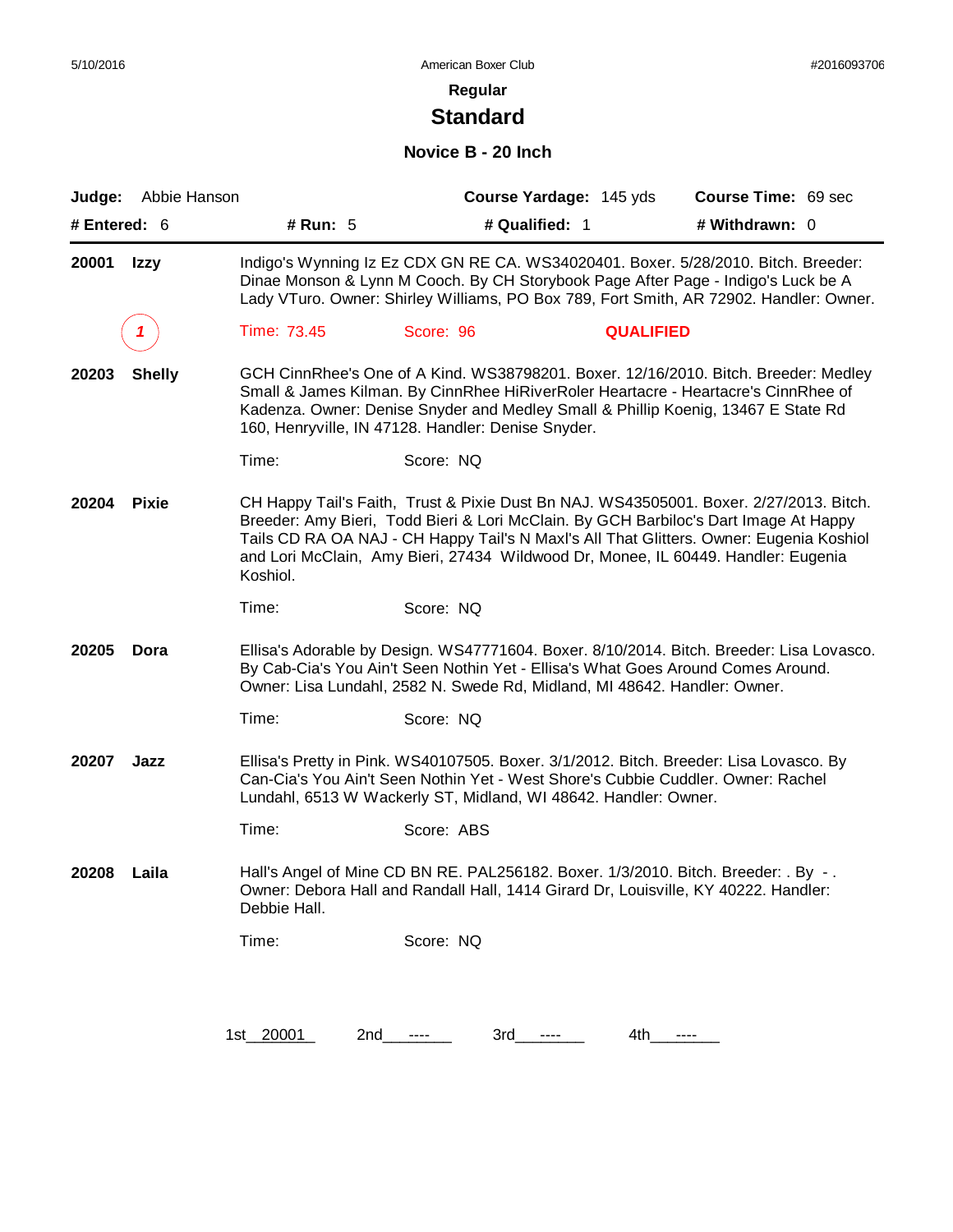# **Standard**

### **Novice B - 24 Inch**

| Judge:         | Abbie Hanson |                                  | Course Yardage: 145 yds                                                                                                                                                                                                                                            |                  | <b>Course Time: 71 sec</b> |  |
|----------------|--------------|----------------------------------|--------------------------------------------------------------------------------------------------------------------------------------------------------------------------------------------------------------------------------------------------------------------|------------------|----------------------------|--|
| # Entered: $5$ |              | # Run: 5                         | # Qualified: 1                                                                                                                                                                                                                                                     |                  | # Withdrawn: 0             |  |
| 24001          | Sam          | Smith, AR 72902. Handler: Owner. | Sunchase's Man in Black CDX BN GN RE CA DN. WS35563704. Boxer. 10/14/2010. Dog.<br>Breeder: Tracy Hendrickson & Rhoda Goselin Brouillette. By Breezewoods Lord of<br>Wystmont - Sunchase's Little Black Dress. Owner: Shirley Williams, PO Box 789, Fort           |                  |                            |  |
|                |              | Time:                            | Score: NQ                                                                                                                                                                                                                                                          |                  |                            |  |
| 24201          | <b>Ted</b>   |                                  | Xcellent Adventure von Bachbett NAJ CGC. WS41461301. Boxer. 5/24/2012. Dog.<br>Breeder: Cathy & George Markos. By Adonis vom Grand Kevin - Eicke vom Silvertbach.<br>Owner: Elisabeth Lonergan, 1465 Y Avenue, Ames, IA 50014. Handler: Owner.                     |                  |                            |  |
|                |              | Time:                            | Score: NQ                                                                                                                                                                                                                                                          |                  |                            |  |
| 24202          | Jeannie      | Handler: Denise Snyder.          | CinnRhee's Run for the Roses. WS43801901. Boxer. 8/13/2012. Bitch. Breeder: Medley<br>Small. By CinnRhee's Shoot EM UP - Heartacre's CinnRhee of Kadenza. Owner: Denise<br>Snyder and Medley Small & Brenda Vrooman, 13467 E State Rd 160, Henryville, IN 47128.   |                  |                            |  |
|                |              | Time:                            | Score: NQ                                                                                                                                                                                                                                                          |                  |                            |  |
| 24203          | Jag          | 28716. Handler: Owner.           | Django Unchained Von Morda Ardor NAP NJP OFP CAX. WS50265501. Boxer. 1/21/2014.<br>Dog. Breeder: Eva Jankovic. By WW CH Twinkle Star v. Eurozone IPO1 ZTP BH - Blue<br>Moon Von Morda Ardor ZTP. Owner: Chris Frodsham, 189 Massie Lane, Canton, NC                |                  |                            |  |
|                | 1            | Time: 49.42                      | Score: 95                                                                                                                                                                                                                                                          | <b>QUALIFIED</b> |                            |  |
| 24205          | Rebel        |                                  | Lemko N' Salgray's River City Rebel Yell BN. WS45874802. Boxer. 10/21/2013. Dog.<br>Breeder: Jessica Kozel & Jane Hamilburg-Guy. By Shadow's Nairobi - Lemko's Euro Star.<br>Owner: Jennifer L. Thomas, 8212 Jahnke Rd, N. Chesterfield, VA 23235. Handler: Owner. |                  |                            |  |
|                |              | Time:                            | Score: NQ                                                                                                                                                                                                                                                          |                  |                            |  |
|                |              |                                  |                                                                                                                                                                                                                                                                    |                  |                            |  |
|                |              |                                  |                                                                                                                                                                                                                                                                    |                  |                            |  |

1st\_24203 2nd\_\_\_\_\_\_ 3rd\_\_\_\_\_\_ 4th\_\_\_\_\_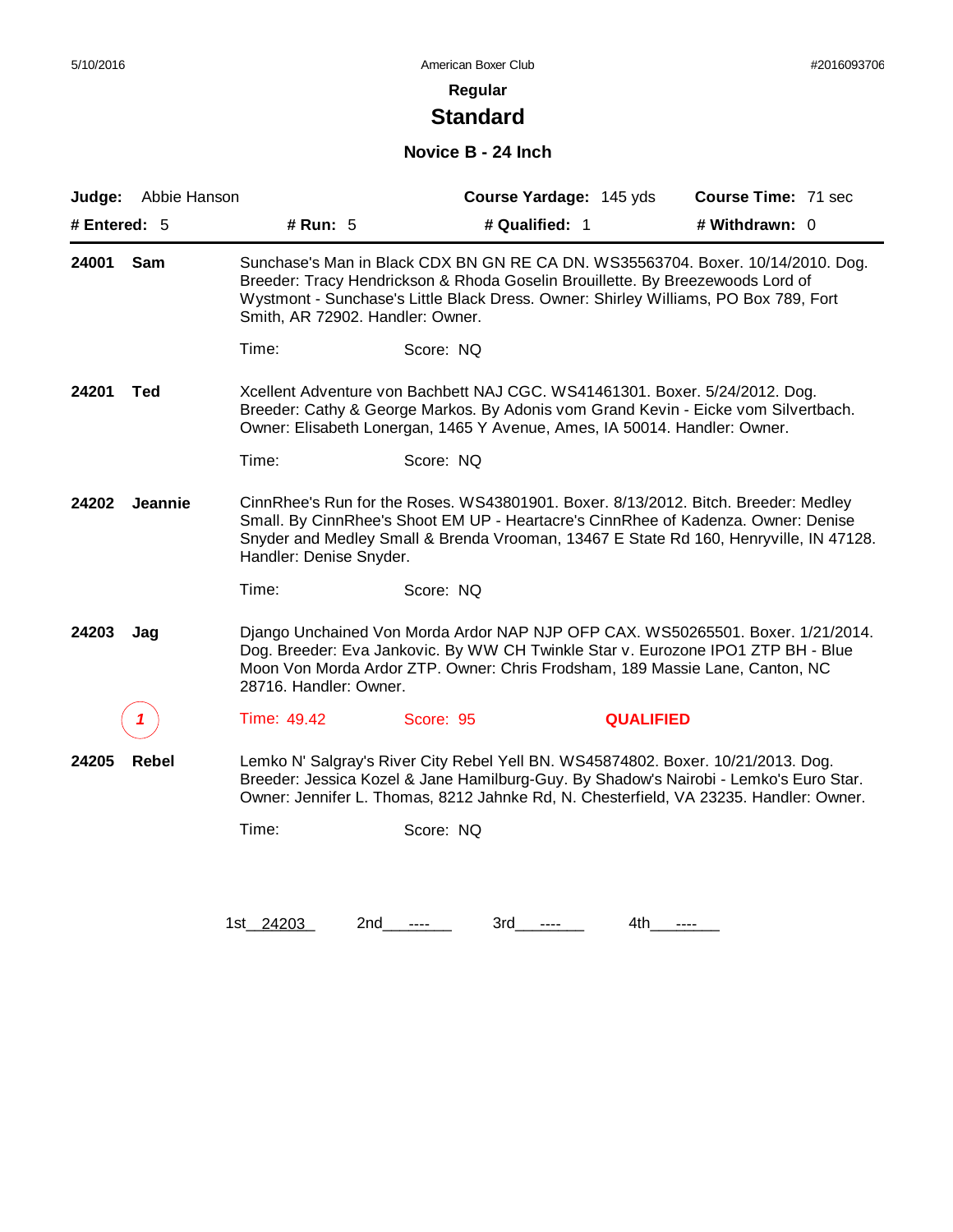# **Standard**

### **Open - 20 Inch**

| Judge:       | Abbie Hanson   |             | Course Yardage: 168 yds                                                                                                                                                                                                                                                                                                            |                  | Course Time: 68 sec |  |
|--------------|----------------|-------------|------------------------------------------------------------------------------------------------------------------------------------------------------------------------------------------------------------------------------------------------------------------------------------------------------------------------------------|------------------|---------------------|--|
| # Entered: 5 |                | # Run: 5    | # Qualified: 2                                                                                                                                                                                                                                                                                                                     |                  | # Withdrawn: 1      |  |
| 20401        | <b>Shiloh</b>  |             | CH Galaroc N Ewing's Show Off NA NAJ. WS37253803. Boxer. 4/5/2011. Bitch. Breeder:<br>Michelle Roca, Donna Galante, Lori McClain. By CH Ewing's Maverick of Maxl - GCH DLG<br>Rainbow's End. Owner: Janet Ewing and Mark Ewing, Michelle Roca, Donna Galante, PO<br>Box 350, Greenwood, MO 64034. Handler: Mark Ewing.             |                  |                     |  |
|              |                | Time:       | Score: NQ                                                                                                                                                                                                                                                                                                                          |                  |                     |  |
| 20402        | <b>Thor</b>    |             | Venician's A & Valley's Fire Storm of Bold Knight. WS43887405. Boxer. 1/16/2013. Dog.<br>Breeder: Janice Solas. By Valley's Bold Knight - Valley N RNB Honor Our Heroes. Owner:<br>Barbara Palmer, 3618 La MAncha Drive, Janesville, WI 53546. Handler: Owner.                                                                     |                  |                     |  |
|              |                | Time:       | Score: NQ                                                                                                                                                                                                                                                                                                                          |                  |                     |  |
| 20403        | <b>Maddie</b>  |             | CH Ruby Glen's Made of Honor At Kelly NA OAJ CA RATS. WS38006301. Boxer.<br>5/6/2011. Bitch. Breeder: Susan Kelly, Cheryl Matlock DVM, Chris Downs, Lise Chaplin.<br>By Shalsade's Handyman SOM - CH Parasol Moonwind Halleujah DOM. Owner: Susan<br>Kelly, 201 Alliance St, Kenner, LA 70062. Handler: Owner.                     |                  |                     |  |
|              | 1              | Time: 50.80 | Score: 100                                                                                                                                                                                                                                                                                                                         | <b>QUALIFIED</b> |                     |  |
| 20404        | Fred           |             | Great Expectations's Winifred Will Do! VCD1 BN RN PT HSAs CGC. WS39438202. Boxer.<br>9/2/2011. Bitch. Breeder: Reegan Ray. By Marc del Benicadel - Shera's Great Expectations<br>RN TDX AX AXJ HXAs HIBs CGC. Owner: Reegan Ray and Bill Polonsky, 734 San<br>Dieguito Drive, Encinatas, CA 92024. Handler: Reegan Ray.            |                  |                     |  |
|              |                | Time: 66.89 | Score: 95                                                                                                                                                                                                                                                                                                                          | <b>QUALIFIED</b> |                     |  |
| 20405        | <b>Bristol</b> |             | Westpaw's Rebel Without A Cause Bristol of Bon Air NA OAJ. WS23594105. Boxer.<br>10/6/2007. Bitch. Breeder: Jennifer West & Barry Hendley. By CH Jubar's Rebel Tank of<br>West Paw - Jubar Southpaw's Gonna Fly Now. Owner: Jennifer L. Thomas, 8212 Jahnke<br>Rd, N. Chesterfield, VA 23235. Handler: Chuck Thomas.               |                  |                     |  |
|              |                | Time:       | Score: NQ                                                                                                                                                                                                                                                                                                                          |                  |                     |  |
| 20201        | <b>Sprite</b>  |             | DebLyn's Peprhl Wicked CD BN RA NAJ CGC. WS45881505. Boxer. 12/2/2013. Bitch.<br>Breeder: Deb & Caitlyn Owens and Sue Ann Thompson. By CH Storybook Page After<br>Page - CH Peprhl Life's A Dance with DebLyn VCD2 RE OA OAJ HT PT. Owner: Sue Ann<br>Thompson, 1858 Curtis Bridge Rd NE, North Liberty, IA 52317. Handler: Owner. |                  |                     |  |
|              |                | Time:       | Score: AIS                                                                                                                                                                                                                                                                                                                         |                  |                     |  |
|              |                |             |                                                                                                                                                                                                                                                                                                                                    |                  |                     |  |
|              |                | 1st 20403   | 2nd 20404<br>3rd                                                                                                                                                                                                                                                                                                                   | 4th              |                     |  |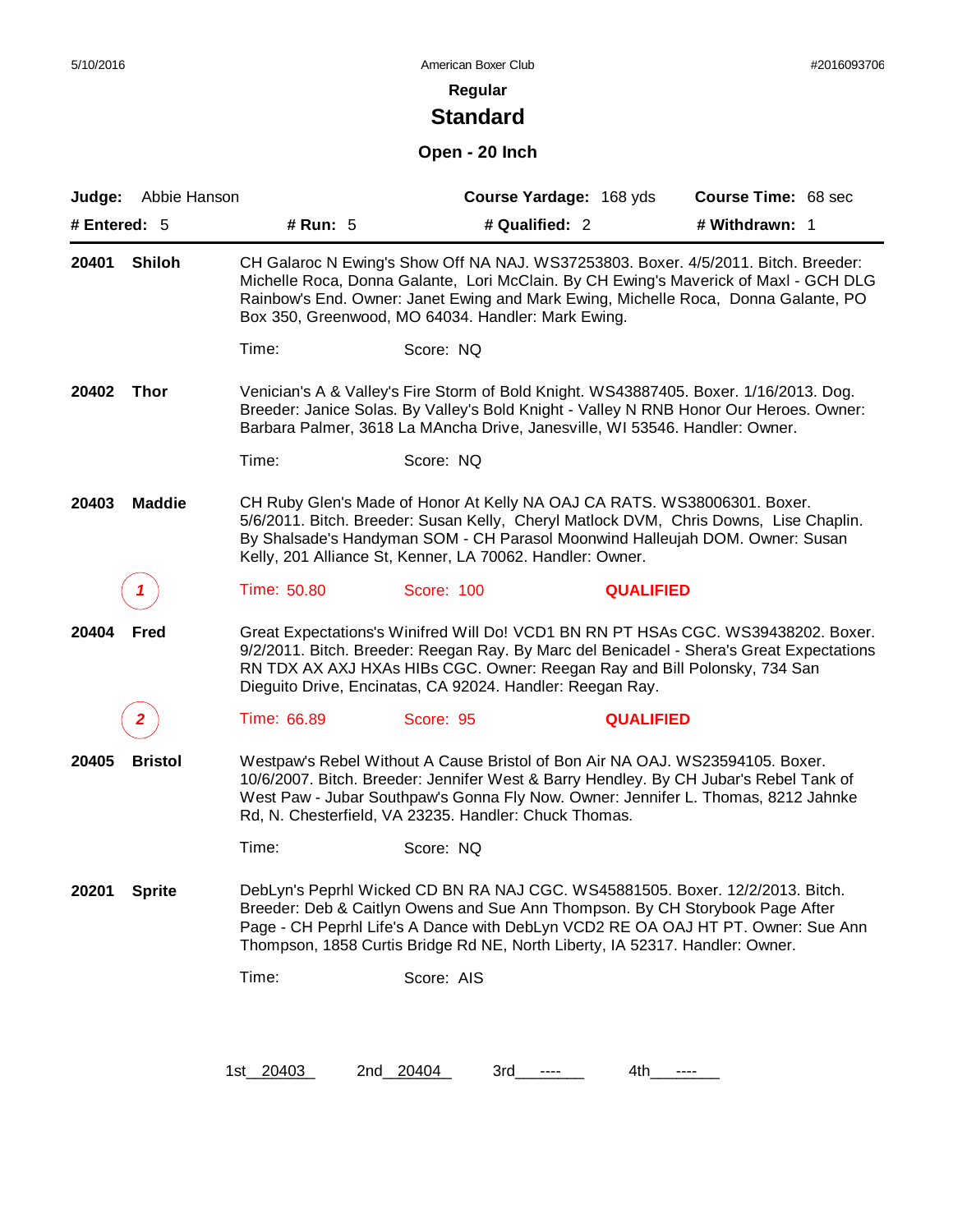# **Standard**

### **Open - 24 Inch**

|                | Judge: Abbie Hanson |                                         | Course Yardage: 168 yds                                                                                                                                                                                                                               | <b>Course Time: 71 sec</b> |
|----------------|---------------------|-----------------------------------------|-------------------------------------------------------------------------------------------------------------------------------------------------------------------------------------------------------------------------------------------------------|----------------------------|
| # Entered: $4$ |                     | # Run: $4$                              | # Qualified: 0                                                                                                                                                                                                                                        | # Withdrawn: 0             |
| 24204          | Tommy               |                                         | Boxnen's Overdrive. WS48715207. Boxer. 10/24/2014. Dog. Breeder: Minna Nousiainen-<br>Becher. By B-Tanoni Vipera Box - Boxnen's Jwoww. Owner: Renee Fulcer, 10170<br>Dickenson Rd, Winnebago, IL 61088. Handler: Owner.                               |                            |
|                |                     | Time:                                   | Score: NQ                                                                                                                                                                                                                                             |                            |
| 24401          | <b>Rock</b>         |                                         | GC-Schmidt's One Foundation at Lemac NA NAJ. WS45750302. Boxer. 11/22/2013. Dog.<br>Breeder: . By - . Owner: Leta McCulla and Julie Schmidt, Glen & Cindy Yaeger, 110 N<br>Heck Hill Rd, St Paris, OH 43072. Handler: Leta McCulla.                   |                            |
|                |                     | Time:                                   | Score: NQ                                                                                                                                                                                                                                             |                            |
| 24402          | <b>Bilbo</b>        |                                         | Em's Unexpected Journey CD NA OAJ CGC. WS41963403. Boxer. 8/12/2012. Dog.<br>Breeder: Emily Reiser. By CH Randolph's Beau Jangles - Em's Baby Gert. Owner: Emily<br>Reiser, 5433 Meadow Ln, Manitowoc, WI 54220. Handler: Owner.                      |                            |
|                |                     | Time:                                   | Score: NQ                                                                                                                                                                                                                                             |                            |
| 24403          | <b>Blizzard</b>     | Chesterfield, VA 23838. Handler: Owner. | Kaitlin's White Gold of Summer at First Branch. WS47418702. Boxer. 5/16/2014. Dog.<br>Breeder: Kathy Veglahn & Linda Johnson. By CH Naja's Enterprise of Summer - CH<br>Backbeat Bix-L's Double Trouble. Owner: Lisa Godfrey, 8807 First Branch Lane, |                            |
|                |                     | Time:                                   | Score: NQ                                                                                                                                                                                                                                             |                            |
|                |                     |                                         |                                                                                                                                                                                                                                                       |                            |
|                |                     | 1st<br>2nd                              | 3rd<br>4th                                                                                                                                                                                                                                            |                            |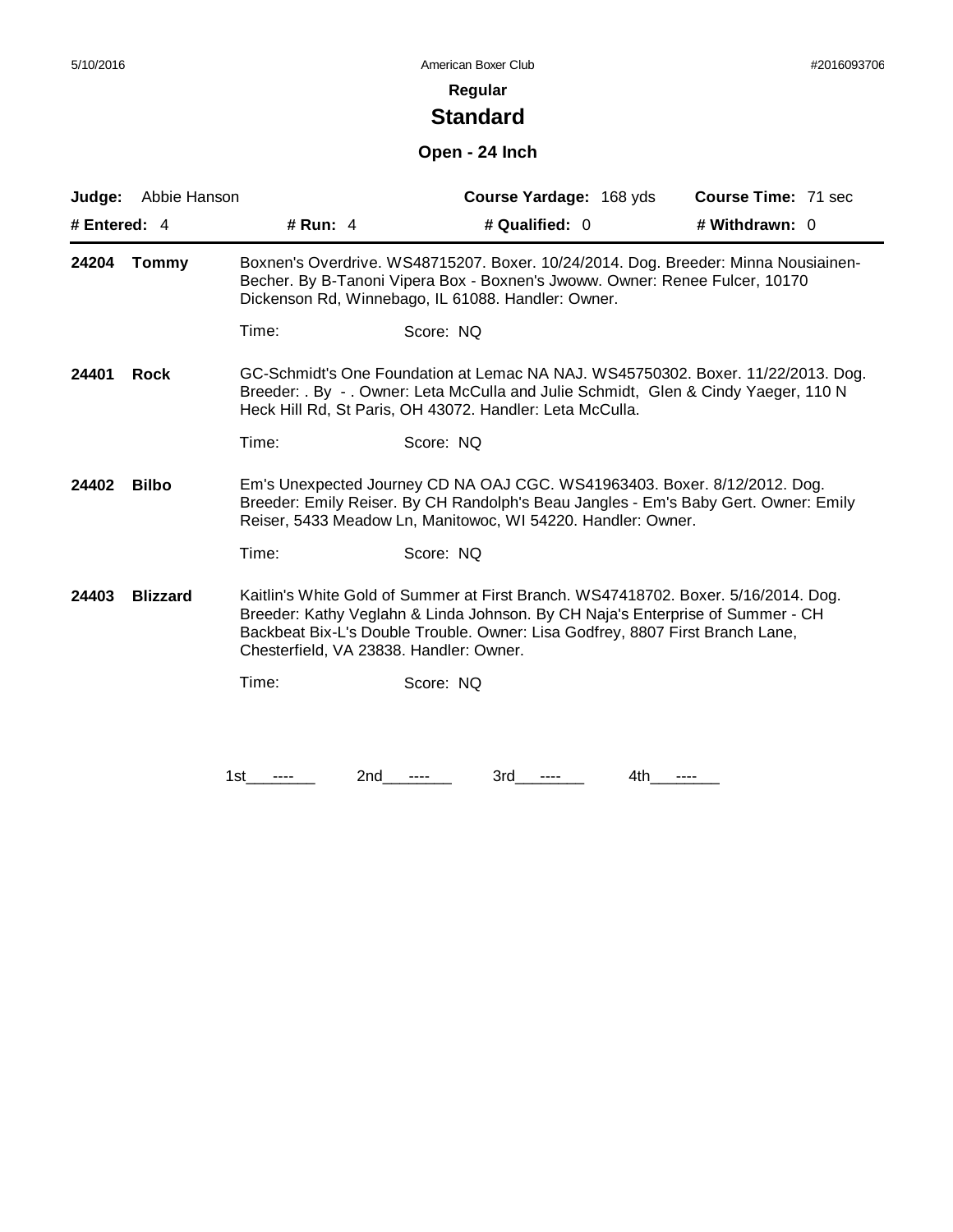# **Standard**

### **Excellent - 20 Inch**

| Judge:         | Abbie Hanson |                                                                                                                                                                                                                                                                                                                                                                                                   |           | Course Yardage: 181 yds |              | Course Time: 63 sec |  |
|----------------|--------------|---------------------------------------------------------------------------------------------------------------------------------------------------------------------------------------------------------------------------------------------------------------------------------------------------------------------------------------------------------------------------------------------------|-----------|-------------------------|--------------|---------------------|--|
| # Entered: $4$ |              | # Run: 4                                                                                                                                                                                                                                                                                                                                                                                          |           | # Qualified: 0          |              | # Withdrawn: 0      |  |
| 20602          | Karma        | Ellisa's What Goes Around Comes Around, WS40107508, Boxer, 3/1/2012, Bitch, Breeder:<br>Lisa Lovasco, Karen Mott, Gladys Kanwischer. By GCH Can-Cia's You Ain't Seen Nothin'<br>Yet AX AXJ PAX MXP3 MJP3 MXPB MJPB NF XFP - West Shore's Cobbie Cuddler.<br>Owner: Lisa Lovasco, 1071 S Mackinaw Rd, Kawkawlin, MI 48631. Handler: Lisa Lundahl.                                                  |           |                         |              |                     |  |
|                |              | Time:                                                                                                                                                                                                                                                                                                                                                                                             | Score: NQ |                         |              |                     |  |
| 20603          | <b>Emmie</b> | GCH Regal's Midnight Madness OA NAJ CA. WS35958303. Boxer. 11/19/2010. Bitch.<br>Breeder: Korinne Vanderpool. By CH Pearlisle Standing-O for Bix-L SOM - CH Regal's Rot<br>Ten Miss Van Pelt. Owner: Korinne Vanderpool, 9160 Fishtrap Rd, Cross Roads, TX 76227.<br>Handler: Owner.                                                                                                              |           |                         |              |                     |  |
|                |              | Time:                                                                                                                                                                                                                                                                                                                                                                                             | Score: NQ |                         |              |                     |  |
| 20605          | Lexi         | Dancin' I'm A Total Knockout Too BN RE OA AXJ OF CAA HI CGC. WS33950001. Boxer.<br>5/7/2010. Bitch. Breeder: Vicki Sinner. By RazMaz Total Knockout - Dancin' Do You Think<br>I'm Sexy RE NA NAJ CGC. Owner: Vicki Sinner, 820 East 5th St, Hastings, NE 68901.<br>Handler: Owner.                                                                                                                |           |                         |              |                     |  |
|                |              | Time:                                                                                                                                                                                                                                                                                                                                                                                             | Score: NQ |                         |              |                     |  |
| 20406          | <b>KizzE</b> | Sunchase's Smack Me Black CDX RE BN GN NA NAJ CAA DN. WS35563702. Boxer.<br>10/14/2010. Bitch. Breeder: Tracy Hendrickson, Rhoda Goselin-Brouillette. By CH<br>Breezewoods Lord of Wystmont CDX RE - Sunchases Little Black Dress UDX OM1 RA AX<br>AXJ. Owner: Robin Vaughan and Tracy Hendrickson & Rhoda Goselin-Brouillette, 24<br>Riverwood Ave, West Fork, AR 72774. Handler: Robin Vaughan. |           |                         |              |                     |  |
|                |              | Time:                                                                                                                                                                                                                                                                                                                                                                                             | Score: NQ |                         |              |                     |  |
|                |              |                                                                                                                                                                                                                                                                                                                                                                                                   |           |                         |              |                     |  |
|                |              | 1st<br>2nd                                                                                                                                                                                                                                                                                                                                                                                        | ----      | 3rd<br>----             | 4th<br>$---$ |                     |  |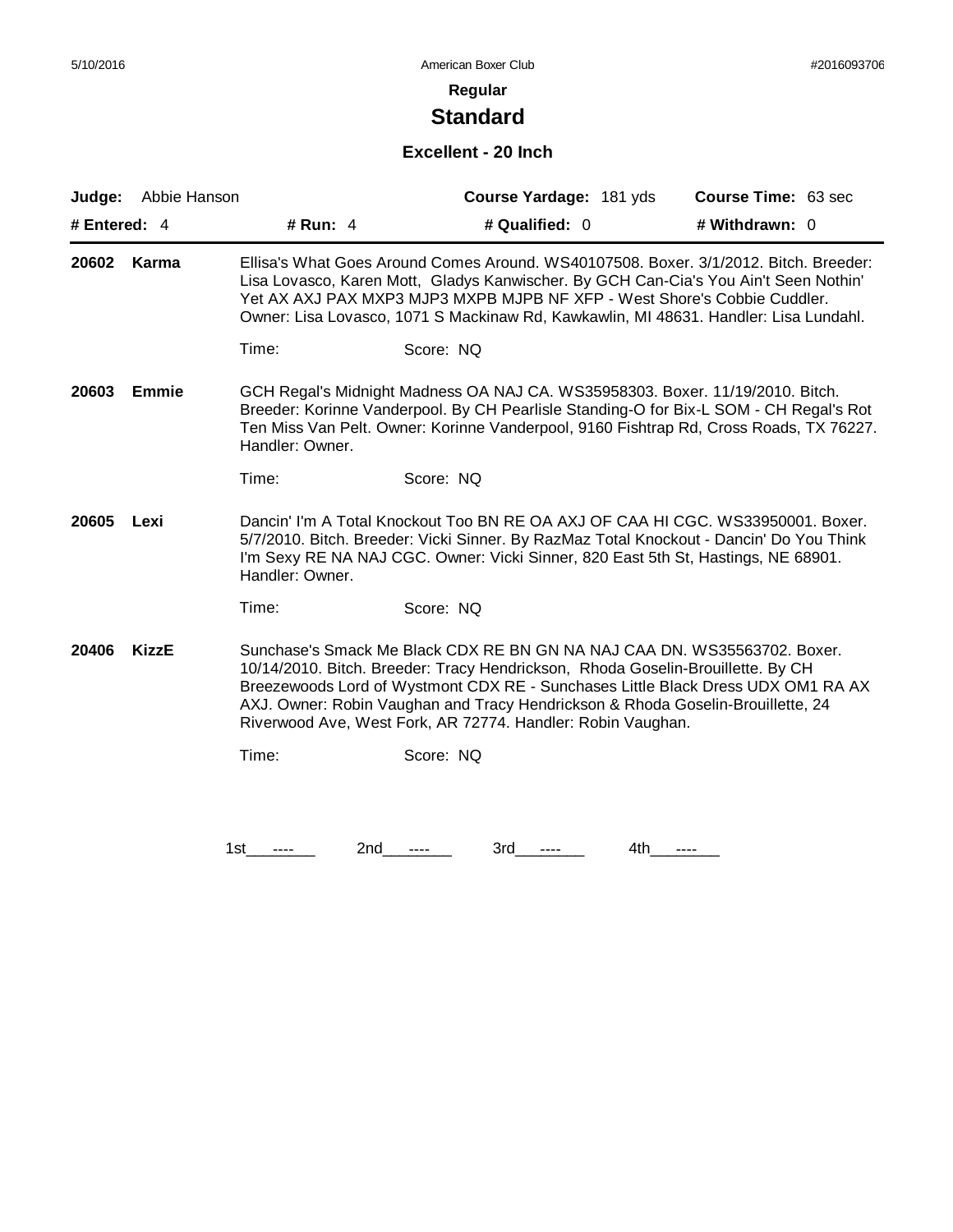# **Standard**

### **Excellent - 24 Inch**

| Judge:       | Abbie Hanson    |                        |           | Course Yardage: 181 yds                                                                                                                                            | Course Time: 67 sec                                                                                                                                                                                                                                             |
|--------------|-----------------|------------------------|-----------|--------------------------------------------------------------------------------------------------------------------------------------------------------------------|-----------------------------------------------------------------------------------------------------------------------------------------------------------------------------------------------------------------------------------------------------------------|
| # Entered: 4 |                 | # Run: $4$             |           | # Qualified: 0                                                                                                                                                     | # Withdrawn: 0                                                                                                                                                                                                                                                  |
| 24601        | <b>Stratton</b> | Ellen M. Gruber.       |           | Cinnarhee's By A Nose BN RN NAJ NAP NJP. WS43801902. Boxer. 6/13/2012. Dog.<br>Owner: Ellen M. Gruber and H Medley Small, 227 Morris Dr, Niles, MI 49120. Handler: | Breeder: H Medley Small. By Cinnrhee's Shoot Em Up - Heartacres Cinnrhee of Kadenza.                                                                                                                                                                            |
|              |                 | Time:                  | Score: NQ |                                                                                                                                                                    |                                                                                                                                                                                                                                                                 |
| 24603        | <b>Tazer</b>    | 60178. Handler: Owner. |           | Happy Tails Usual Suspect CD BN RN AX OAJ. WS37668902. Boxer. 6/3/2011. Dog.<br>Happy Tails Summer Lovin. Owner: Connie K Hillquist, 704 Meadow Ln, Sycamore, IL   | Breeder: Amy C Bieri. By CH Happy Tails Crime Time CD RN AX AXJ - GCH Chessel's N                                                                                                                                                                               |
|              |                 | Time:                  | Score: NQ |                                                                                                                                                                    |                                                                                                                                                                                                                                                                 |
| 24604        | <b>Blayke</b>   |                        |           | 4412 W Kent Circle, Broken Arrow, OK 74012. Handler: Tracy Hendrickson.                                                                                            | Sunchase's Spin the Bottle PCD BN PN RN OA OAJ CGC CGCA. WS45539505. Boxer.<br>10/23/2013. Dog. Breeder: Rhoda Brouillette. By CH Sunchase's Zero to Hero UDX RA MX<br>MXJ - Sunchase's Smoke and Mirrors. Owner: Tracy Hendrickson and Rhoda Brouillette,      |
|              |                 | Time:                  | Score: NQ |                                                                                                                                                                    |                                                                                                                                                                                                                                                                 |
| 24605        | Ziva            | Owens.                 |           | CH Peprhl's Life's a Dance with DebLyn VCD2 CDX BN GN RE TDX OA OAJ HT PT.                                                                                         | WS30844201. Boxer. 6/29/2009. Bitch. Breeder: Sue Ann Thompsn. By CH OTCH Regal's<br>Heeeere's Johnny - CH Peprhl's Will You Dance Marbo CDX RE AX AXJ NAP NJP. Owner:<br>Debra L Owens and Caitlyn Owens, 508 2nd Ave, Luther, IA 50152-0357. Handler: Debra L |
|              |                 | Time:                  | Score: NQ |                                                                                                                                                                    |                                                                                                                                                                                                                                                                 |
|              |                 |                        |           |                                                                                                                                                                    |                                                                                                                                                                                                                                                                 |
|              |                 | 2nd<br>1st             | 3rd       | 4th                                                                                                                                                                |                                                                                                                                                                                                                                                                 |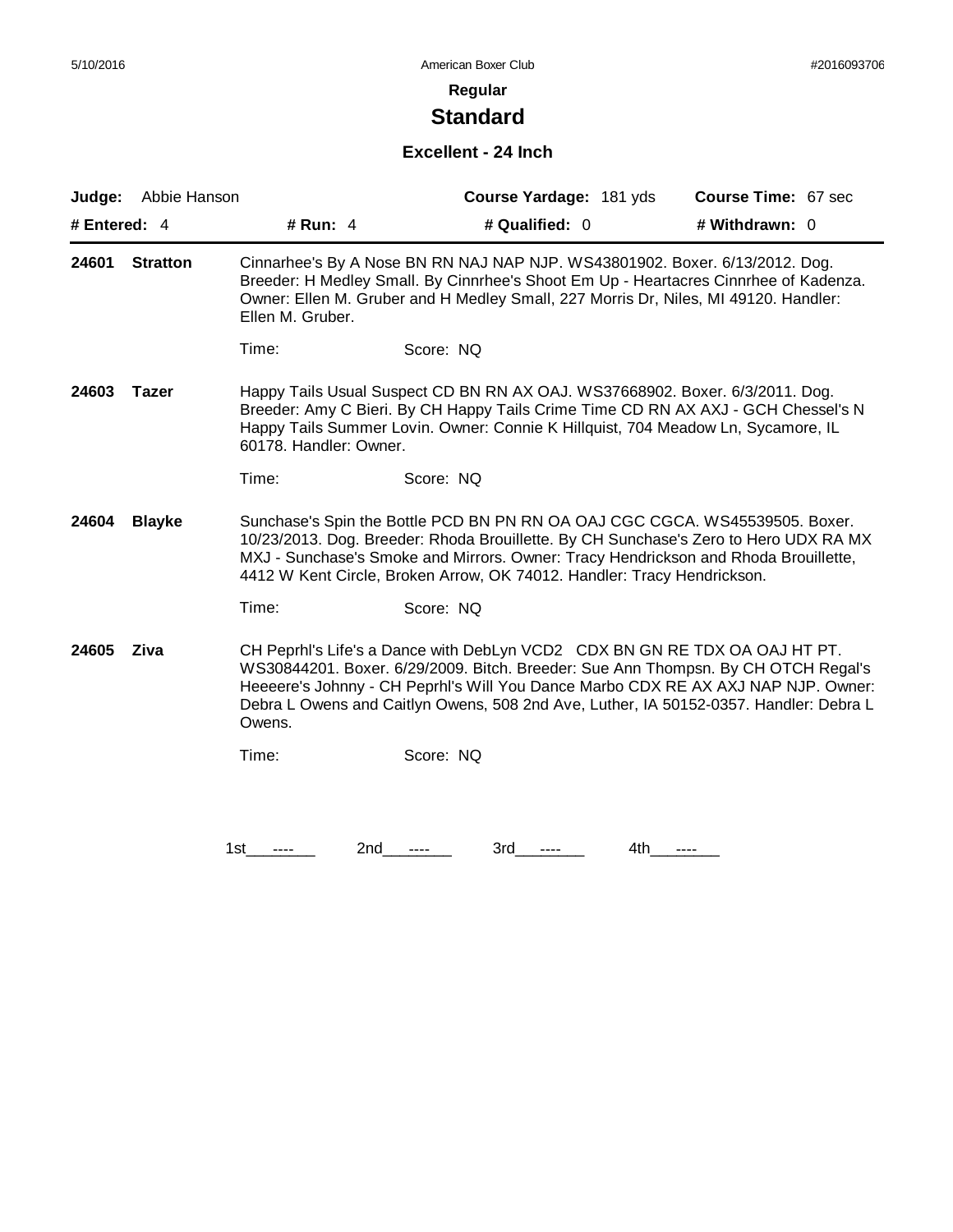# **Standard**

#### **Master - 20 Inch**

| Judge:   | Abbie Hanson    |                        | Course Yardage: 181 yds                                                                                                                                                                                                                                                                                                |                  | Course Time: 63 sec |  |
|----------|-----------------|------------------------|------------------------------------------------------------------------------------------------------------------------------------------------------------------------------------------------------------------------------------------------------------------------------------------------------------------------|------------------|---------------------|--|
|          | # Entered: $10$ | # Run: 9               | # Qualified: 3                                                                                                                                                                                                                                                                                                         |                  | # Withdrawn: 0      |  |
| 20801    | <b>Jyllie</b>   |                        | Sunchase's Running the Red UD BN RE MX MXJ CA CGC OF. WS35563706. Boxer.<br>10/14/2010. Bitch. Breeder: Owner. By CH Breezewood's Lord of Wystmont CDX -<br>Sunchase's Little Black Dress UDX OM1 RA AX AXJ OF CA CGC CGCA. Owner: Tracy<br>Hendrickson, 4412 W Kent Circle, Broken Arrow, OK 74012. Handler: Owner.   |                  |                     |  |
|          | 3               | Time: 58.89            | Score: 100                                                                                                                                                                                                                                                                                                             | <b>QUALIFIED</b> |                     |  |
| 20803    | <b>Violet</b>   |                        | Violet Sophies Karmen. WS35351503. Boxer. 9/19/2010. Bitch. Breeder: Rachel Lundahl.<br>By Schmidts Moose A Moose - Sophie Karmen Electra. Owner: Lisa Lundahl, 2582 N.<br>Swede Rd, Midland, MI 48642. Handler: Owner.                                                                                                |                  |                     |  |
|          |                 | Time:                  | Score: NQ                                                                                                                                                                                                                                                                                                              |                  |                     |  |
| 20808    | Dara            |                        | GCH MACH4 Windwood's Daring Soul Of Sherwood CD RE MXF TQX T2B. WS26916702.<br>Boxer. 7/7/2008. Bitch. Breeder: Shirley Stanton. By CH Breho I Bee Shinin' - Windwood's<br>Heart N Soul. Owner: Colleen Fleury, 37589 Gayoso ST, Slidell, LA 70458. Handler: Owner.                                                    |                  |                     |  |
|          |                 | Time:                  | Score: NQ                                                                                                                                                                                                                                                                                                              |                  |                     |  |
| 20809    | Amber           |                        | GCH Jokar's N Happy Tails Blonde Moments CD RN AX AXJ. WS41571902. Boxer.<br>6/22/2012. Bitch. Breeder: Carrie Cole & Amy Bieri. By CH Illyrian's Trilogy - GCH JoKar's<br>Blonde Ambition's of Happy Tails. Owner: Eugenia Koshiol and Amy Bieri, 27434<br>Wildwood Dr, Monee, IL 60449. Handler: Eugenia Koshiol.    |                  |                     |  |
|          |                 | Time:                  | Score: NQ                                                                                                                                                                                                                                                                                                              |                  |                     |  |
| 20811    | <b>Prymme</b>   |                        | Sunchase's Little Pink Ribbon UD BN RAE MX MXJ OF CA CGCA. WS35563707. Boxer.<br>10/14/2010. Bitch. Breeder: Owner. By CH Breezewood's Lord of Wystmont CDX -<br>Sunchase's Little Black Dress UDX OM1 RA AX AXJ OF CGC CGCA. Owner: Tracy<br>Hendrickson, 4412 W Kent Circle, Broken Arrow, OK 74012. Handler: Owner. |                  |                     |  |
|          |                 | Time:                  | Score: NQ                                                                                                                                                                                                                                                                                                              |                  |                     |  |
| 20814    | Carly           | 14526. Handler: Owner. | CopperMyst Bring Back the Magic AX MXJ OF CAX CGC. WS34770904. Boxer. 7/26/2010.<br>Bitch. Breeder: Margaret Magoffin & Donna Schaefer. By CH Belco's Coppertone RN - DC's<br>Little Miss Magic OA AXJ OF CA. Owner: Margaret Magoffin, 15 Hillrise Dr, Penfield, NY                                                   |                  |                     |  |
|          |                 | Time:                  | Score: NQ                                                                                                                                                                                                                                                                                                              |                  |                     |  |
| 20815 AJ |                 | 50014. Handler: Owner. | MACH Ava Josephine von Waldstadt RN MXG MJG XF T2B2. WS20480305. Boxer.<br>1/4/2007. Bitch. Breeder: Renee Williams. By Arames vom Messingsberg - Josephine von<br>Bachbett VCD2 UD RE MX MXJ. Owner: Elisabeth Lonergan, 1465 Y Avenue, Ames, IA                                                                      |                  |                     |  |
|          |                 | Time:                  | Score: ABS                                                                                                                                                                                                                                                                                                             |                  |                     |  |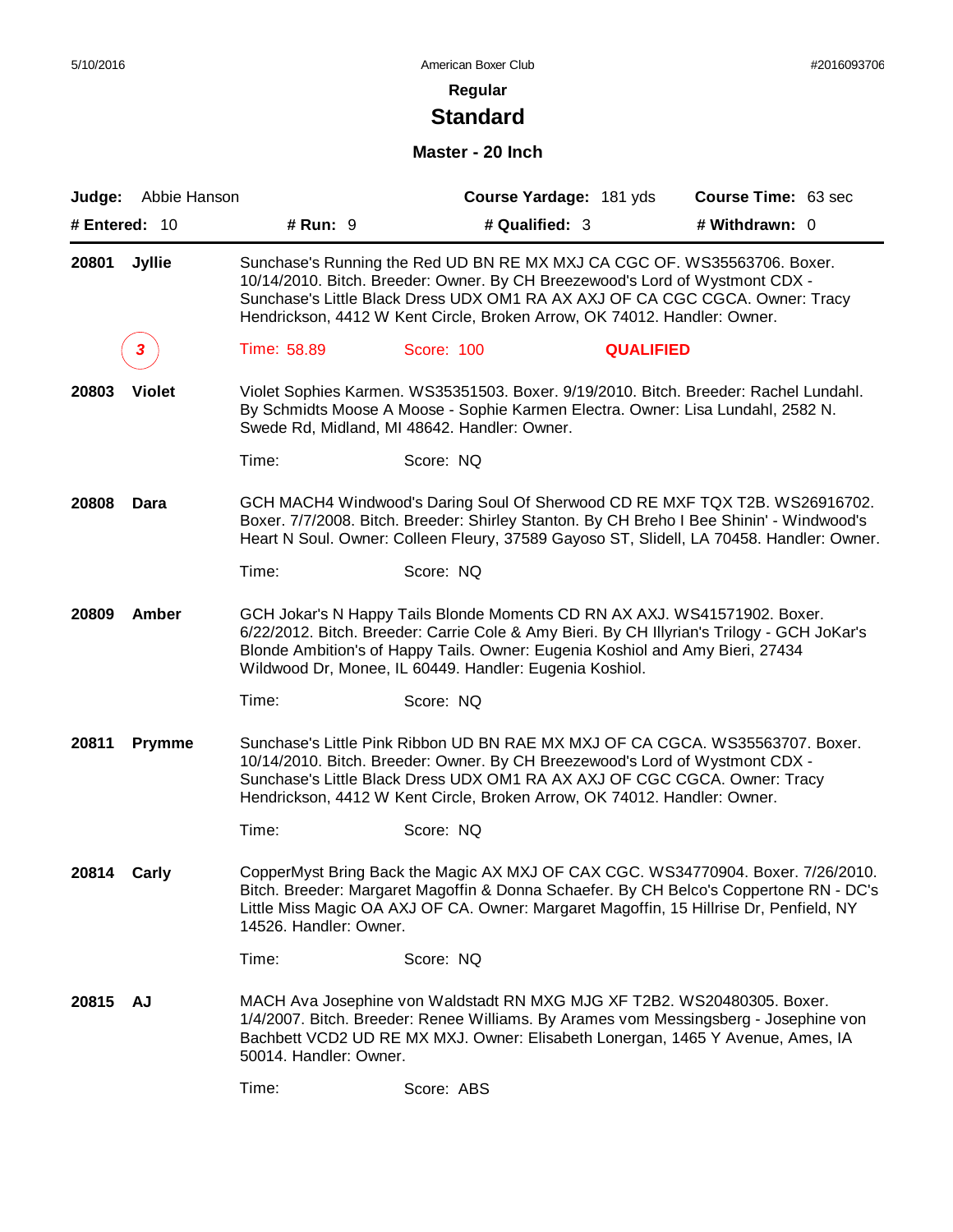#### **Regular**

#### **Standard**

**20816 Sparkles** Venecian's A Valley's Knight of Fire OA OAJ. WS43887403. Boxer. 1/16/2013. Bitch. Breeder: Janice Solas. By Valley's Bold Knight RE MX MXJ OF - RnB and Valley's Honor Our Heroes. Owner: Robyn Ginther and Rose Right, 4764 Steven Lane, Walnutport, PA 18088. Handler: Robyn Ginther.

*1* Time: 44.32 Score: 100 **QUALIFIED**

**20819 Lilly** Lilly Sophie's Karmen. WS5351506. Boxer. 9/19/2010. Bitch. Breeder: Rachel Lundahl. By Schmidt's Moose A Moose - Sophie Karmen Electra. Owner: Lisa Lundahl, 2582 N. Swede Rd, Midland, MI 48642. Handler: Owner.

Time: Score: NQ

**20821 Ravynne** Sunchase's Lightnng Strikes Twice UDX RE MX MXJ MXJB MXB OF CA CGC CGCA. WS2877707. Boxer. 12/3/2008. Bitch. Breeder: Rhoda Brouillette. By CH Halycon Fire King - Simply Eclipsed RN. Owner: Tracy Hendrickson and Rhoda Brouillette, 4412 W Kent Circle, Broken Arrow, OK 74012. Handler: Tracy Hendrickson.

*2* Time: 54.31 Score: 100 **QUALIFIED**

1st 20816 2nd 20821 3rd 20801 4th ----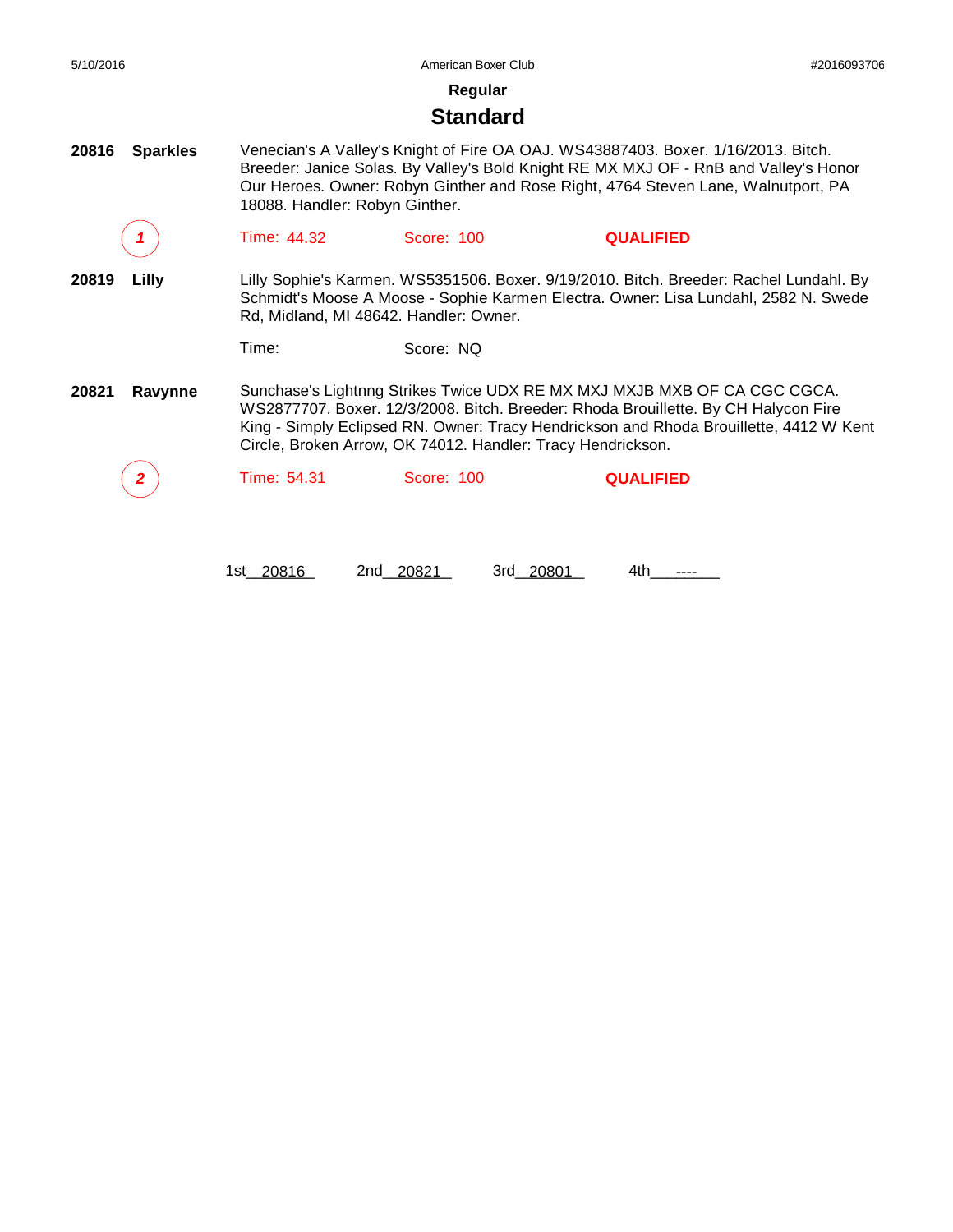# **Standard**

#### **Master - 24 Inch**

| Judge: | Abbie Hanson    |                                      | Course Yardage: 181 yds                                                                                                                                                                                                                                                                                                             |                  | <b>Course Time: 67 sec</b> |  |
|--------|-----------------|--------------------------------------|-------------------------------------------------------------------------------------------------------------------------------------------------------------------------------------------------------------------------------------------------------------------------------------------------------------------------------------|------------------|----------------------------|--|
|        | # Entered: $10$ | # Run: 10                            | # Qualified: 1                                                                                                                                                                                                                                                                                                                      |                  | # Withdrawn: 0             |  |
| 24801  | Valor           | 60178. Handler: Owner.               | CH Barbiloc's Valor of Happy Tails VCD1 BN RE AX AXJ. WS29683202. Boxer. 1/16/2009.<br>Dog. Breeder: Barabara O'Connor. By CH Breezewoods Lord of Wystmont CDX RE -<br>Barbiloc's Autumn Splendor. Owner: Connie K Hillquist, 704 Meadow Ln, Sycamore, IL                                                                           |                  |                            |  |
|        |                 | Time:                                | Score: NQ                                                                                                                                                                                                                                                                                                                           |                  |                            |  |
| 24802  | <b>Brice</b>    |                                      | Tealcrest's Beck and Call UD AX AXJ. WS40917801. Boxer. 3/12/2012. Bitch. Breeder: Jill<br>Hootman & Robin Kennedy. By CH Tealcrest's Luck of the Irish CD RA OA OAJ CA - Miro-<br>Tealcrests What's UR Name RN CA. Owner: Mary Nee and Jill Hootman, 5300 Pontiac<br>Drive, Fairview Heights, IL 62208-3521. Handler: Mary Nee.    |                  |                            |  |
|        |                 | Time:                                | Score: NQ                                                                                                                                                                                                                                                                                                                           |                  |                            |  |
| 24803  | Jim             |                                      | TealCrest's Bucnuts on Fire. WS32322502. Boxer. 10/27/2009. Dog. Breeder: Jill Hootman<br>& Robin Kennedy. By CH TealCrest's Luck of the Irish - Miro-TealCrest's Whats Ur Name.<br>Owner: Sandra Kistler, 214 Ranchview Dr, Vandalia, OH 45377. Handler: Owner.                                                                    |                  |                            |  |
|        |                 | Time:                                | Score: NQ                                                                                                                                                                                                                                                                                                                           |                  |                            |  |
| 24804  | <b>Zeus</b>     |                                      | CH MACH2 Schmidt's GC Catch A Falling Star at LeMac CD OF. WS25892105. Boxer.<br>4/12/2008. Dog. Breeder: Julia Schmidt & Cindy Yaeger. By Twinkle Star v. Eurozone -<br>Schmidt's Mystic Run at Heart Acre. Owner: Leta McCulla and Julia Schmidt, Cindy<br>Yaeger, 110 N Heck Hill Rd, St Paris, OH 43072. Handler: Leta McCulla. |                  |                            |  |
|        |                 | Time: 60.99                          | Score: 100                                                                                                                                                                                                                                                                                                                          | <b>QUALIFIED</b> |                            |  |
| 24805  | <b>Shane</b>    | 70458. Handler: Owner.               | CH Sherwood Shananigans RN AX MXJ XF. WS38244301. Boxer. 6/16/2011. Dog.<br>Breeder: Colleen Fleury. By CH Rockett's Red Glare - GCH MACH Windwood's Daring Soul<br>of Sherwood CD RE MX MXJ XF. Owner: Colleen Fleury, 37589 Gayoso ST, Slidell, LA                                                                                |                  |                            |  |
|        |                 | Time:                                | Score: NQ                                                                                                                                                                                                                                                                                                                           |                  |                            |  |
| 24807  | Jet             | Winnebago, IL 61088. Handler: Owner. | Boxnen's Jet von Waldstat CDX BN RE MX MXB MXJ MJB AXP OJP. WS38247401.<br>Boxer. 7/22/2011. Dog. Breeder: Minna Nousianinen-Becher & Ann Flegel. By Boxmann<br>Star Trek - Caelon Du Champ'Des Legendes. Owner: Renee Fulcer, 10170 Dickenson Rd,                                                                                  |                  |                            |  |
|        |                 | Time:                                | Score: NQ                                                                                                                                                                                                                                                                                                                           |                  |                            |  |
| 24808  | <b>Duke</b>     | Handler: Owner.                      | Grandbois' Duke MX MXJ MXJ MJB OF T2B. WS35351509. Boxer. 9/19/2010. Dog.<br>Breeder: Rachel Lundahl & Andrew Lundahl. By GCH Schmidts-GC Moose A Moose -<br>Spohie Karmen Electra. Owner: Lisa Lovasco, 1071 S Mackinaw Rd, Kawkawlin, MI 48631.                                                                                   |                  |                            |  |
|        |                 | Time:                                | Score: NQ                                                                                                                                                                                                                                                                                                                           |                  |                            |  |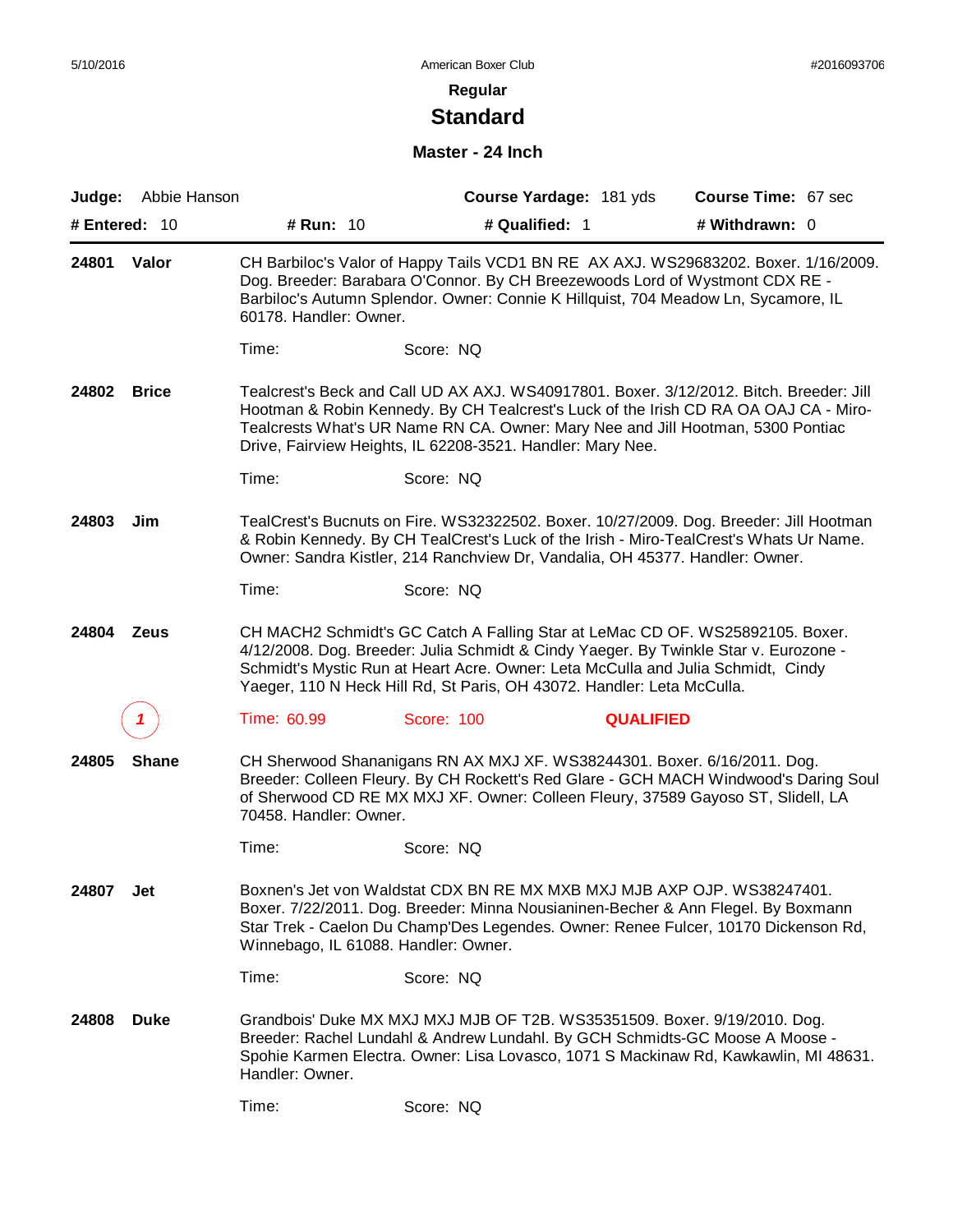#### **Standard**

**24810 Penny** Fox's Perdie Penny. WS23478906. Boxer. 9/10/2007. Bitch. Breeder: Montana and Debbie Gross. By Backwood's Augustus McCrae - Montana's So Raven Boxer. Owner: Carmel Fox, 15279 5th St NE, Foley, MN 56329. Handler: Owner.

Time: Score: NQ

**24811 Caleb** Kiss 'N Tell's Doc Holiday RN MX MXB MXJ MJG OJP NFP XF CA T2B. ILP160836. Boxer. 3/20/2007. Dog. Breeder: Cindy L. Laschowski. By Belmanta New Millenium - Boyarka's Kiss 'N Tell. Owner: Chris Frodsham and Laurie Frodsham, 189 Massie Lane, Canton, NC 28716. Handler: Chris Frodsham.

Time: Score: NQ

**24812 Brie** Brie. PAL261556. Boxer. 6/25/2011. Dog. Breeder: Carie L. Basler. By Brodie - Hopper. Owner: Patrick LaFond and Marine LaFond, 1319 Snapdragon Ct, Saint Louis, MO 63146. Handler: Patrick LaFond.

Time: Score: NQ

1st 24804 2nd ---- 3rd ---- 4th ----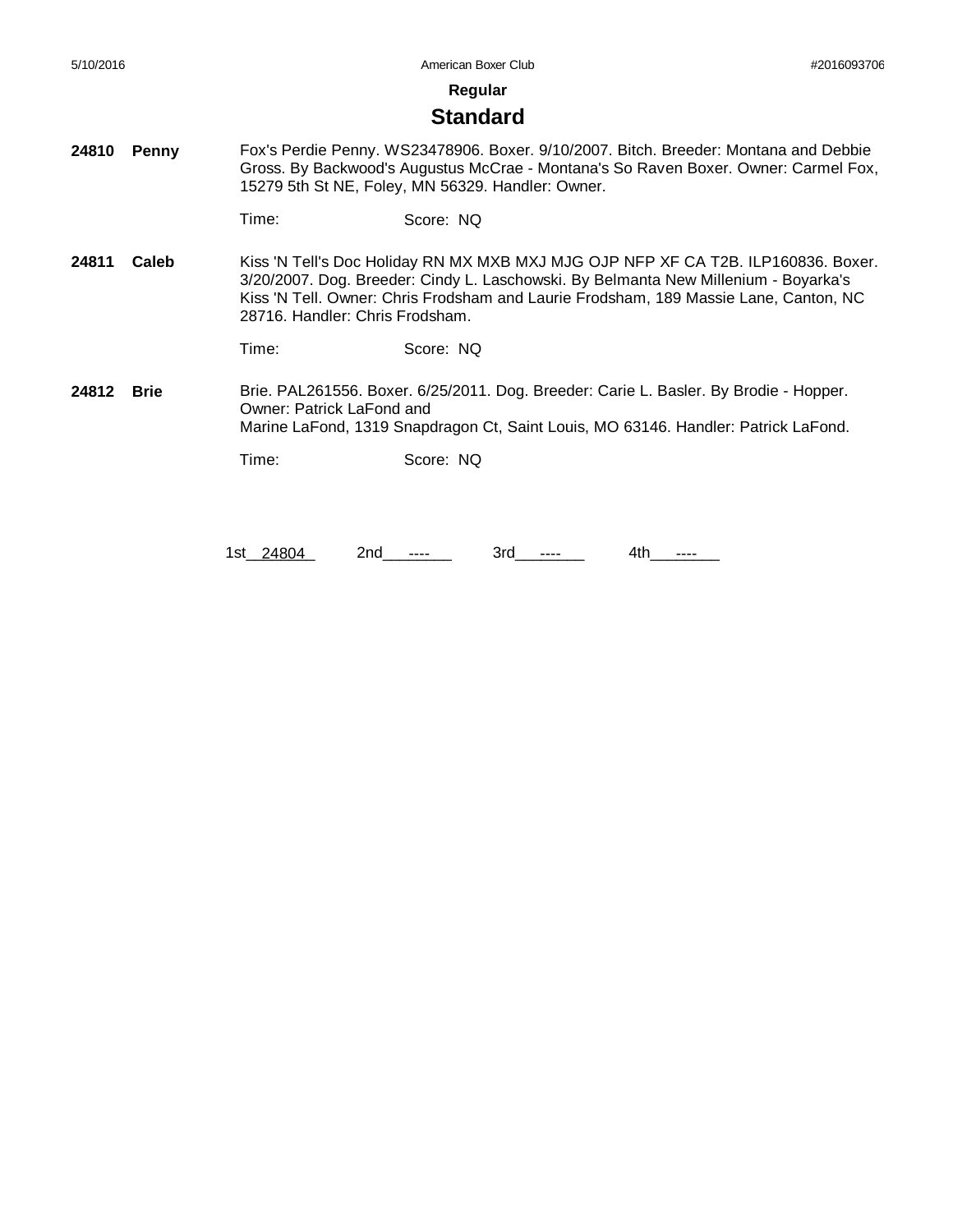# **Standard**

#### **Novice - 20 Inch**

| Abbie Hanson<br>Judge: |                   |                                                                                | Course Yardage: 145 yds | <b>Course Time: 76 sec</b>                                                                                                                                                                                                                                        |
|------------------------|-------------------|--------------------------------------------------------------------------------|-------------------------|-------------------------------------------------------------------------------------------------------------------------------------------------------------------------------------------------------------------------------------------------------------------|
| # Entered: $3$         | # Run: 2          | # Qualified: 1                                                                 |                         | # Withdrawn: 0                                                                                                                                                                                                                                                    |
| Killian<br>20211       | Christine Hirsch. | Killian Peekaboo Hirsch V Big Mac. WS43747705. Boxer. 3/31/2013. Dog. Breeder: |                         | Jeannie McElroy. By Eloy von Haus Sonnenstrahl - Falka z Ringu von der Big Mac. Owner:<br>Christina Hirsch and Jeannie McElroy, 21521 Lake Road, Rocky River, OH 44116. Handler:                                                                                  |
|                        | Time:             | Score: ABS                                                                     |                         |                                                                                                                                                                                                                                                                   |
| 20212<br>Lizzie        | Owner.            |                                                                                |                         | Lando's Silhouette Set N' Jett. WS48936404. Boxer. 12/23/2014. Bitch. Breeder: Trish<br>Olinghouse & Donna Doane. By CH Tadd's Forever in Rhinestones - Lando's Onyx to<br>Goodness of Tadd. Owner: Marcella Smith, 113 Price Dr, Bridgewater, VA 22812. Handler: |
|                        | Time:             | Score: NQ                                                                      |                         |                                                                                                                                                                                                                                                                   |
| 20215<br><b>Duncan</b> |                   | Tracy Kinney, 4119 Summit Rd, Batavia, OH 45103. Handler: Owner.               |                         | Duncan's Going On a Bender. PAL264094. Boxer. 6/15/2009. Dog. Breeder: . By -. Owner:                                                                                                                                                                             |
|                        | Time: 60.15       | <b>Score: 100</b>                                                              | <b>QUALIFIED</b>        |                                                                                                                                                                                                                                                                   |
|                        |                   |                                                                                |                         |                                                                                                                                                                                                                                                                   |
|                        | 1st 20215<br>2nd  | 3rd                                                                            | 4th                     |                                                                                                                                                                                                                                                                   |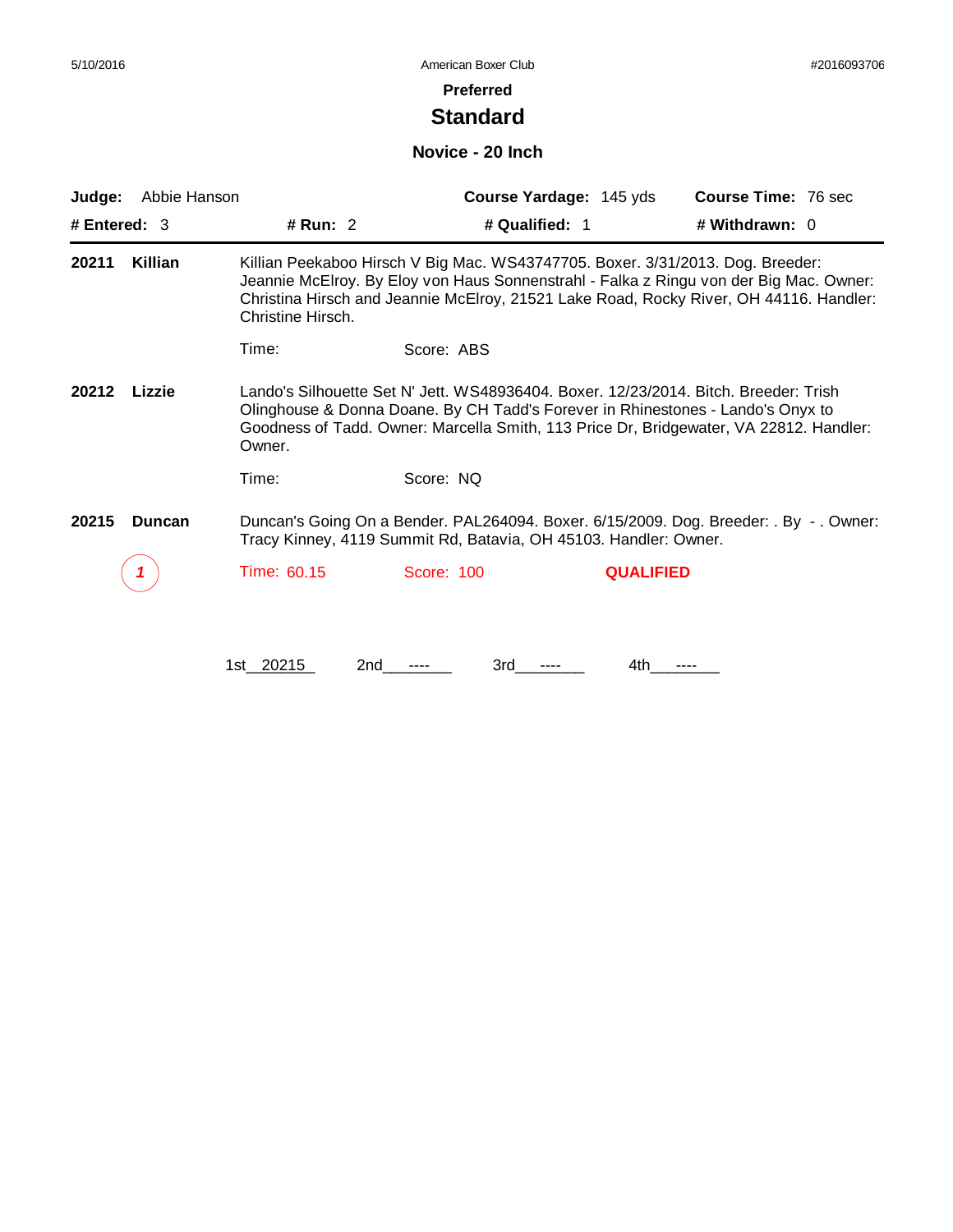### **Standard**

### **Open - 20 Inch**

| Judge:         | Abbie Hanson  |                                          | Course Yardage: 168 yds                                                                                                                                                                                                                                                                                              | Course Time: 76 sec |
|----------------|---------------|------------------------------------------|----------------------------------------------------------------------------------------------------------------------------------------------------------------------------------------------------------------------------------------------------------------------------------------------------------------------|---------------------|
| # Entered: $4$ |               | # Run: 2                                 | # Qualified: 0                                                                                                                                                                                                                                                                                                       | # Withdrawn: 0      |
| 20408          | Deni          | Corfu, NY 14036. Handler: Donna Schafer. | GCH DC's Something To Talk About at CinnRhee CGC. WS31176203. Boxer. 8/5/2009.<br>Dog. Breeder: Donna & Carl Schafer. By CH Heart Acres Sting Ray of CinnRhee - CH DC's<br>Precious Gem of Shadigee. Owner: Donna Schafer and Jennifer Say, 1137 Sliker Rd,                                                          |                     |
|                |               | Time:                                    | Score: ABS                                                                                                                                                                                                                                                                                                           |                     |
| 20409          | <b>Carmel</b> |                                          | CH Galaroc N Ewing's Show Biz NAP. WS37253804. Boxer. 4/5/2011. Bitch. Breeder:<br>Michelle Roca, Donna Galante, Lori McClain. By CH Ewing's Maverick of Maxl - GCH<br>DLG Rainbow's End. Owner: Janet Ewing and Mark Ewing, Michelle Roca, Donna Galante,<br>PO Box 350, Greenwood, MO 64034. Handler: Janet Ewing. |                     |
|                |               | Time:                                    | Score: NQ                                                                                                                                                                                                                                                                                                            |                     |
| 20410          | <b>Oscar</b>  |                                          | Caballero Vargas El Brujo NAP OJP NFP CGC. WS44460211. Boxer. 7/8/2013. Dog.<br>Breeder: Walter Vargas & Natalie Chaykina. By Sherlock - Miss Hudson. Owner: Nancy<br>Button, 531 Longview Drive, Antioch, IL 60002. Handler: Owner.                                                                                 |                     |
|                |               | Time:                                    | Score: NQ                                                                                                                                                                                                                                                                                                            |                     |
| 20213          | <b>Topaz</b>  | Handler: Lynn Cooch.                     | GCH Indigo's Wynning the Gold. WS34020403. Boxer. 5/28/2010. Bitch. Breeder: Lynn<br>Cooch & Diane Monson. By CH Storybook Page After Page - CH Indigo's The Luck Be A<br>Lady V Turo. Owner: Lynn Cooch and Diane Monson, 312 McCann Ave, Anoka, MN 55303.                                                          |                     |
|                |               | Time:                                    | Score: ABS                                                                                                                                                                                                                                                                                                           |                     |
|                |               |                                          |                                                                                                                                                                                                                                                                                                                      |                     |
|                |               | 1st<br>2nd<br>----                       | 4th<br>3rd<br>----<br>----                                                                                                                                                                                                                                                                                           | ----                |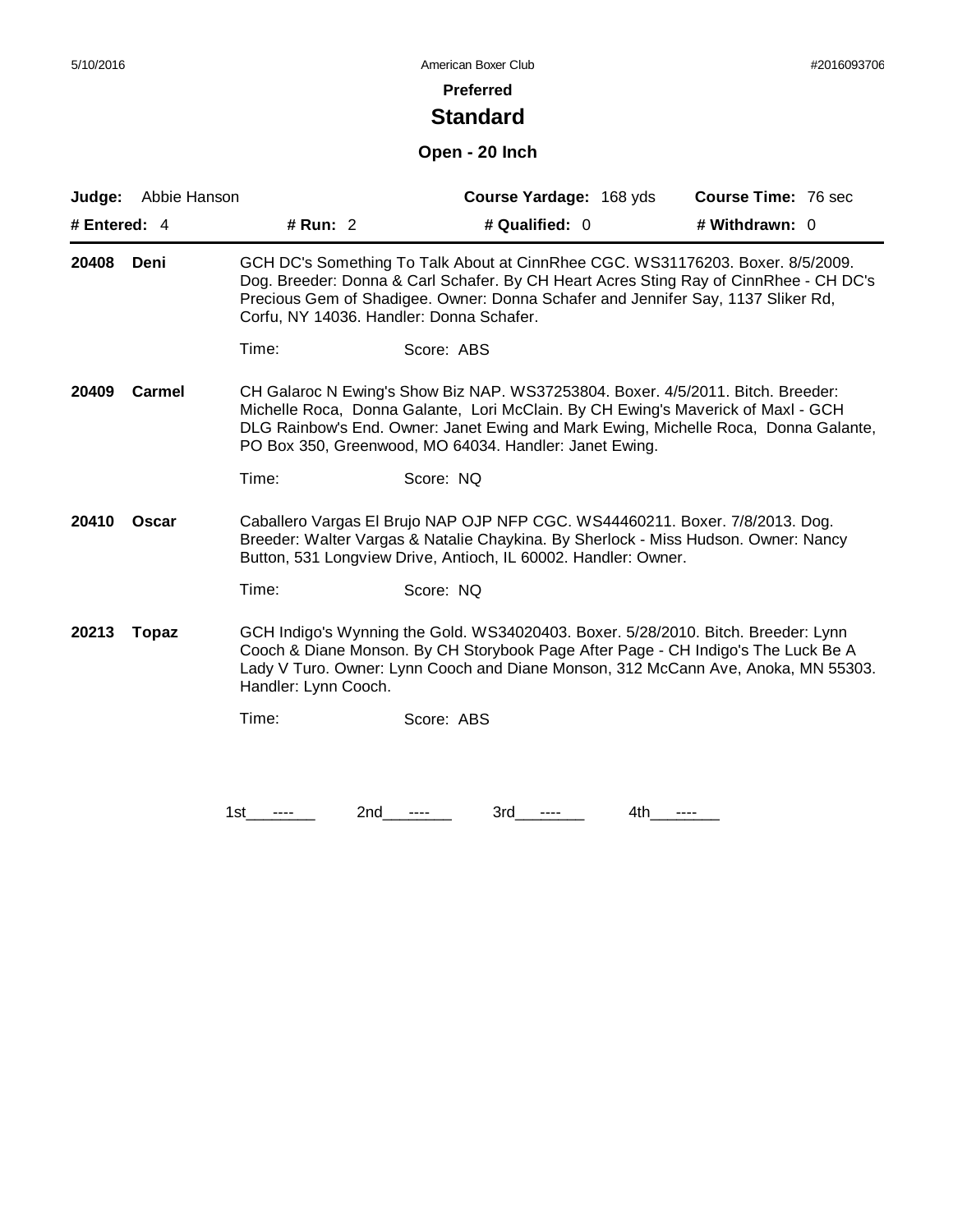### **Standard**

#### **Master - 16 Inch**

| Abbie Hanson<br>Judge:  |                                 |                                                                                                                                                                | Course Yardage: 181 yds | Course Time: 68 sec                                                                                                                                                                                                                                             |
|-------------------------|---------------------------------|----------------------------------------------------------------------------------------------------------------------------------------------------------------|-------------------------|-----------------------------------------------------------------------------------------------------------------------------------------------------------------------------------------------------------------------------------------------------------------|
| # Entered: 5            | # Run: 5                        | # Qualified: 4                                                                                                                                                 |                         | # Withdrawn: 0                                                                                                                                                                                                                                                  |
| 16808<br>Kahlua         | IL 60148. Handler: Erin Rezmer. |                                                                                                                                                                |                         | Shira's Kahlua She's So Freakin Cute CDX GN RAE MXB MJB MXF. WS23774602. Boxer.<br>11/3/2007. Bitch. Breeder: Kim Northcutt & Rose Northcutt. By Can-Cia's Hard Days Night -<br>Remy Leadoo RN. Owner: Erin Rezmer and Tom Rezmer, 419 S Highland Ave, Lombard, |
|                         | Time: 53.63                     | Score: 100                                                                                                                                                     | <b>QUALIFIED</b>        |                                                                                                                                                                                                                                                                 |
| 16809<br><b>Daphne</b>  | Handler: Owner.                 |                                                                                                                                                                |                         | Daphne Mae Lundahl. WS26162404. Boxer. 5/12/2008. Bitch. Breeder: Jeni Alexander. By<br>Ares Ross - Daisy Alexander. Owner: Lisa Lundahl, 2582 N. Swede Rd, Midland, MI 48642.                                                                                  |
| 3                       | Time: 66.38                     | Score: 100                                                                                                                                                     | <b>QUALIFIED</b>        |                                                                                                                                                                                                                                                                 |
| <b>Sadie B</b><br>16810 |                                 | First Branch Lane, Chesterfield, VA 23838. Handler: Owner.                                                                                                     |                         | PACH2 Sable Sirocco BAr Hoppin Baby RA MXP5 MXPS MJP7 MJPS PAX2 MFP T2BP<br>CGC. PAL202745. Boxer. 5/3/2008. Bitch. Breeder: . By - . Owner: Lisa Godfrey, 8807                                                                                                 |
| $\mathbf{2}$            | Time: 57.70                     | Score: 100                                                                                                                                                     | <b>QUALIFIED</b>        |                                                                                                                                                                                                                                                                 |
| 16811<br><b>Maddie</b>  | 49120. Handler: Owner.          | Carlyn Oaks Midnight Charm CDX BN RE MXB MXJ NAP NJP. WS28415702. Boxer.<br>Heart Acres Charisma of Cinnrhee. Owner: Ellen M. Gruber, 227 Morris Dr, Niles, MI |                         | 10/1/2008. Bitch. Breeder: Carol L. Herman. By CH Heart Acres Stingray of Cinnrhee - CH                                                                                                                                                                         |
| 4                       | Time: 67.07                     | Score: 100                                                                                                                                                     | <b>QUALIFIED</b>        |                                                                                                                                                                                                                                                                 |
| 16812<br>Anja           | IL 61088. Handler: Owner.       | MACH2 Anja Von Waldstadt VCD2 RE MXB2 MJC OF T2B. WS20480303. Boxer.                                                                                           |                         | 1/4/2007. Bitch. Breeder: Renee Fulcer. By Arames vom Messingsberg - Josephine von<br>Bachbett VCD2 UD RE MX MXJ. Owner: Renee Fulcer, 10170 Dickenson Rd, Winnebago,                                                                                           |
|                         | Time:                           | Score: NQ                                                                                                                                                      |                         |                                                                                                                                                                                                                                                                 |
|                         |                                 |                                                                                                                                                                |                         |                                                                                                                                                                                                                                                                 |

1st\_ 16808 2nd\_ 16810 3rd\_ 16809 4th\_ 16811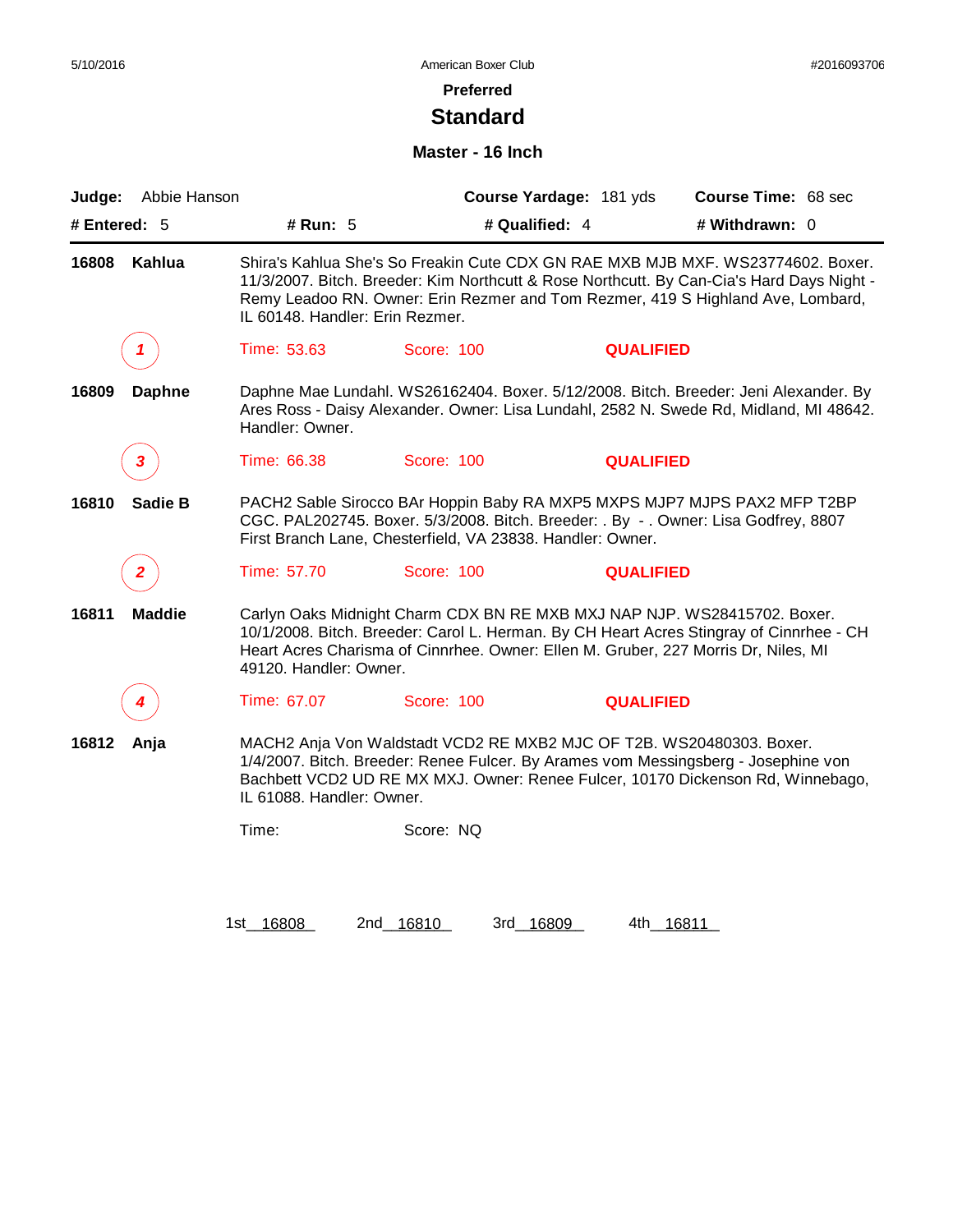### **Standard**

#### **Master - 20 Inch**

| Judge:         | Abbie Hanson       |                           |                                                                                                                                                                                                              | Course Yardage: 181 yds | Course Time: 72 sec                                                                                                                                                               |
|----------------|--------------------|---------------------------|--------------------------------------------------------------------------------------------------------------------------------------------------------------------------------------------------------------|-------------------------|-----------------------------------------------------------------------------------------------------------------------------------------------------------------------------------|
| # Entered: $3$ |                    | # $Run: 3$                | # Qualified: 2                                                                                                                                                                                               |                         | # Withdrawn: 0                                                                                                                                                                    |
| 20824          | <b>Tristan</b>     | LA 70458. Handler: Owner. | MACH5 Sherwood's Tristan Of Camelot UDX VER RE MXF TQX T2B. WS20137201.                                                                                                                                      |                         | Boxer. 11/8/2006. Dog. Breeder: Shirley Vos & Terri Galle. By CH Encore's Crimson Tide -<br>Maxlan's Sweet Guenevier of Camelot. Owner: Colleen Fleury, 37589 Gayoso ST, Slidell, |
|                |                    | Time: 63.79               | Score: 100                                                                                                                                                                                                   | <b>QUALIFIED</b>        |                                                                                                                                                                                   |
| 20825          | Whiskey            |                           | the Nick of Time. Owner: Susan Kelly and Connie Back, Ike Liotto, 201 Alliance St,<br>Kenner, LA 70062. Handler: Susan Kelly.                                                                                |                         | CH Kelly's Time In A Bottle AX MXJ XF T2B RATO. WS35741001. Boxer. 8/19/2010. Dog.<br>Breeder: Susan Kelly, Connie Back, Ike Liotto. By Shalsade's Handyman - CH Kelly's In       |
|                |                    | Time:                     | Score: NQ                                                                                                                                                                                                    |                         |                                                                                                                                                                                   |
| 20827          | <b>Jack Daniel</b> |                           | Pheasant Hollow's Jack Daniel CD RN MXP3 MJP3 MXPB MJPB XFP T2BP CGC.<br>WS38474908. Boxer. 7/20/2011. Dog. Breeder: Kerry Jones, Robert Detoro, Allison<br>Starksboro, VT 05487. Handler: Nina A.B. Daniel. |                         | Jones, Patricia Detoro. By CH Pheasant Hollow's ASUREBET - CH Pheasant Hollow's Hot<br>Dam Here I Am. Owner: Nina A.B. Daniel and Truman W. Daniel, 1556 Robert Young Rd,         |
|                |                    | Time: 65.43               | Score: 100                                                                                                                                                                                                   | <b>QUALIFIED</b>        |                                                                                                                                                                                   |
|                |                    | 1st 20824                 | 2nd 20827<br>3rd                                                                                                                                                                                             | 4th                     |                                                                                                                                                                                   |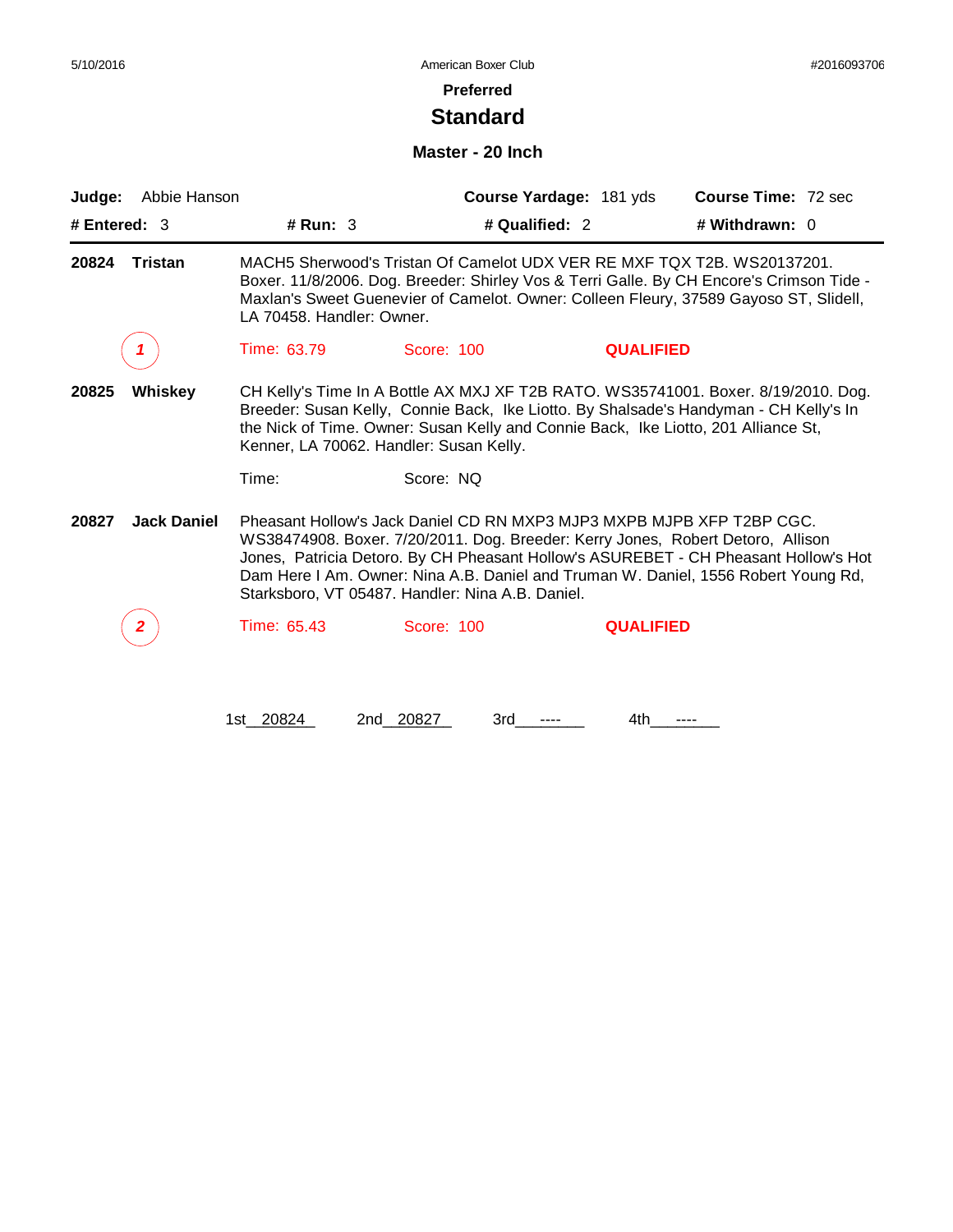**JWW**

**Novice B - 20 Inch**

|              | Judge: Abbie Hanson |                                                                                                                                                                                                                                               | Course Yardage: 112 yds                                                                                                                                                                                                       |     | <b>Course Time: 37 sec</b>                                                               |
|--------------|---------------------|-----------------------------------------------------------------------------------------------------------------------------------------------------------------------------------------------------------------------------------------------|-------------------------------------------------------------------------------------------------------------------------------------------------------------------------------------------------------------------------------|-----|------------------------------------------------------------------------------------------|
| # Entered: 4 |                     | # Run: 3                                                                                                                                                                                                                                      | # Qualified: 0                                                                                                                                                                                                                |     | # Withdrawn: 0                                                                           |
| 20203        | <b>Shelly</b>       |                                                                                                                                                                                                                                               | Small & James Kilman. By CinnRhee HiRiverRoler Heartacre - Heartacre's CinnRhee of<br>Kadenza. Owner: Denise Snyder and Medley Small & Phillip Koenig, 13467 E State Rd<br>160, Henryville, IN 47128. Handler: Denise Snyder. |     | GCH CinnRhee's One of A Kind. WS38798201. Boxer. 12/16/2010. Bitch. Breeder: Medley      |
|              |                     | Time:                                                                                                                                                                                                                                         | Score: NQ                                                                                                                                                                                                                     |     |                                                                                          |
| 20205        | Dora                |                                                                                                                                                                                                                                               | By Cab-Cia's You Ain't Seen Nothin Yet - Ellisa's What Goes Around Comes Around.<br>Owner: Lisa Lundahl, 2582 N. Swede Rd, Midland, MI 48642. Handler: Owner.                                                                 |     | Ellisa's Adorable by Design. WS47771604. Boxer. 8/10/2014. Bitch. Breeder: Lisa Lovasco. |
|              |                     | Time:                                                                                                                                                                                                                                         | Score: NQ                                                                                                                                                                                                                     |     |                                                                                          |
| 20207        | Jazz                | Ellisa's Pretty in Pink. WS40107505. Boxer. 3/1/2012. Bitch. Breeder: Lisa Lovasco. By<br>Can-Cia's You Ain't Seen Nothin Yet - West Shore's Cubbie Cuddler. Owner: Rachel<br>Lundahl, 6513 W Wackerly ST, Midland, WI 48642. Handler: Owner. |                                                                                                                                                                                                                               |     |                                                                                          |
|              |                     | Time:                                                                                                                                                                                                                                         | Score: ABS                                                                                                                                                                                                                    |     |                                                                                          |
| 20208        | Laila               | Hall's Angel of Mine CD BN RE. PAL256182. Boxer. 1/3/2010. Bitch. Breeder: . By -.<br>Owner: Debora Hall and Randall Hall, 1414 Girard Dr, Louisville, KY 40222. Handler:<br>Debbie Hall.                                                     |                                                                                                                                                                                                                               |     |                                                                                          |
|              |                     | Time:                                                                                                                                                                                                                                         | Score: NQ                                                                                                                                                                                                                     |     |                                                                                          |
|              |                     |                                                                                                                                                                                                                                               |                                                                                                                                                                                                                               |     |                                                                                          |
|              |                     | 2nd<br>1st                                                                                                                                                                                                                                    | 3rd                                                                                                                                                                                                                           | 4th |                                                                                          |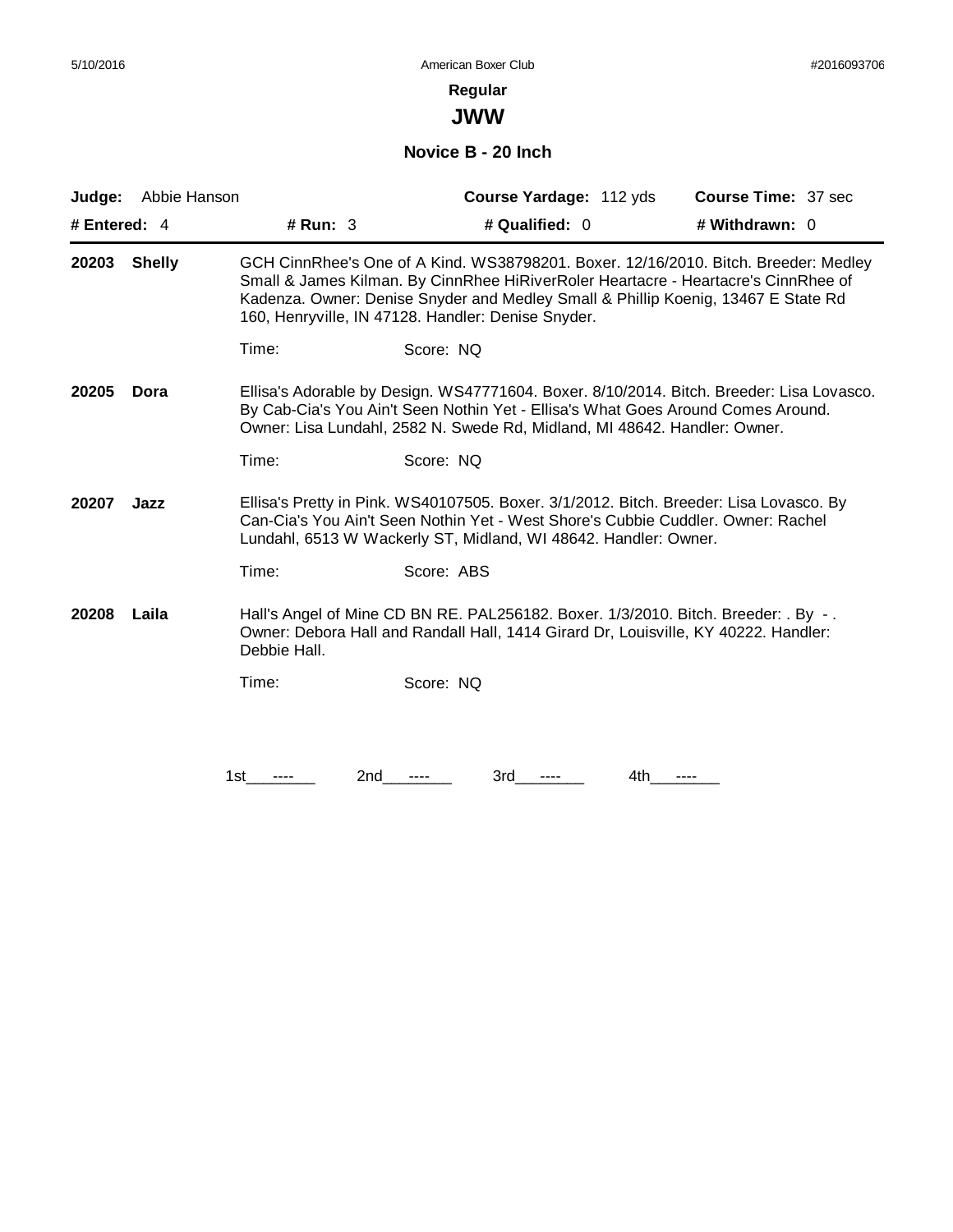**JWW**

**Novice B - 24 Inch**

| Judge:                                                                                                                                                                                                                                           | Abbie Hanson |                                                                                                                                                                                                                                                                    | Course Yardage: 112 yds                                                                                                                                                                                                                                          | Course Time: 40 sec |  |
|--------------------------------------------------------------------------------------------------------------------------------------------------------------------------------------------------------------------------------------------------|--------------|--------------------------------------------------------------------------------------------------------------------------------------------------------------------------------------------------------------------------------------------------------------------|------------------------------------------------------------------------------------------------------------------------------------------------------------------------------------------------------------------------------------------------------------------|---------------------|--|
| # Entered: $4$                                                                                                                                                                                                                                   |              | # Run: $4$                                                                                                                                                                                                                                                         | # Qualified: 0                                                                                                                                                                                                                                                   | # Withdrawn: 0      |  |
| 24001                                                                                                                                                                                                                                            | Sam          | Smith, AR 72902. Handler: Owner.                                                                                                                                                                                                                                   | Sunchase's Man in Black CDX BN GN RE CA DN. WS35563704. Boxer. 10/14/2010. Dog.<br>Breeder: Tracy Hendrickson & Rhoda Goselin Brouillette. By Breezewoods Lord of<br>Wystmont - Sunchase's Little Black Dress. Owner: Shirley Williams, PO Box 789, Fort         |                     |  |
|                                                                                                                                                                                                                                                  |              | Time:                                                                                                                                                                                                                                                              | Score: NQ                                                                                                                                                                                                                                                        |                     |  |
| 24202                                                                                                                                                                                                                                            | Jeannie      | Handler: Denise Snyder.                                                                                                                                                                                                                                            | CinnRhee's Run for the Roses. WS43801901. Boxer. 8/13/2012. Bitch. Breeder: Medley<br>Small. By CinnRhee's Shoot EM UP - Heartacre's CinnRhee of Kadenza. Owner: Denise<br>Snyder and Medley Small & Brenda Vrooman, 13467 E State Rd 160, Henryville, IN 47128. |                     |  |
|                                                                                                                                                                                                                                                  |              | Time:                                                                                                                                                                                                                                                              | Score: NQ                                                                                                                                                                                                                                                        |                     |  |
| Boxnen's Overdrive. WS48715207. Boxer. 10/24/2014. Dog. Breeder: Minna Nousiainen-<br>24204<br><b>Tommy</b><br>Becher. By B-Tanoni Vipera Box - Boxnen's Jwoww. Owner: Renee Fulcer, 10170<br>Dickenson Rd, Winnebago, IL 61088. Handler: Owner. |              |                                                                                                                                                                                                                                                                    |                                                                                                                                                                                                                                                                  |                     |  |
|                                                                                                                                                                                                                                                  |              | Time:                                                                                                                                                                                                                                                              | Score: NQ                                                                                                                                                                                                                                                        |                     |  |
| 24205                                                                                                                                                                                                                                            | Rebel        | Lemko N' Salgray's River City Rebel Yell BN. WS45874802. Boxer. 10/21/2013. Dog.<br>Breeder: Jessica Kozel & Jane Hamilburg-Guy. By Shadow's Nairobi - Lemko's Euro Star.<br>Owner: Jennifer L. Thomas, 8212 Jahnke Rd, N. Chesterfield, VA 23235. Handler: Owner. |                                                                                                                                                                                                                                                                  |                     |  |
|                                                                                                                                                                                                                                                  |              | Time:                                                                                                                                                                                                                                                              | Score: NQ                                                                                                                                                                                                                                                        |                     |  |
|                                                                                                                                                                                                                                                  |              |                                                                                                                                                                                                                                                                    |                                                                                                                                                                                                                                                                  |                     |  |
|                                                                                                                                                                                                                                                  |              | 2nd<br>1st                                                                                                                                                                                                                                                         | 3rd<br>4th                                                                                                                                                                                                                                                       |                     |  |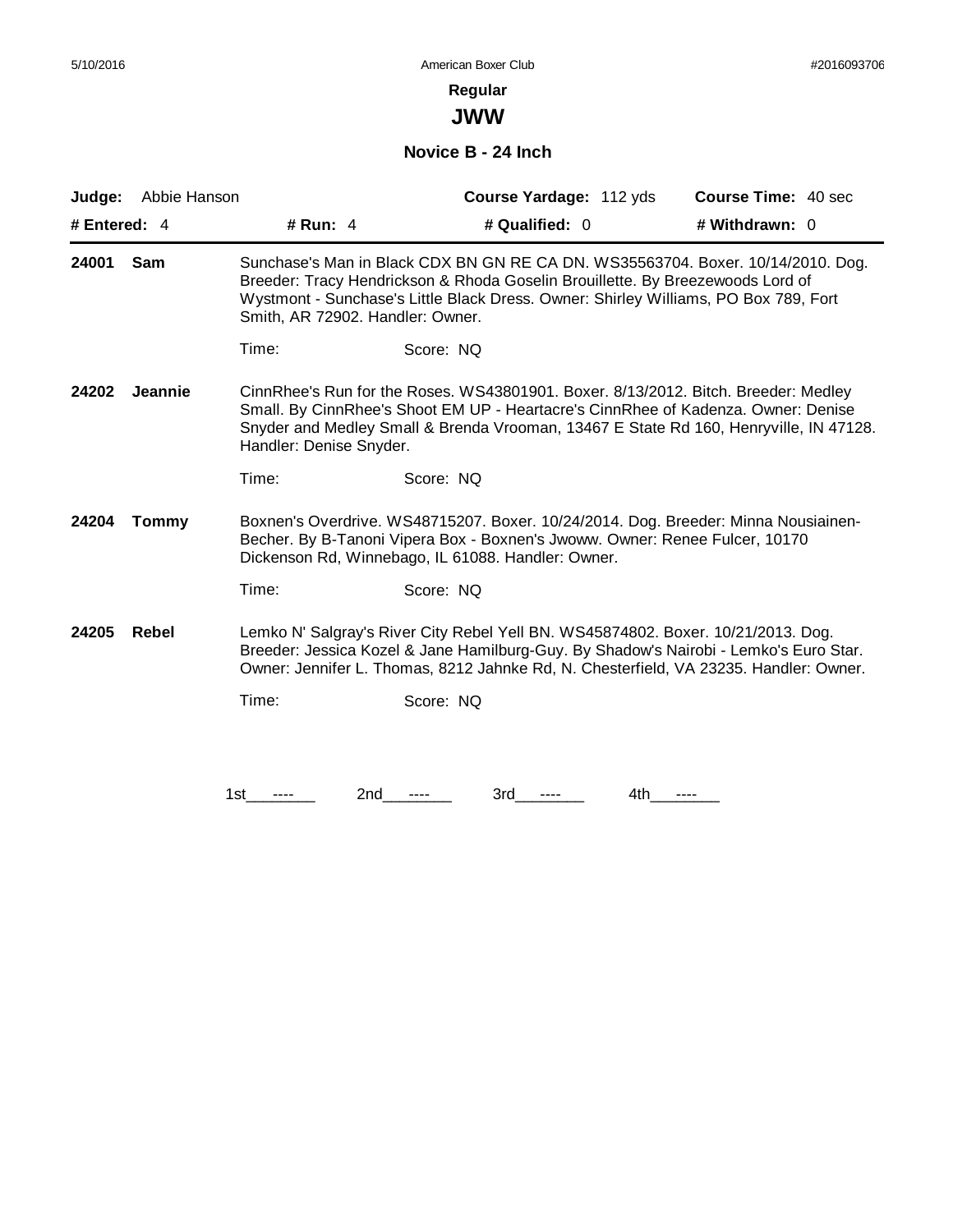**JWW**

# **Open - 20 Inch**

|              | Judge: Abbie Hanson |                                                                                                                                                                                                                                                                                                                        | Course Yardage: 137 yds                                                                                                                                                                                                                                                                                                                                                                           |                  | <b>Course Time: 39 sec</b> |  |  |  |
|--------------|---------------------|------------------------------------------------------------------------------------------------------------------------------------------------------------------------------------------------------------------------------------------------------------------------------------------------------------------------|---------------------------------------------------------------------------------------------------------------------------------------------------------------------------------------------------------------------------------------------------------------------------------------------------------------------------------------------------------------------------------------------------|------------------|----------------------------|--|--|--|
| # Entered: 6 |                     | # Run: 6                                                                                                                                                                                                                                                                                                               | # Qualified: 2                                                                                                                                                                                                                                                                                                                                                                                    |                  | # Withdrawn: 1             |  |  |  |
| 20201        | <b>Sprite</b>       |                                                                                                                                                                                                                                                                                                                        | DebLyn's Peprhl Wicked CD BN RA NAJ CGC. WS45881505. Boxer. 12/2/2013. Bitch.<br>Breeder: Deb & Caitlyn Owens and Sue Ann Thompson. By CH Storybook Page After<br>Page - CH Peprhl Life's A Dance with DebLyn VCD2 RE OA OAJ HT PT. Owner: Sue Ann<br>Thompson, 1858 Curtis Bridge Rd NE, North Liberty, IA 52317. Handler: Owner.                                                                |                  |                            |  |  |  |
|              |                     | Time:                                                                                                                                                                                                                                                                                                                  | Score: AIS                                                                                                                                                                                                                                                                                                                                                                                        |                  |                            |  |  |  |
| 20204        | <b>Pixie</b>        | Koshiol.                                                                                                                                                                                                                                                                                                               | CH Happy Tail's Faith, Trust & Pixie Dust Bn NAJ. WS43505001. Boxer. 2/27/2013. Bitch.<br>Breeder: Amy Bieri, Todd Bieri & Lori McClain. By GCH Barbiloc's Dart Image At Happy<br>Tails CD RA OA NAJ - CH Happy Tail's N Maxl's All That Glitters. Owner: Eugenia Koshiol<br>and Lori McClain, Amy Bieri, 27434 Wildwood Dr, Monee, IL 60449. Handler: Eugenia                                    |                  |                            |  |  |  |
|              |                     | Time:                                                                                                                                                                                                                                                                                                                  | Score: NQ                                                                                                                                                                                                                                                                                                                                                                                         |                  |                            |  |  |  |
| 20401        | <b>Shiloh</b>       | CH Galaroc N Ewing's Show Off NA NAJ. WS37253803. Boxer. 4/5/2011. Bitch. Breeder:<br>Michelle Roca, Donna Galante, Lori McClain. By CH Ewing's Maverick of Maxl - GCH DLG<br>Rainbow's End. Owner: Janet Ewing and Mark Ewing, Michelle Roca, Donna Galante, PO<br>Box 350, Greenwood, MO 64034. Handler: Mark Ewing. |                                                                                                                                                                                                                                                                                                                                                                                                   |                  |                            |  |  |  |
|              | 2                   | Time: 38.46                                                                                                                                                                                                                                                                                                            | Score: 100                                                                                                                                                                                                                                                                                                                                                                                        | <b>QUALIFIED</b> |                            |  |  |  |
| 20402        | <b>Thor</b>         |                                                                                                                                                                                                                                                                                                                        | Venician's A & Valley's Fire Storm of Bold Knight. WS43887405. Boxer. 1/16/2013. Dog.<br>Breeder: Janice Solas. By Valley's Bold Knight - Valley N RNB Honor Our Heroes. Owner:<br>Barbara Palmer, 3618 La MAncha Drive, Janesville, WI 53546. Handler: Owner.                                                                                                                                    |                  |                            |  |  |  |
|              |                     | Time:                                                                                                                                                                                                                                                                                                                  | Score: NQ                                                                                                                                                                                                                                                                                                                                                                                         |                  |                            |  |  |  |
| 20404        | Fred                |                                                                                                                                                                                                                                                                                                                        | Great Expectations's Winifred Will Do! VCD1 BN RN PT HSAs CGC. WS39438202. Boxer.<br>9/2/2011. Bitch. Breeder: Reegan Ray. By Marc del Benicadel - Shera's Great Expectations<br>RN TDX AX AXJ HXAs HIBs CGC. Owner: Reegan Ray and Bill Polonsky, 734 San<br>Dieguito Drive, Encinatas, CA 92024. Handler: Reegan Ray.                                                                           |                  |                            |  |  |  |
|              | 1                   | Time: 38.06                                                                                                                                                                                                                                                                                                            | Score: 100                                                                                                                                                                                                                                                                                                                                                                                        | <b>QUALIFIED</b> |                            |  |  |  |
| 20406        | <b>KizzE</b>        |                                                                                                                                                                                                                                                                                                                        | Sunchase's Smack Me Black CDX RE BN GN NA NAJ CAA DN. WS35563702. Boxer.<br>10/14/2010. Bitch. Breeder: Tracy Hendrickson, Rhoda Goselin-Brouillette. By CH<br>Breezewoods Lord of Wystmont CDX RE - Sunchases Little Black Dress UDX OM1 RA AX<br>AXJ. Owner: Robin Vaughan and Tracy Hendrickson & Rhoda Goselin-Brouillette, 24<br>Riverwood Ave, West Fork, AR 72774. Handler: Robin Vaughan. |                  |                            |  |  |  |
|              |                     | Time:                                                                                                                                                                                                                                                                                                                  | Score: NQ                                                                                                                                                                                                                                                                                                                                                                                         |                  |                            |  |  |  |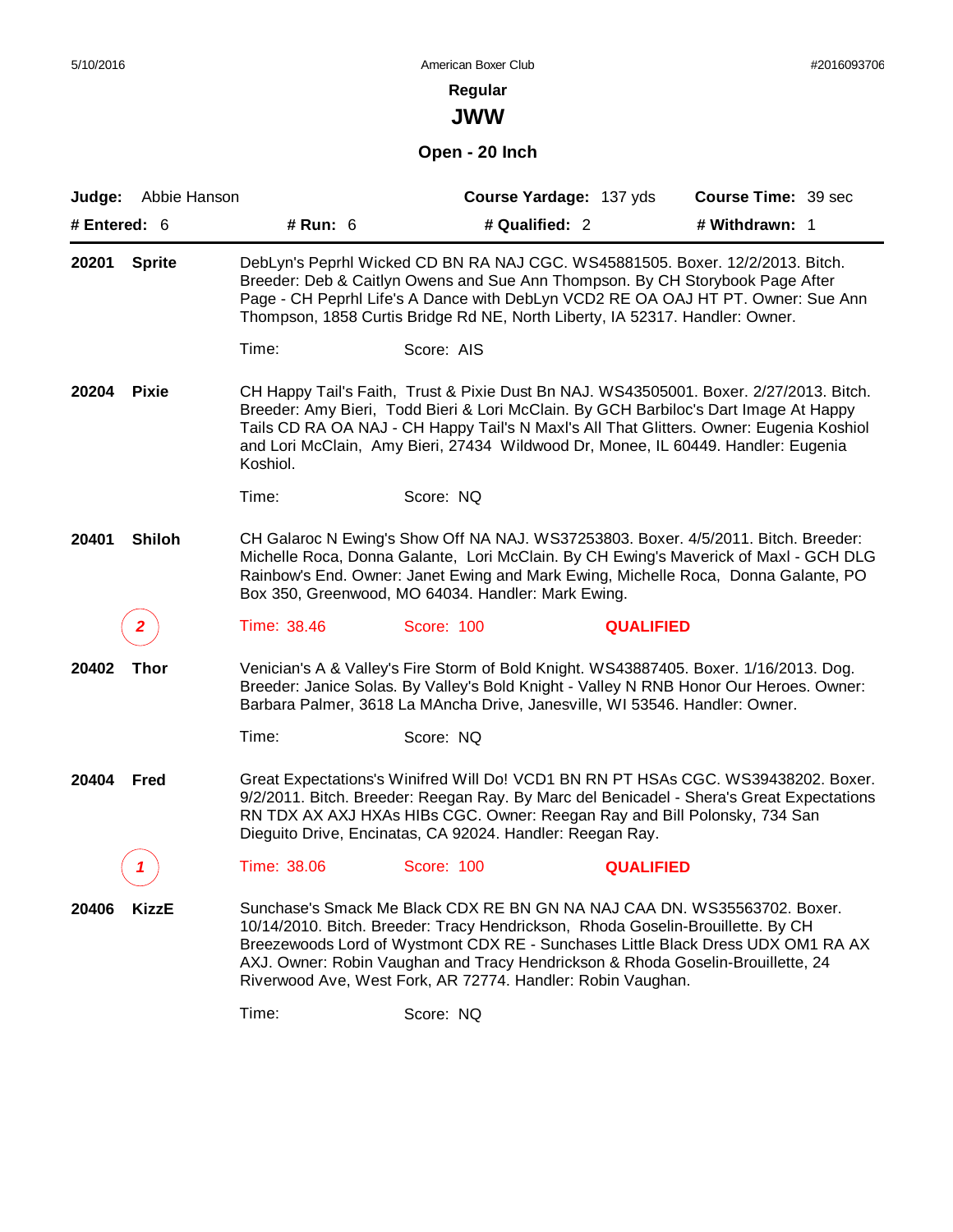### **JWW**

**20001 Izzy** Indigo's Wynning Iz Ez CDX GN RE CA. WS34020401. Boxer. 5/28/2010. Bitch. Breeder: Dinae Monson & Lynn M Cooch. By CH Storybook Page After Page - Indigo's Luck be A Lady VTuro. Owner: Shirley Williams, PO Box 789, Fort Smith, AR 72902. Handler: Owner.

Time: Score: NQ

1st\_20404 2nd\_20401 3rd\_\_\_\_\_\_ 4th\_\_\_\_\_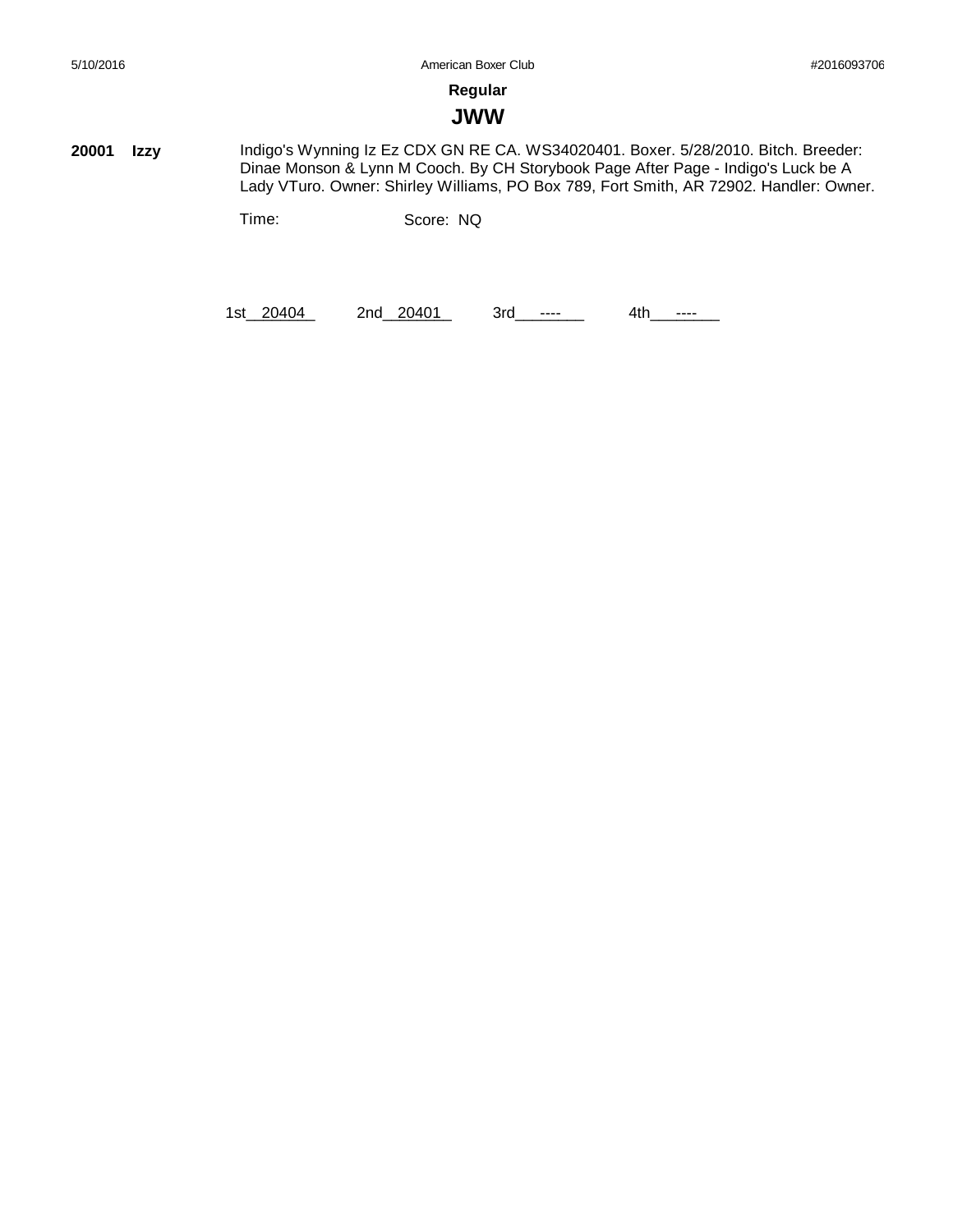**JWW**

**Open - 24 Inch**

| Abbie Hanson<br>Judge:   |                                                                                                                                                                                                                                                                                                  |                                                                                                                                                          | Course Yardage: 137 yds | <b>Course Time: 42 sec</b>                                                                                                                                          |  |
|--------------------------|--------------------------------------------------------------------------------------------------------------------------------------------------------------------------------------------------------------------------------------------------------------------------------------------------|----------------------------------------------------------------------------------------------------------------------------------------------------------|-------------------------|---------------------------------------------------------------------------------------------------------------------------------------------------------------------|--|
| # Entered: 4             | # Run: $4$                                                                                                                                                                                                                                                                                       | # Qualified: 2                                                                                                                                           |                         | # Withdrawn: 0                                                                                                                                                      |  |
| 24201<br><b>Ted</b>      |                                                                                                                                                                                                                                                                                                  | Xcellent Adventure von Bachbett NAJ CGC. WS41461301. Boxer. 5/24/2012. Dog.<br>Owner: Elisabeth Lonergan, 1465 Y Avenue, Ames, IA 50014. Handler: Owner. |                         | Breeder: Cathy & George Markos. By Adonis vom Grand Kevin - Eicke vom Silvertbach.                                                                                  |  |
|                          | Time:                                                                                                                                                                                                                                                                                            | Score: NQ                                                                                                                                                |                         |                                                                                                                                                                     |  |
| 24203<br>Jag             | 28716. Handler: Owner.                                                                                                                                                                                                                                                                           | Moon Von Morda Ardor ZTP. Owner: Chris Frodsham, 189 Massie Lane, Canton, NC                                                                             |                         | Django Unchained Von Morda Ardor NAP NJP OFP CAX. WS50265501. Boxer. 1/21/2014.<br>Dog. Breeder: Eva Jankovic. By WW CH Twinkle Star v. Eurozone IPO1 ZTP BH - Blue |  |
| $\mathbf{2}$             | Time: 33.72                                                                                                                                                                                                                                                                                      | Score: 100                                                                                                                                               | <b>QUALIFIED</b>        |                                                                                                                                                                     |  |
| 24401<br><b>Rock</b>     | GC-Schmidt's One Foundation at Lemac NA NAJ. WS45750302. Boxer. 11/22/2013. Dog.<br>Breeder: . By - . Owner: Leta McCulla and Julie Schmidt, Glen & Cindy Yaeger, 110 N<br>Heck Hill Rd, St Paris, OH 43072. Handler: Leta McCulla.                                                              |                                                                                                                                                          |                         |                                                                                                                                                                     |  |
|                          | Time: 32.11                                                                                                                                                                                                                                                                                      | Score: 100                                                                                                                                               | <b>QUALIFIED</b>        |                                                                                                                                                                     |  |
| <b>Blizzard</b><br>24403 | Kaitlin's White Gold of Summer at First Branch. WS47418702. Boxer. 5/16/2014. Dog.<br>Breeder: Kathy Veglahn & Linda Johnson. By CH Naja's Enterprise of Summer - CH<br>Backbeat Bix-L's Double Trouble. Owner: Lisa Godfrey, 8807 First Branch Lane,<br>Chesterfield, VA 23838. Handler: Owner. |                                                                                                                                                          |                         |                                                                                                                                                                     |  |
|                          | Time:                                                                                                                                                                                                                                                                                            | Score: NQ                                                                                                                                                |                         |                                                                                                                                                                     |  |
|                          |                                                                                                                                                                                                                                                                                                  |                                                                                                                                                          |                         |                                                                                                                                                                     |  |
|                          | 1st 24401                                                                                                                                                                                                                                                                                        | 2nd 24203<br>3rd                                                                                                                                         | 4th.                    |                                                                                                                                                                     |  |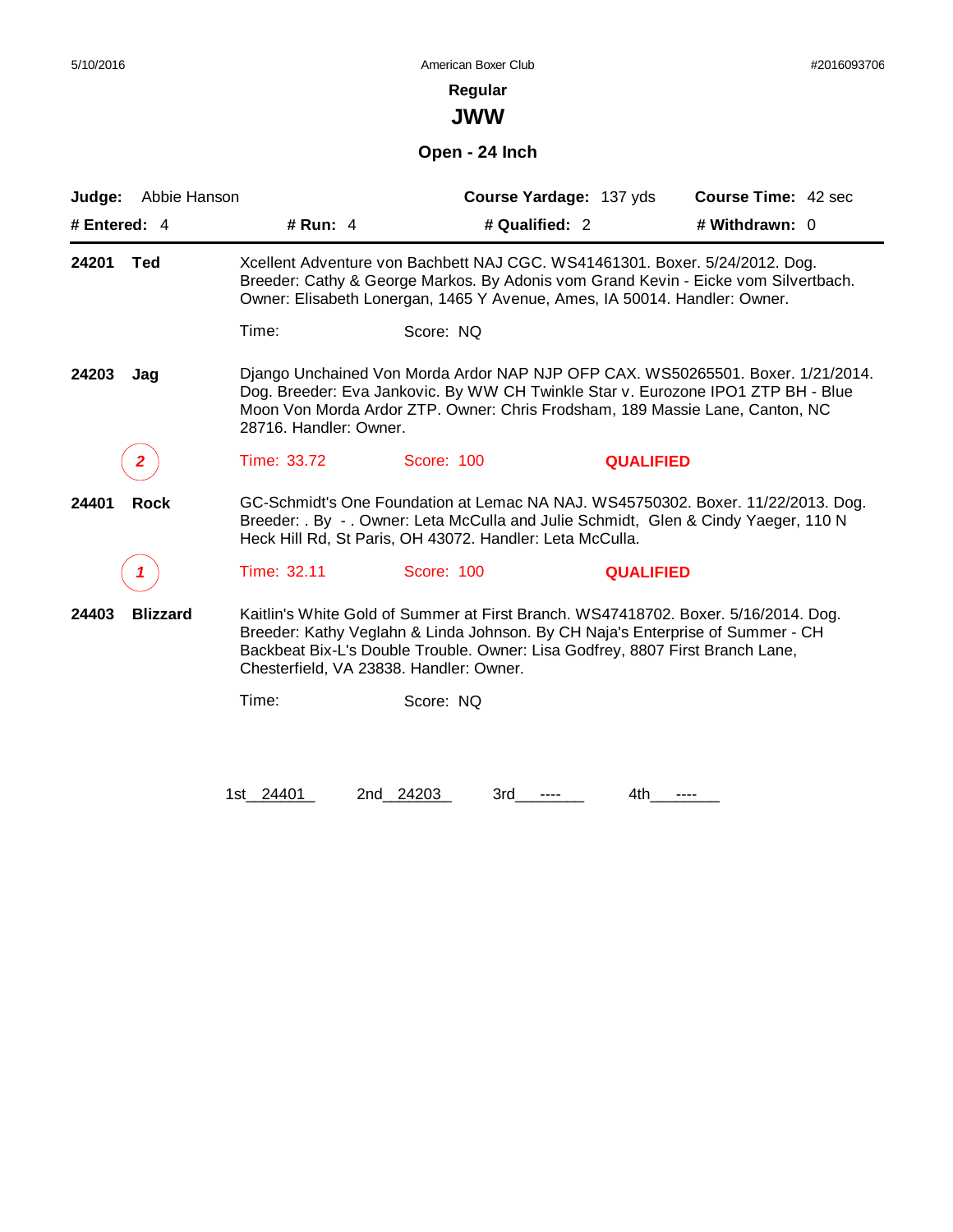**JWW**

#### **Excellent - 20 Inch**

| Abbie Hanson<br>Judge:  |                 |                                                                                                                                        | Course Yardage: 157 yds | Course Time: 42 sec                                                                                                                                                                                                                                                  |
|-------------------------|-----------------|----------------------------------------------------------------------------------------------------------------------------------------|-------------------------|----------------------------------------------------------------------------------------------------------------------------------------------------------------------------------------------------------------------------------------------------------------------|
| # Entered: 4            | # Run: $4$      | # Qualified: 3                                                                                                                         |                         | # Withdrawn: 0                                                                                                                                                                                                                                                       |
| <b>Maddie</b><br>20403  |                 | CH Ruby Glen's Made of Honor At Kelly NA OAJ CA RATS. WS38006301. Boxer.<br>Kelly, 201 Alliance St, Kenner, LA 70062. Handler: Owner.  |                         | 5/6/2011. Bitch. Breeder: Susan Kelly, Cheryl Matlock DVM, Chris Downs, Lise Chaplin.<br>By Shalsade's Handyman SOM - CH Parasol Moonwind Halleujah DOM. Owner: Susan                                                                                                |
|                         | Time: 36.91     | Score: 100                                                                                                                             | <b>QUALIFIED</b>        |                                                                                                                                                                                                                                                                      |
| 20405<br><b>Bristol</b> |                 | Westpaw's Rebel Without A Cause Bristol of Bon Air NA OAJ. WS23594105. Boxer.<br>Rd, N. Chesterfield, VA 23235. Handler: Chuck Thomas. |                         | 10/6/2007. Bitch. Breeder: Jennifer West & Barry Hendley. By CH Jubar's Rebel Tank of<br>West Paw - Jubar Southpaw's Gonna Fly Now. Owner: Jennifer L. Thomas, 8212 Jahnke                                                                                           |
| 3                       | Time: 47.42     | Score: 85                                                                                                                              | <b>QUALIFIED</b>        |                                                                                                                                                                                                                                                                      |
| 20602<br>Karma          |                 | Yet AX AXJ PAX MXP3 MJP3 MXPB MJPB NF XFP - West Shore's Cobbie Cuddler.                                                               |                         | Ellisa's What Goes Around Comes Around. WS40107508. Boxer. 3/1/2012. Bitch. Breeder:<br>Lisa Lovasco, Karen Mott, Gladys Kanwischer. By GCH Can-Cia's You Ain't Seen Nothin'<br>Owner: Lisa Lovasco, 1071 S Mackinaw Rd, Kawkawlin, MI 48631. Handler: Lisa Lundahl. |
|                         | Time: 41.06     | Score: 100                                                                                                                             | <b>QUALIFIED</b>        |                                                                                                                                                                                                                                                                      |
| 20603<br>Emmie          | Handler: Owner. |                                                                                                                                        |                         | GCH Regal's Midnight Madness OA NAJ CA. WS35958303. Boxer. 11/19/2010. Bitch.<br>Breeder: Korinne Vanderpool. By CH Pearlisle Standing-O for Bix-L SOM - CH Regal's Rot<br>Ten Miss Van Pelt. Owner: Korinne Vanderpool, 9160 Fishtrap Rd, Cross Roads, TX 76227.    |
|                         | Time:           | Score: NQ                                                                                                                              |                         |                                                                                                                                                                                                                                                                      |
|                         | 1st 20403       | 2nd 20602<br>3rd 20405                                                                                                                 | 4th                     |                                                                                                                                                                                                                                                                      |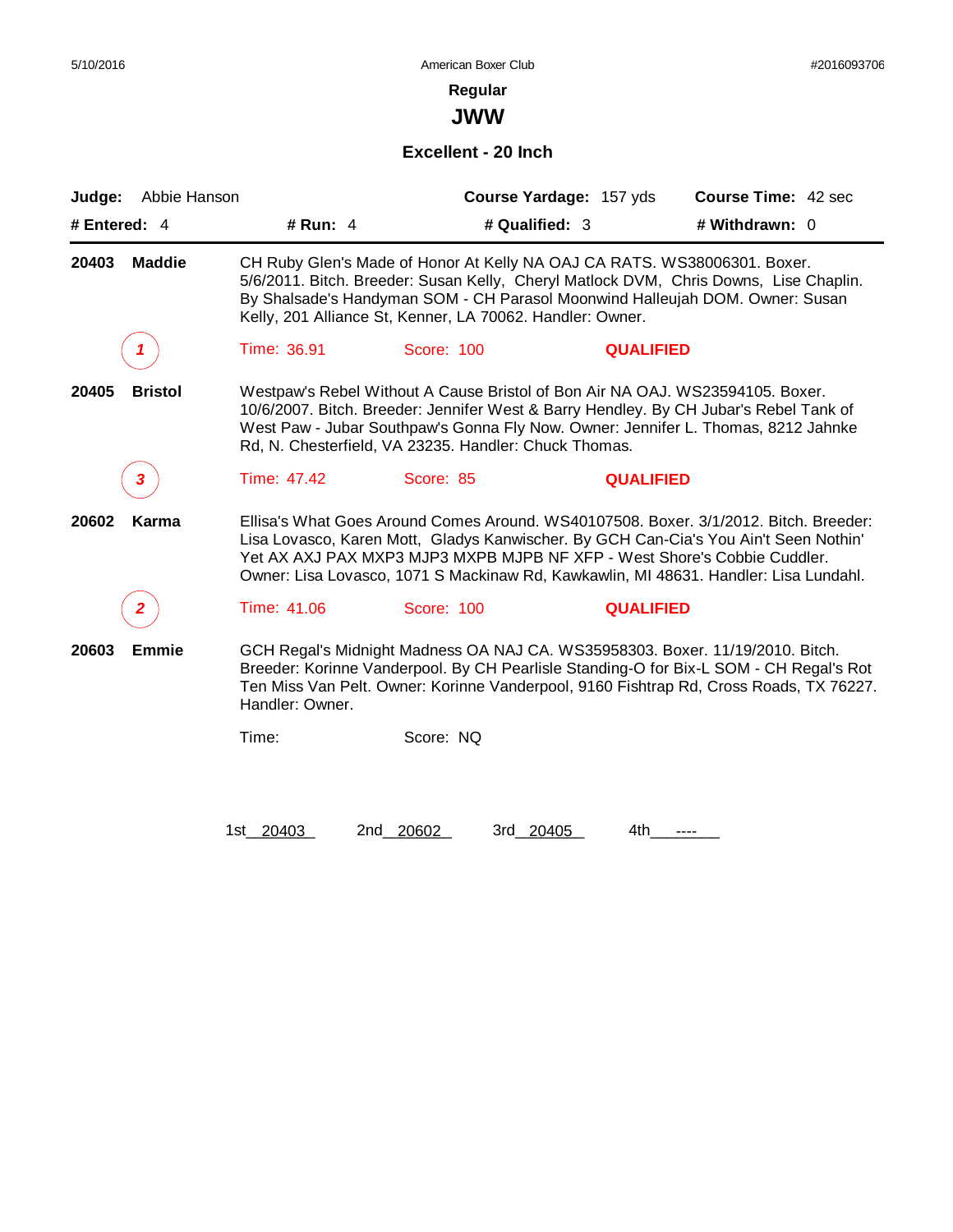**JWW**

#### **Excellent - 24 Inch**

| Judge:         | Abbie Hanson    |                                                                                                                                                                                                                                                                                                                                                         |           | Course Yardage: 157 yds                                      | <b>Course Time: 44 sec</b>                                                                                                                                                                                                                                 |  |
|----------------|-----------------|---------------------------------------------------------------------------------------------------------------------------------------------------------------------------------------------------------------------------------------------------------------------------------------------------------------------------------------------------------|-----------|--------------------------------------------------------------|------------------------------------------------------------------------------------------------------------------------------------------------------------------------------------------------------------------------------------------------------------|--|
| # Entered: $3$ |                 | # Run: 3                                                                                                                                                                                                                                                                                                                                                |           | # Qualified: 0                                               | # Withdrawn: 0                                                                                                                                                                                                                                             |  |
| 24402          | <b>Bilbo</b>    |                                                                                                                                                                                                                                                                                                                                                         |           | Reiser, 5433 Meadow Ln, Manitowoc, WI 54220. Handler: Owner. | Em's Unexpected Journey CD NA OAJ CGC. WS41963403. Boxer. 8/12/2012. Dog.<br>Breeder: Emily Reiser. By CH Randolph's Beau Jangles - Em's Baby Gert. Owner: Emily                                                                                           |  |
|                |                 | Time:                                                                                                                                                                                                                                                                                                                                                   | Score: NQ |                                                              |                                                                                                                                                                                                                                                            |  |
| 24601          | <b>Stratton</b> | Ellen M. Gruber.                                                                                                                                                                                                                                                                                                                                        |           |                                                              | Cinnarhee's By A Nose BN RN NAJ NAP NJP. WS43801902. Boxer. 6/13/2012. Dog.<br>Breeder: H Medley Small. By Cinnrhee's Shoot Em Up - Heartacres Cinnrhee of Kadenza.<br>Owner: Ellen M. Gruber and H Medley Small, 227 Morris Dr, Niles, MI 49120. Handler: |  |
|                |                 | Time:                                                                                                                                                                                                                                                                                                                                                   | Score: NQ |                                                              |                                                                                                                                                                                                                                                            |  |
| 24605          | Ziva            | CH Peprhl's Life's a Dance with DebLyn VCD2 CDX BN GN RE TDX OA OAJ HT PT.<br>WS30844201. Boxer. 6/29/2009. Bitch. Breeder: Sue Ann Thompsn. By CH OTCH Regal's<br>Heeeere's Johnny - CH Peprhl's Will You Dance Marbo CDX RE AX AXJ NAP NJP. Owner:<br>Debra L Owens and Caitlyn Owens, 508 2nd Ave, Luther, IA 50152-0357. Handler: Debra L<br>Owens. |           |                                                              |                                                                                                                                                                                                                                                            |  |
|                |                 | Time:                                                                                                                                                                                                                                                                                                                                                   | Score: NQ |                                                              |                                                                                                                                                                                                                                                            |  |
|                |                 |                                                                                                                                                                                                                                                                                                                                                         |           |                                                              |                                                                                                                                                                                                                                                            |  |
|                |                 | 1st                                                                                                                                                                                                                                                                                                                                                     | 2nd       | 3rd<br>4th                                                   |                                                                                                                                                                                                                                                            |  |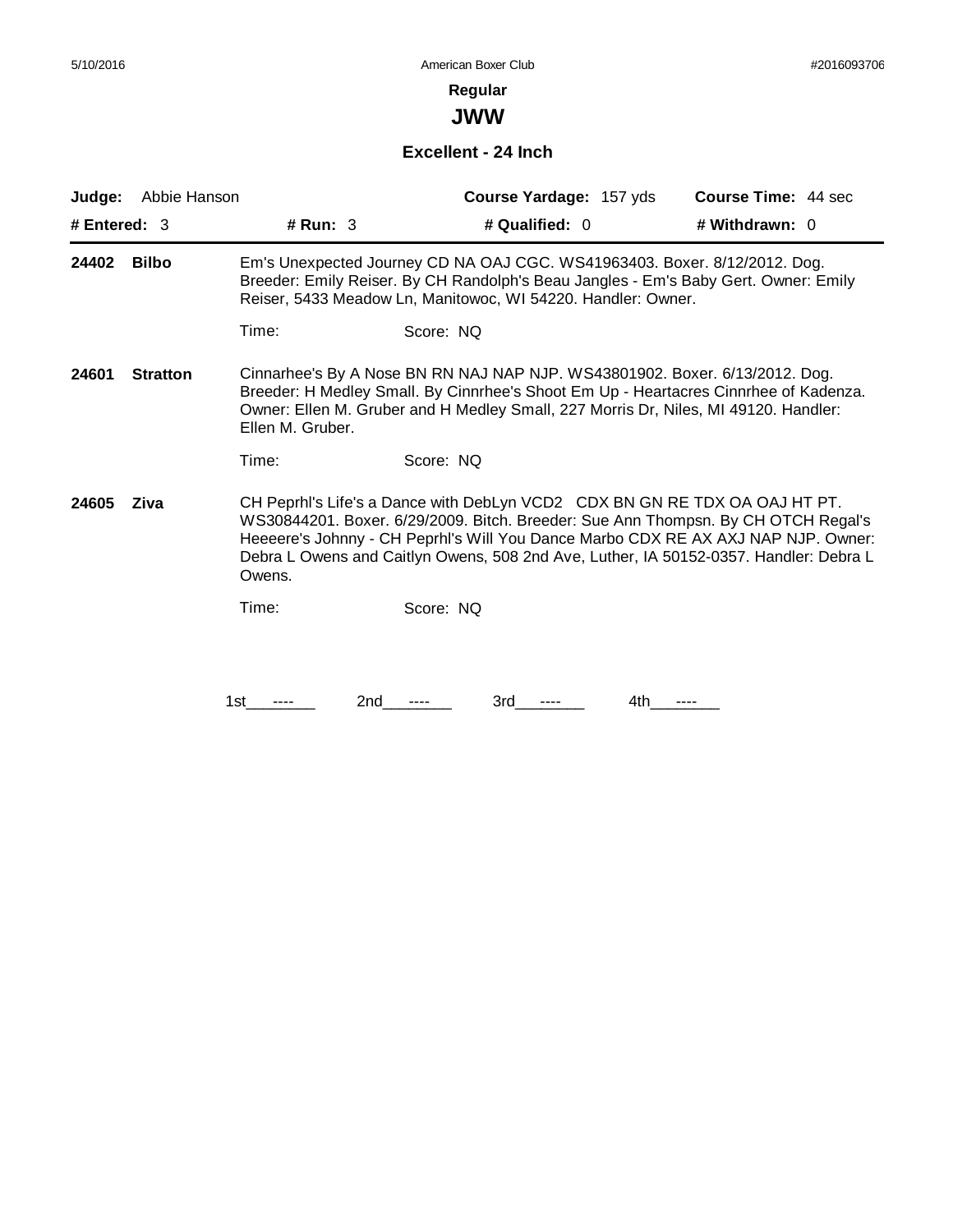**JWW**

**Master - 20 Inch**

|               | Judge: Abbie Hanson |                        | Course Yardage: 157 yds                                                                                                                                                                                                                                                                                                |                  | <b>Course Time: 42 sec</b> |  |
|---------------|---------------------|------------------------|------------------------------------------------------------------------------------------------------------------------------------------------------------------------------------------------------------------------------------------------------------------------------------------------------------------------|------------------|----------------------------|--|
| # Entered: 11 |                     | # Run: 11              | # Qualified: 6                                                                                                                                                                                                                                                                                                         |                  | # Withdrawn: 0             |  |
| 20605         | Lexi                | Handler: Owner.        | Dancin' I'm A Total Knockout Too BN RE OA AXJ OF CAA HI CGC. WS33950001. Boxer.<br>5/7/2010. Bitch. Breeder: Vicki Sinner. By RazMaz Total Knockout - Dancin' Do You Think<br>I'm Sexy RE NA NAJ CGC. Owner: Vicki Sinner, 820 East 5th St, Hastings, NE 68901.                                                        |                  |                            |  |
|               |                     | Time:                  | Score: NQ                                                                                                                                                                                                                                                                                                              |                  |                            |  |
| 20801         | <b>Jyllie</b>       |                        | Sunchase's Running the Red UD BN RE MX MXJ CA CGC OF. WS35563706. Boxer.<br>10/14/2010. Bitch. Breeder: Owner. By CH Breezewood's Lord of Wystmont CDX -<br>Sunchase's Little Black Dress UDX OM1 RA AX AXJ OF CA CGC CGCA. Owner: Tracy<br>Hendrickson, 4412 W Kent Circle, Broken Arrow, OK 74012. Handler: Owner.   |                  |                            |  |
|               |                     | Time: 40.47            | Score: 100                                                                                                                                                                                                                                                                                                             | <b>QUALIFIED</b> |                            |  |
| 20803         | <b>Violet</b>       |                        | Violet Sophies Karmen. WS35351503. Boxer. 9/19/2010. Bitch. Breeder: Rachel Lundahl.<br>By Schmidts Moose A Moose - Sophie Karmen Electra. Owner: Lisa Lundahl, 2582 N.<br>Swede Rd, Midland, MI 48642. Handler: Owner.                                                                                                |                  |                            |  |
|               | 4                   | Time: 36.08            | Score: 100                                                                                                                                                                                                                                                                                                             | <b>QUALIFIED</b> |                            |  |
| 20808         | Dara                |                        | GCH MACH4 Windwood's Daring Soul Of Sherwood CD RE MXF TQX T2B. WS26916702.<br>Boxer. 7/7/2008. Bitch. Breeder: Shirley Stanton. By CH Breho I Bee Shinin' - Windwood's<br>Heart N Soul. Owner: Colleen Fleury, 37589 Gayoso ST, Slidell, LA 70458. Handler: Owner.                                                    |                  |                            |  |
|               | 1                   | Time: 31.08            | Score: 100                                                                                                                                                                                                                                                                                                             | <b>QUALIFIED</b> |                            |  |
| 20809         | Amber               |                        | GCH Jokar's N Happy Tails Blonde Moments CD RN AX AXJ. WS41571902. Boxer.<br>6/22/2012. Bitch. Breeder: Carrie Cole & Amy Bieri. By CH Illyrian's Trilogy - GCH JoKar's<br>Blonde Ambition's of Happy Tails. Owner: Eugenia Koshiol and Amy Bieri, 27434<br>Wildwood Dr, Monee, IL 60449. Handler: Eugenia Koshiol.    |                  |                            |  |
|               |                     | Time:                  | Score: NQ                                                                                                                                                                                                                                                                                                              |                  |                            |  |
| 20811         | <b>Prymme</b>       |                        | Sunchase's Little Pink Ribbon UD BN RAE MX MXJ OF CA CGCA. WS35563707. Boxer.<br>10/14/2010. Bitch. Breeder: Owner. By CH Breezewood's Lord of Wystmont CDX -<br>Sunchase's Little Black Dress UDX OM1 RA AX AXJ OF CGC CGCA. Owner: Tracy<br>Hendrickson, 4412 W Kent Circle, Broken Arrow, OK 74012. Handler: Owner. |                  |                            |  |
|               |                     | Time: 38.49            | Score: 100                                                                                                                                                                                                                                                                                                             | <b>QUALIFIED</b> |                            |  |
| 20814         | Carly               | 14526. Handler: Owner. | CopperMyst Bring Back the Magic AX MXJ OF CAX CGC. WS34770904. Boxer. 7/26/2010.<br>Bitch. Breeder: Margaret Magoffin & Donna Schaefer. By CH Belco's Coppertone RN - DC's<br>Little Miss Magic OA AXJ OF CA. Owner: Margaret Magoffin, 15 Hillrise Dr, Penfield, NY                                                   |                  |                            |  |
|               |                     | Time:                  | Score: NQ                                                                                                                                                                                                                                                                                                              |                  |                            |  |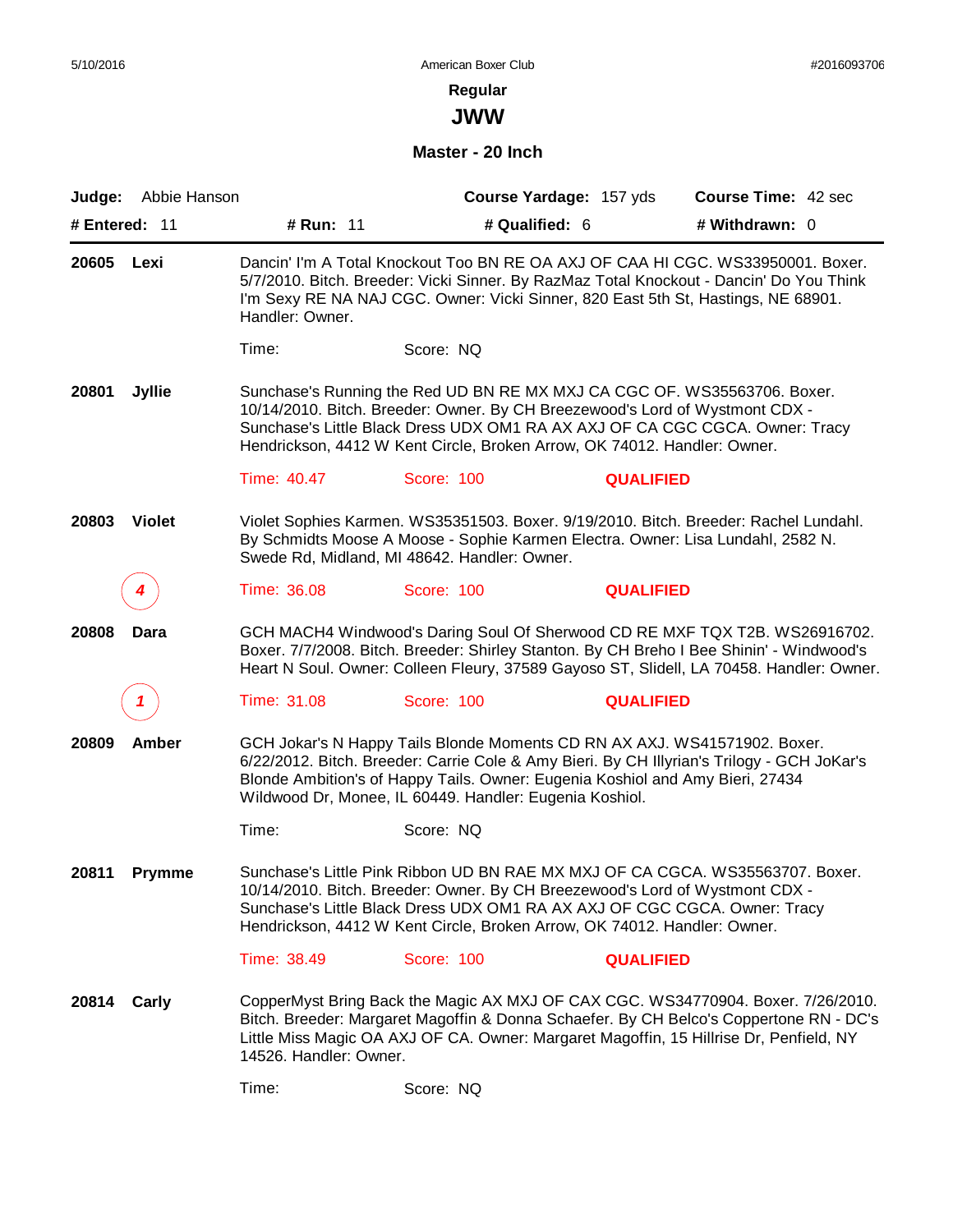| 5/10/2016 |                 |                                                                                                                                                                                                                                                                             | American Boxer Club                                         |                                                                                                                                                                                                                                                                | #2016093706 |  |
|-----------|-----------------|-----------------------------------------------------------------------------------------------------------------------------------------------------------------------------------------------------------------------------------------------------------------------------|-------------------------------------------------------------|----------------------------------------------------------------------------------------------------------------------------------------------------------------------------------------------------------------------------------------------------------------|-------------|--|
|           |                 |                                                                                                                                                                                                                                                                             | Regular                                                     |                                                                                                                                                                                                                                                                |             |  |
|           |                 |                                                                                                                                                                                                                                                                             | <b>JWW</b>                                                  |                                                                                                                                                                                                                                                                |             |  |
| 20815     | AJ              | MACH Ava Josephine von Waldstadt RN MXG MJG XF T2B2. WS20480305. Boxer.<br>1/4/2007. Bitch. Breeder: Renee Williams. By Arames vom Messingsberg - Josephine von<br>Bachbett VCD2 UD RE MX MXJ. Owner: Elisabeth Lonergan, 1465 Y Avenue, Ames, IA<br>50014. Handler: Owner. |                                                             |                                                                                                                                                                                                                                                                |             |  |
|           |                 | Time:                                                                                                                                                                                                                                                                       | Score: NO                                                   |                                                                                                                                                                                                                                                                |             |  |
| 20816     | <b>Sparkles</b> | 18088. Handler: Robyn Ginther.                                                                                                                                                                                                                                              |                                                             | Venecian's A Valley's Knight of Fire OA OAJ. WS43887403. Boxer. 1/16/2013. Bitch.<br>Breeder: Janice Solas. By Valley's Bold Knight RE MX MXJ OF - RnB and Valley's Honor<br>Our Heroes. Owner: Robyn Ginther and Rose Right, 4764 Steven Lane, Walnutport, PA |             |  |
|           | $\mathbf{2}$    | Time: 32.33                                                                                                                                                                                                                                                                 | Score: 100                                                  | <b>QUALIFIED</b>                                                                                                                                                                                                                                               |             |  |
| 20819     | Lilly           |                                                                                                                                                                                                                                                                             | Rd, Midland, MI 48642. Handler: Owner.                      | Lilly Sophie's Karmen. WS5351506. Boxer. 9/19/2010. Bitch. Breeder: Rachel Lundahl. By<br>Schmidt's Moose A Moose - Sophie Karmen Electra. Owner: Lisa Lundahl, 2582 N. Swede                                                                                  |             |  |
|           |                 | Time:                                                                                                                                                                                                                                                                       | Score: NQ                                                   |                                                                                                                                                                                                                                                                |             |  |
| 20821     | Ravynne         |                                                                                                                                                                                                                                                                             | Circle, Broken Arrow, OK 74012. Handler: Tracy Hendrickson. | Sunchase's Lightnng Strikes Twice UDX RE MX MXJ MXJB MXB OF CA CGC CGCA.<br>WS2877707. Boxer. 12/3/2008. Bitch. Breeder: Rhoda Brouillette. By CH Halycon Fire<br>King - Simply Eclipsed RN. Owner: Tracy Hendrickson and Rhoda Brouillette, 4412 W Kent       |             |  |
|           |                 | Time: 34.55                                                                                                                                                                                                                                                                 | Score: 100                                                  | <b>QUALIFIED</b>                                                                                                                                                                                                                                               |             |  |
|           |                 | 1st 20808                                                                                                                                                                                                                                                                   | 2nd 20816<br>3rd 20821                                      | 4th 20803                                                                                                                                                                                                                                                      |             |  |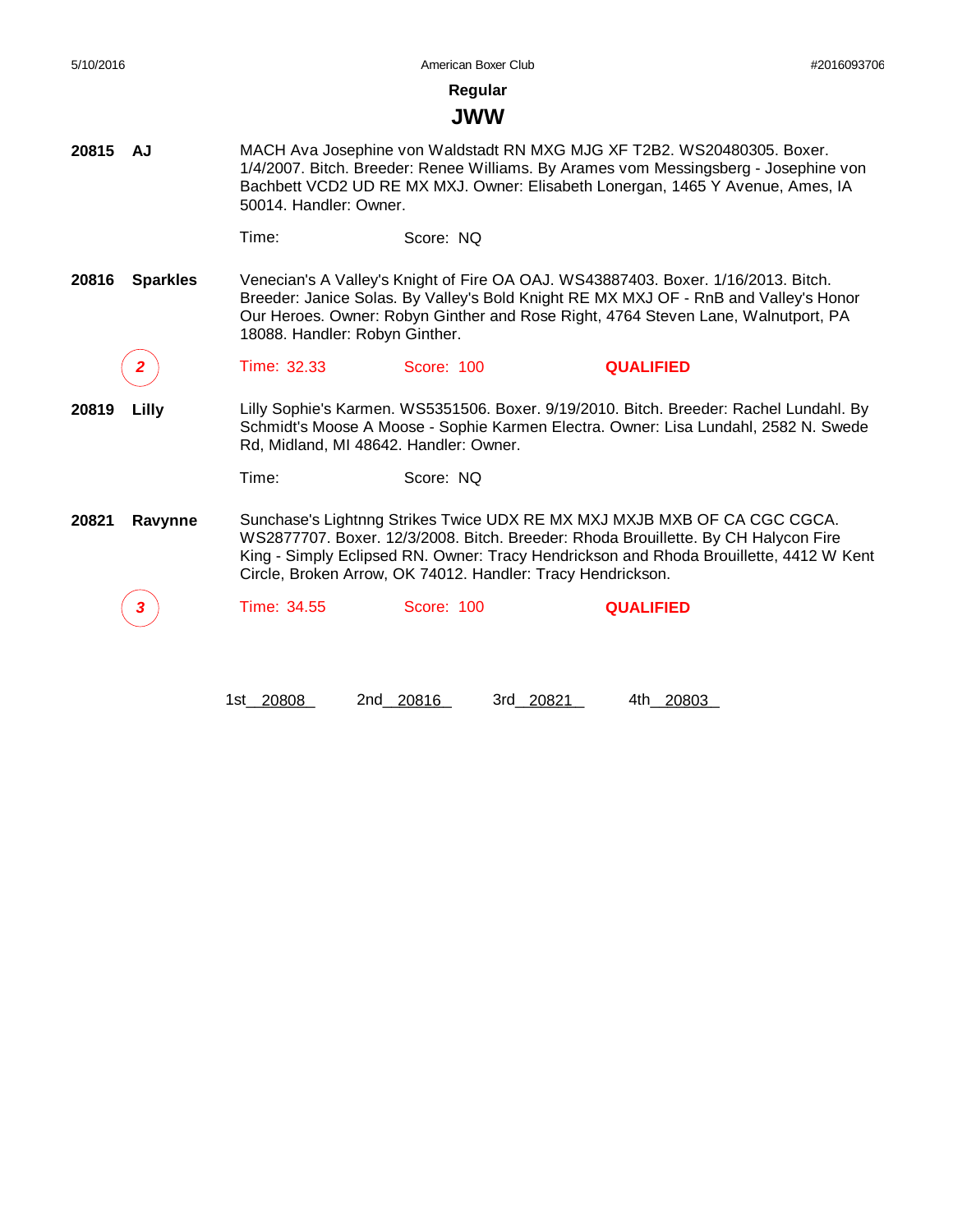**JWW**

**Master - 24 Inch**

|       | Judge: Abbie Hanson<br># Entered: 12 | <b># Run: 12</b>                     | Course Yardage: 157 yds<br># Qualified: 10                             | <b>Course Time: 44 sec</b><br># Withdrawn: 0                                                                                                                                                                                                                       |
|-------|--------------------------------------|--------------------------------------|------------------------------------------------------------------------|--------------------------------------------------------------------------------------------------------------------------------------------------------------------------------------------------------------------------------------------------------------------|
| 24603 | <b>Tazer</b>                         | 60178. Handler: Owner.               |                                                                        | Happy Tails Usual Suspect CD BN RN AX OAJ. WS37668902. Boxer. 6/3/2011. Dog.<br>Breeder: Amy C Bieri. By CH Happy Tails Crime Time CD RN AX AXJ - GCH Chessel's N<br>Happy Tails Summer Lovin. Owner: Connie K Hillquist, 704 Meadow Ln, Sycamore, IL              |
|       |                                      | Time: 44.34                          | Score: 100                                                             | <b>QUALIFIED</b>                                                                                                                                                                                                                                                   |
| 24801 | Valor                                | 60178. Handler: Owner.               |                                                                        | CH Barbiloc's Valor of Happy Tails VCD1 BN RE AX AXJ. WS29683202. Boxer. 1/16/2009.<br>Dog. Breeder: Barabara O'Connor. By CH Breezewoods Lord of Wystmont CDX RE -<br>Barbiloc's Autumn Splendor. Owner: Connie K Hillquist, 704 Meadow Ln, Sycamore, IL          |
|       |                                      | Time: 44.39                          | Score: 100                                                             | <b>QUALIFIED</b>                                                                                                                                                                                                                                                   |
| 24802 | <b>Brice</b>                         |                                      | Drive, Fairview Heights, IL 62208-3521. Handler: Mary Nee.             | Tealcrest's Beck and Call UD AX AXJ. WS40917801. Boxer. 3/12/2012. Bitch. Breeder: Jill<br>Hootman & Robin Kennedy. By CH Tealcrest's Luck of the Irish CD RA OA OAJ CA - Miro-<br>Tealcrests What's UR Name RN CA. Owner: Mary Nee and Jill Hootman, 5300 Pontiac |
|       | 4                                    | Time: 37.63                          | Score: 100                                                             | <b>QUALIFIED</b>                                                                                                                                                                                                                                                   |
| 24803 | Jim                                  |                                      |                                                                        | TealCrest's Bucnuts on Fire. WS32322502. Boxer. 10/27/2009. Dog. Breeder: Jill Hootman<br>& Robin Kennedy. By CH TealCrest's Luck of the Irish - Miro-TealCrest's Whats Ur Name.<br>Owner: Sandra Kistler, 214 Ranchview Dr, Vandalia, OH 45377. Handler: Owner.   |
|       |                                      | Time:                                | Score: NQ                                                              |                                                                                                                                                                                                                                                                    |
| 24804 | <b>Zeus</b>                          |                                      | Yaeger, 110 N Heck Hill Rd, St Paris, OH 43072. Handler: Leta McCulla. | CH MACH2 Schmidt's GC Catch A Falling Star at LeMac CD OF. WS25892105. Boxer.<br>4/12/2008. Dog. Breeder: Julia Schmidt & Cindy Yaeger. By Twinkle Star v. Eurozone -<br>Schmidt's Mystic Run at Heart Acre. Owner: Leta McCulla and Julia Schmidt, Cindy          |
|       | 3                                    | Time: 37.28                          | Score: 100                                                             | <b>QUALIFIED</b>                                                                                                                                                                                                                                                   |
| 24805 | <b>Shane</b>                         | 70458. Handler: Owner.               |                                                                        | CH Sherwood Shananigans RN AX MXJ XF. WS38244301. Boxer. 6/16/2011. Dog.<br>Breeder: Colleen Fleury. By CH Rockett's Red Glare - GCH MACH Windwood's Daring Soul<br>of Sherwood CD RE MX MXJ XF. Owner: Colleen Fleury, 37589 Gayoso ST, Slidell, LA               |
|       | $\mathbf{2}$                         | Time: 33.49                          | Score: 100                                                             | <b>QUALIFIED</b>                                                                                                                                                                                                                                                   |
| 24807 | Jet                                  | Winnebago, IL 61088. Handler: Owner. |                                                                        | Boxnen's Jet von Waldstat CDX BN RE MX MXB MXJ MJB AXP OJP. WS38247401.<br>Boxer. 7/22/2011. Dog. Breeder: Minna Nousianinen-Becher & Ann Flegel. By Boxmann<br>Star Trek - Caelon Du Champ'Des Legendes. Owner: Renee Fulcer, 10170 Dickenson Rd,                 |
|       |                                      | Time: 29.69                          | Score: 100                                                             | <b>QUALIFIED</b>                                                                                                                                                                                                                                                   |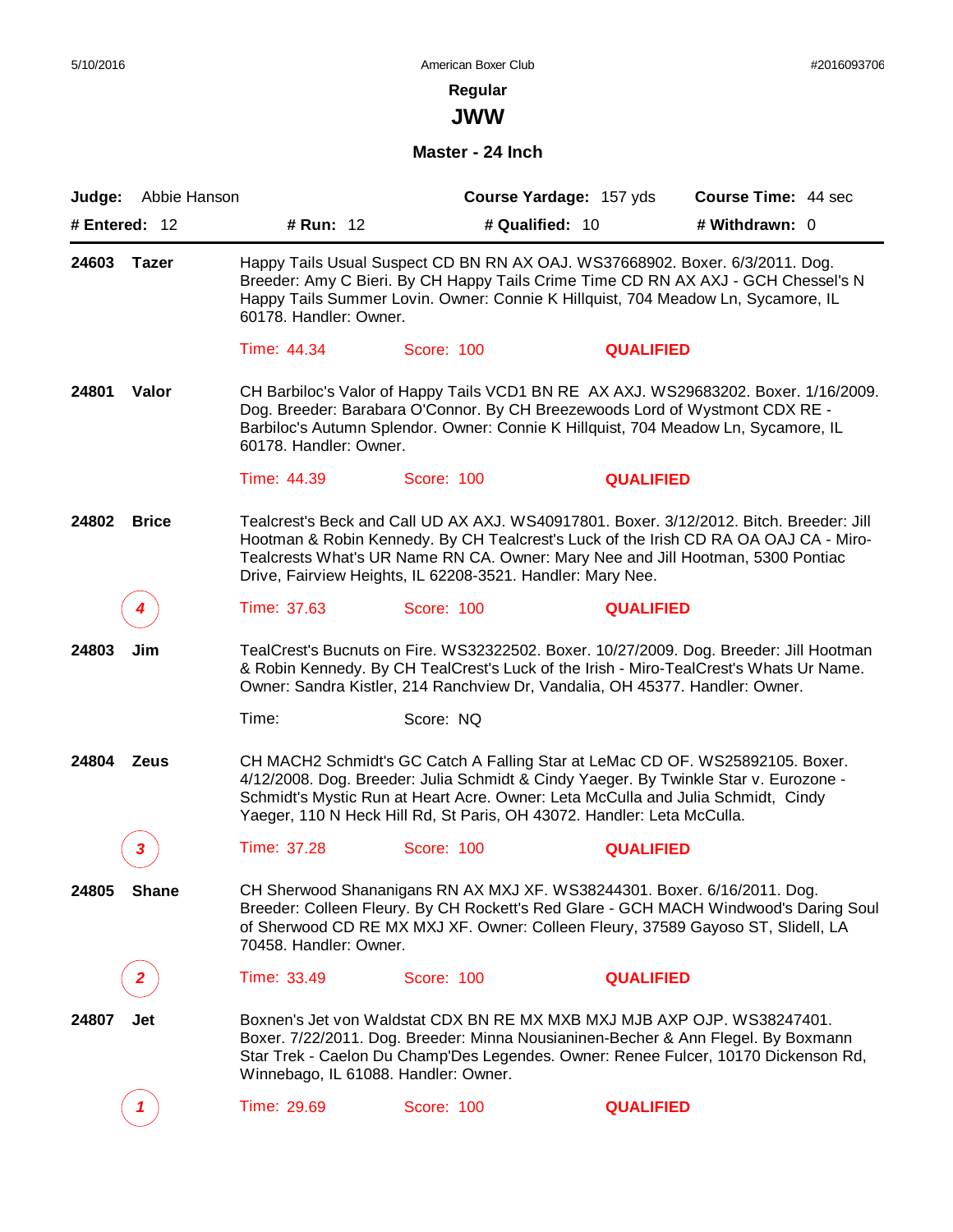#### **JWW**

**24808 Duke** Grandbois' Duke MX MXJ MXJ MJB OF T2B. WS35351509. Boxer. 9/19/2010. Dog. Breeder: Rachel Lundahl & Andrew Lundahl. By GCH Schmidts-GC Moose A Moose - Spohie Karmen Electra. Owner: Lisa Lovasco, 1071 S Mackinaw Rd, Kawkawlin, MI 48631. Handler: Owner.

Time: 38.38 Score: 100 **QUALIFIED**

**24810 Penny** Fox's Perdie Penny. WS23478906. Boxer. 9/10/2007. Bitch. Breeder: Montana and Debbie Gross. By Backwood's Augustus McCrae - Montana's So Raven Boxer. Owner: Carmel Fox, 15279 5th St NE, Foley, MN 56329. Handler: Owner.

Time: 38.95 Score: 100 **QUALIFIED**

**24811 Caleb** Kiss 'N Tell's Doc Holiday RN MX MXB MXJ MJG OJP NFP XF CA T2B. ILP160836. Boxer. 3/20/2007. Dog. Breeder: Cindy L. Laschowski. By Belmanta New Millenium - Boyarka's Kiss 'N Tell. Owner: Chris Frodsham and Laurie Frodsham, 189 Massie Lane, Canton, NC 28716. Handler: Chris Frodsham.

Time: 41.74 Score: 100 **QUALIFIED**

**24812 Brie** Brie. PAL261556. Boxer. 6/25/2011. Dog. Breeder: Carie L. Basler. By Brodie - Hopper. Owner: Patrick LaFond and Marine LaFond, 1319 Snapdragon Ct, Saint Louis, MO 63146. Handler: Patrick LaFond.

Time: 41.28 Score: 100 **QUALIFIED**

**24604 Blayke** Sunchase's Spin the Bottle PCD BN PN RN OA OAJ CGC CGCA. WS45539505. Boxer. 10/23/2013. Dog. Breeder: Rhoda Brouillette. By CH Sunchase's Zero to Hero UDX RA MX MXJ - Sunchase's Smoke and Mirrors. Owner: Tracy Hendrickson and Rhoda Brouillette, 4412 W Kent Circle, Broken Arrow, OK 74012. Handler: Tracy Hendrickson.

Time: Score: NQ

1st 24807 2nd 24805 3rd 24804 4th 24802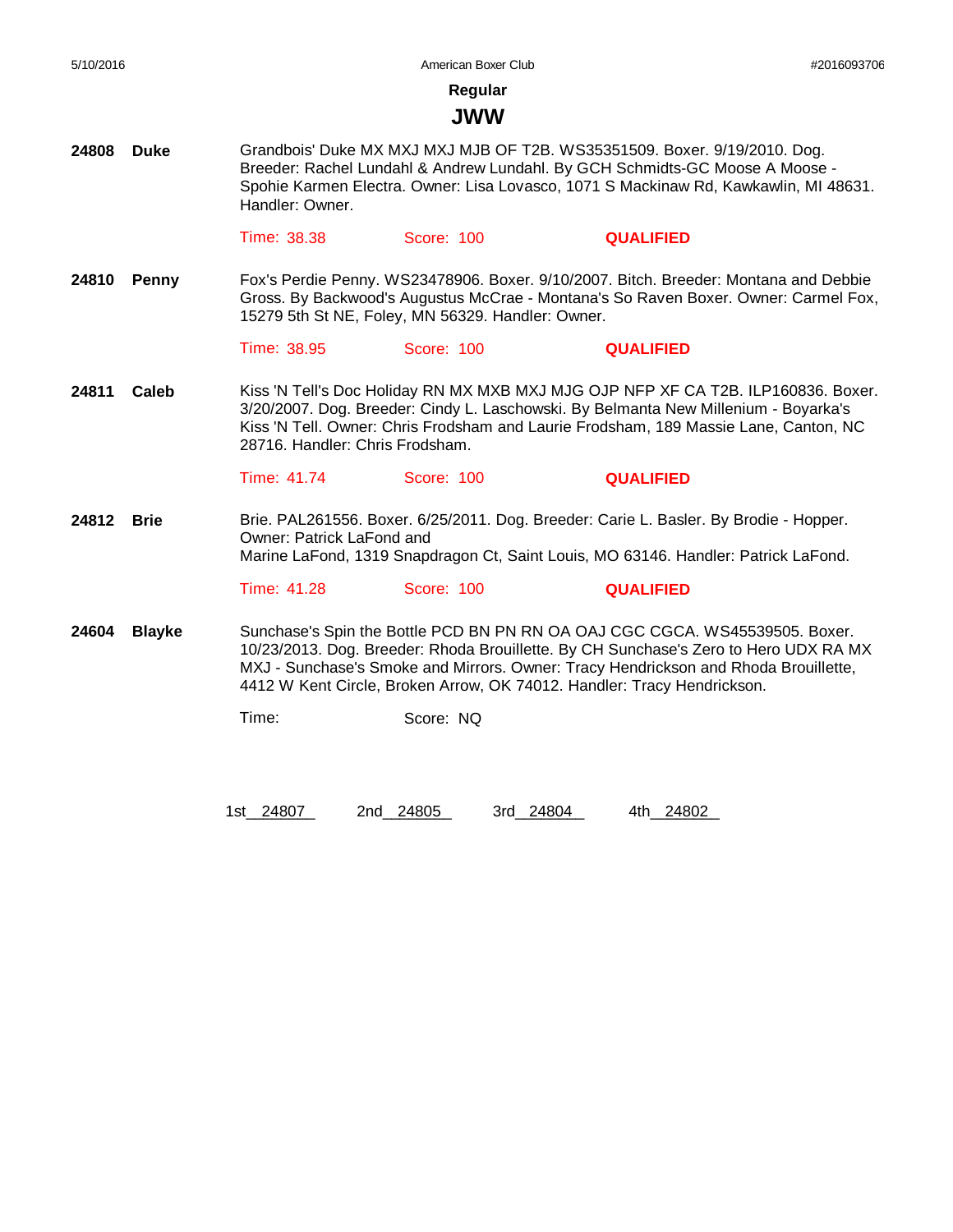**JWW**

**Novice - 16 Inch**

| Judge:<br>Abbie Hanson<br># Entered: 1 |       |          |           |                  | <b>Course Yardage: 112 yds</b>                                                                                                                                             | <b>Course Time: 42 sec</b> |  |
|----------------------------------------|-------|----------|-----------|------------------|----------------------------------------------------------------------------------------------------------------------------------------------------------------------------|----------------------------|--|
|                                        |       | # Run: 1 |           | # Qualified: $0$ |                                                                                                                                                                            | # Withdrawn: 0             |  |
| 16202                                  | Hazel | Owner.   |           |                  | Hazel's A Googly Hot Mess. PAL266713. Boxer. 10/6/2006. Bitch. Breeder: Unknown. By<br>Unknown - Unknown. Owner: Tracy Kinney, 4119 Summit Rd, Batavia, OH 45103. Handler: |                            |  |
|                                        |       | Time:    | Score: NQ |                  |                                                                                                                                                                            |                            |  |
|                                        |       | 1st      | 2nd       | 3rd              | 4th.                                                                                                                                                                       |                            |  |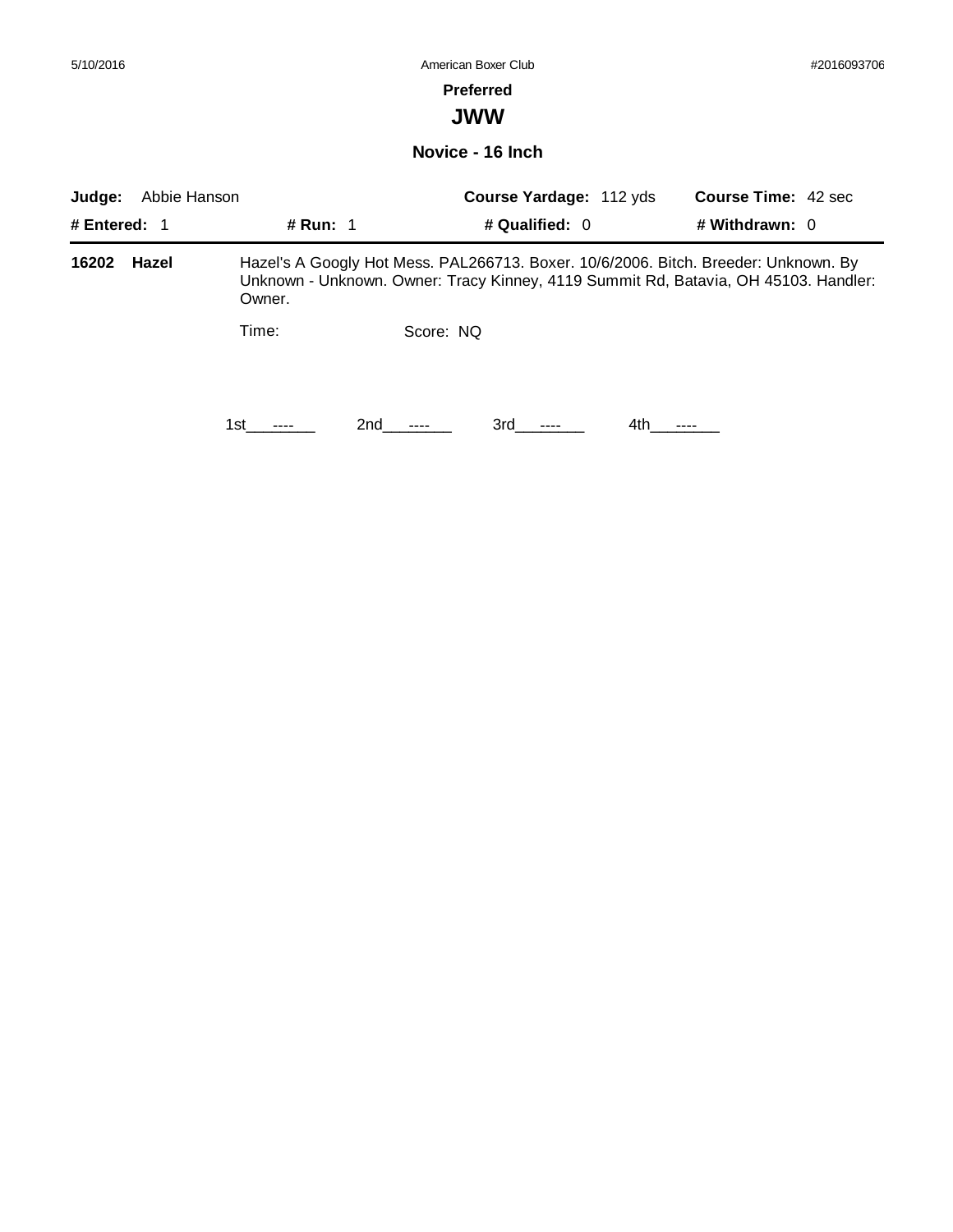**JWW**

#### **Novice - 20 Inch**

|                | Judge: Abbie Hanson |                                     | Course Yardage: 112 yds                                                                                                                                                                                                                                  |                  | Course Time: 45 sec                                                                                                                                                              |
|----------------|---------------------|-------------------------------------|----------------------------------------------------------------------------------------------------------------------------------------------------------------------------------------------------------------------------------------------------------|------------------|----------------------------------------------------------------------------------------------------------------------------------------------------------------------------------|
| # Entered: $6$ |                     | # Run: 5                            | # Qualified: 2                                                                                                                                                                                                                                           |                  | # Withdrawn: 0                                                                                                                                                                   |
| 20210          | Toby                |                                     | TealCrest's Circle of Life RN. WS45945501. Boxer. 12/17/2013. Dog. Breeder: Jill<br>Hootman. By CH Storybook Page After Page - GCH TealCrest's Spitfire BN RN CAA<br>RATO. Owner: Jill Hootman, 171 Tylertown Rd, Clarksville, TN 37040. Handler: Owner. |                  |                                                                                                                                                                                  |
|                |                     | Time:                               | Score: NQ                                                                                                                                                                                                                                                |                  |                                                                                                                                                                                  |
| 20211          | Killian             | Christine Hirsch.                   | Killian Peekaboo Hirsch V Big Mac. WS43747705. Boxer. 3/31/2013. Dog. Breeder:                                                                                                                                                                           |                  | Jeannie McElroy. By Eloy von Haus Sonnenstrahl - Falka z Ringu von der Big Mac. Owner:<br>Christina Hirsch and Jeannie McElroy, 21521 Lake Road, Rocky River, OH 44116. Handler: |
|                |                     | Time:                               | Score: ABS                                                                                                                                                                                                                                               |                  |                                                                                                                                                                                  |
| 20212          | Lizzie              | Owner.                              | Lando's Silhouette Set N' Jett. WS48936404. Boxer. 12/23/2014. Bitch. Breeder: Trish<br>Olinghouse & Donna Doane. By CH Tadd's Forever in Rhinestones - Lando's Onyx to                                                                                  |                  | Goodness of Tadd. Owner: Marcella Smith, 113 Price Dr, Bridgewater, VA 22812. Handler:                                                                                           |
|                |                     | Time:                               | Score: NQ                                                                                                                                                                                                                                                |                  |                                                                                                                                                                                  |
| 20214          | <b>Gunny</b>        | Marietta, GA 30064. Handler: Owner. | Cherkei's Busy Being AWOL RN NAJ NF CA. WS33485302. Boxer. 2/3/2009. Dog.                                                                                                                                                                                |                  | Breeder: Marjorie Ross & Cheryl Robbins & Keith Robbins. By CH Bravo N Sunset Stealing<br>Time - CH Cherkei's Cotton Crinoline. Owner: Todd Buchla, 1094 Gordon Combs Rd NW,     |
|                |                     | Time: 27.37                         | Score: 100                                                                                                                                                                                                                                               | <b>QUALIFIED</b> |                                                                                                                                                                                  |
| 20215          | <b>Duncan</b>       |                                     | Tracy Kinney, 4119 Summit Rd, Batavia, OH 45103. Handler: Owner.                                                                                                                                                                                         |                  | Duncan's Going On a Bender. PAL264094. Boxer. 6/15/2009. Dog. Breeder: . By - . Owner:                                                                                           |
|                |                     | Time:                               | Score: NQ                                                                                                                                                                                                                                                |                  |                                                                                                                                                                                  |
| 20409          | Carmel              |                                     | CH Galaroc N Ewing's Show Biz NAP. WS37253804. Boxer. 4/5/2011. Bitch. Breeder:<br>Michelle Roca, Donna Galante, Lori McClain. By CH Ewing's Maverick of Maxl - GCH<br>PO Box 350, Greenwood, MO 64034. Handler: Janet Ewing.                            |                  | DLG Rainbow's End. Owner: Janet Ewing and Mark Ewing, Michelle Roca, Donna Galante,                                                                                              |
|                |                     | Time: 33.85                         | Score: 100                                                                                                                                                                                                                                               | <b>QUALIFIED</b> |                                                                                                                                                                                  |
|                |                     |                                     |                                                                                                                                                                                                                                                          |                  |                                                                                                                                                                                  |
|                |                     | 1st_20214_                          | 2nd 20409<br>3rd___<br>$\cdots$                                                                                                                                                                                                                          | 4th a            |                                                                                                                                                                                  |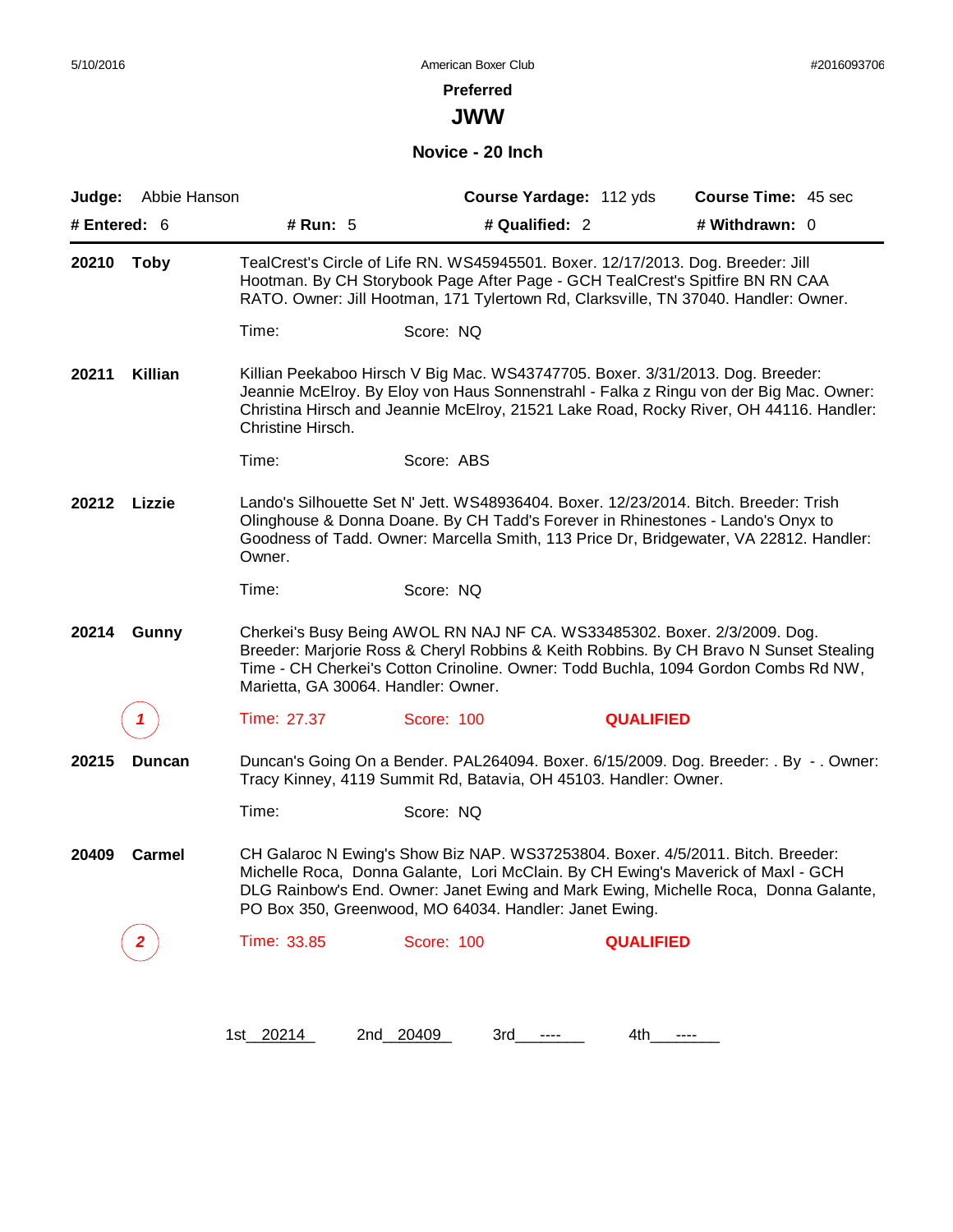#### **Preferred**

**JWW**

**Open - 20 Inch**

| Judge:         | Abbie Hanson |                                                                                                                                                                                                                                                                                     | Course Yardage: 137 yds                                                                                                                                                                                                                                                                                                                         |                  | <b>Course Time: 47 sec</b> |  |  |
|----------------|--------------|-------------------------------------------------------------------------------------------------------------------------------------------------------------------------------------------------------------------------------------------------------------------------------------|-------------------------------------------------------------------------------------------------------------------------------------------------------------------------------------------------------------------------------------------------------------------------------------------------------------------------------------------------|------------------|----------------------------|--|--|
| # Entered: $3$ |              | # Run: 1                                                                                                                                                                                                                                                                            | # Qualified: 1                                                                                                                                                                                                                                                                                                                                  |                  | # Withdrawn: $0$           |  |  |
| 20408          | Deni         | Corfu, NY 14036. Handler: Donna Schafer.                                                                                                                                                                                                                                            | GCH DC's Something To Talk About at CinnRhee CGC. WS31176203. Boxer. 8/5/2009.<br>Dog. Breeder: Donna & Carl Schafer. By CH Heart Acres Sting Ray of CinnRhee - CH DC's<br>Precious Gem of Shadigee. Owner: Donna Schafer and Jennifer Say, 1137 Sliker Rd,                                                                                     |                  |                            |  |  |
|                |              | Time:                                                                                                                                                                                                                                                                               | Score: ABS                                                                                                                                                                                                                                                                                                                                      |                  |                            |  |  |
| 20411          | <b>Pip</b>   | Reegan Ray.                                                                                                                                                                                                                                                                         | HC CT Shera's Great Expectations VCD1 RN TDU AX AXJ NF HSAds HXAsM HIBs HXBs<br>CGC. WS13380905. Boxer. 5/1/2005. Bitch. Breeder: Barbara Riggs. By CH Glennroe's<br>Rob Roy of Telstar SOM - CH Shera's Fancy Dancer of Rosa. Owner: Reegan Ray and<br>William Polonsky & Barbara Riggs, 734 San Dieguito Drive, Encinatas, CA 92024. Handler: |                  |                            |  |  |
|                |              | Time:                                                                                                                                                                                                                                                                               | Score: ABS                                                                                                                                                                                                                                                                                                                                      |                  |                            |  |  |
| 20213          | Topaz        | GCH Indigo's Wynning the Gold. WS34020403. Boxer. 5/28/2010. Bitch. Breeder: Lynn<br>Cooch & Diane Monson. By CH Storybook Page After Page - CH Indigo's The Luck Be A<br>Lady V Turo. Owner: Lynn Cooch and Diane Monson, 312 McCann Ave, Anoka, MN 55303.<br>Handler: Lynn Cooch. |                                                                                                                                                                                                                                                                                                                                                 |                  |                            |  |  |
|                |              | Time: 41.45                                                                                                                                                                                                                                                                         | Score: 100                                                                                                                                                                                                                                                                                                                                      | <b>QUALIFIED</b> |                            |  |  |
|                |              | 1st 20213<br>2nd                                                                                                                                                                                                                                                                    | 3rd                                                                                                                                                                                                                                                                                                                                             | 4th              |                            |  |  |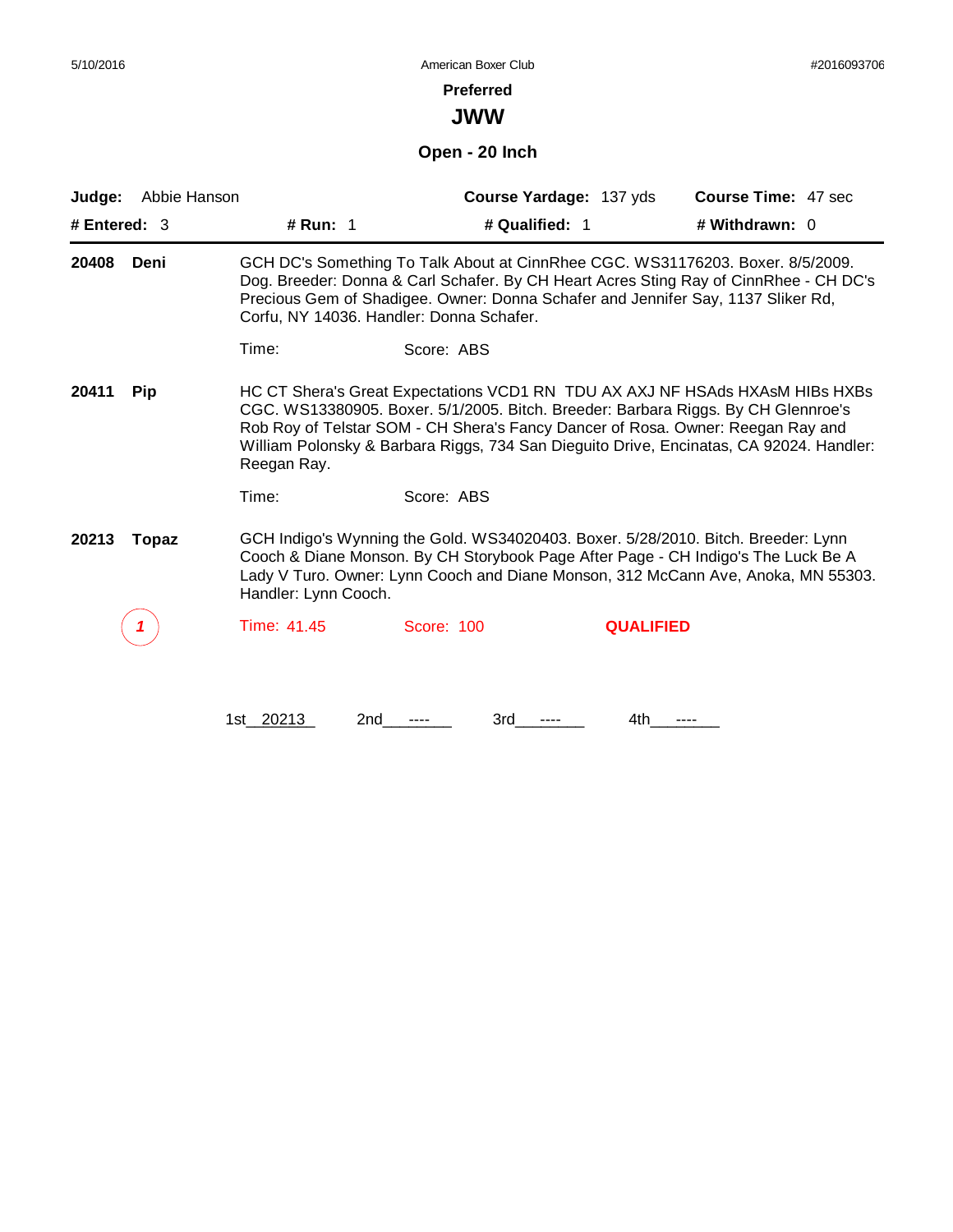### **Preferred**

**JWW**

**Excellent - 20 Inch**

| Abbie Hanson<br>Judge: |                 |                                                                                                                                                                                                                                      | <b>Course Yardage: 157 yds</b> | <b>Course Time: 49 sec</b> |
|------------------------|-----------------|--------------------------------------------------------------------------------------------------------------------------------------------------------------------------------------------------------------------------------------|--------------------------------|----------------------------|
| # Entered: 1           | <b># Run: 1</b> | # Qualified: 1                                                                                                                                                                                                                       |                                | # Withdrawn: $0$           |
| 20410<br>Oscar         |                 | Caballero Vargas El Brujo NAP OJP NFP CGC. WS44460211. Boxer. 7/8/2013. Dog.<br>Breeder: Walter Vargas & Natalie Chaykina. By Sherlock - Miss Hudson. Owner: Nancy<br>Button, 531 Longview Drive, Antioch, IL 60002. Handler: Owner. |                                |                            |
|                        | Time: 44.25     | Score: 100                                                                                                                                                                                                                           | <b>QUALIFIED</b>               |                            |
|                        | 1st 20410       | 3rd<br>2nd                                                                                                                                                                                                                           | 4th                            |                            |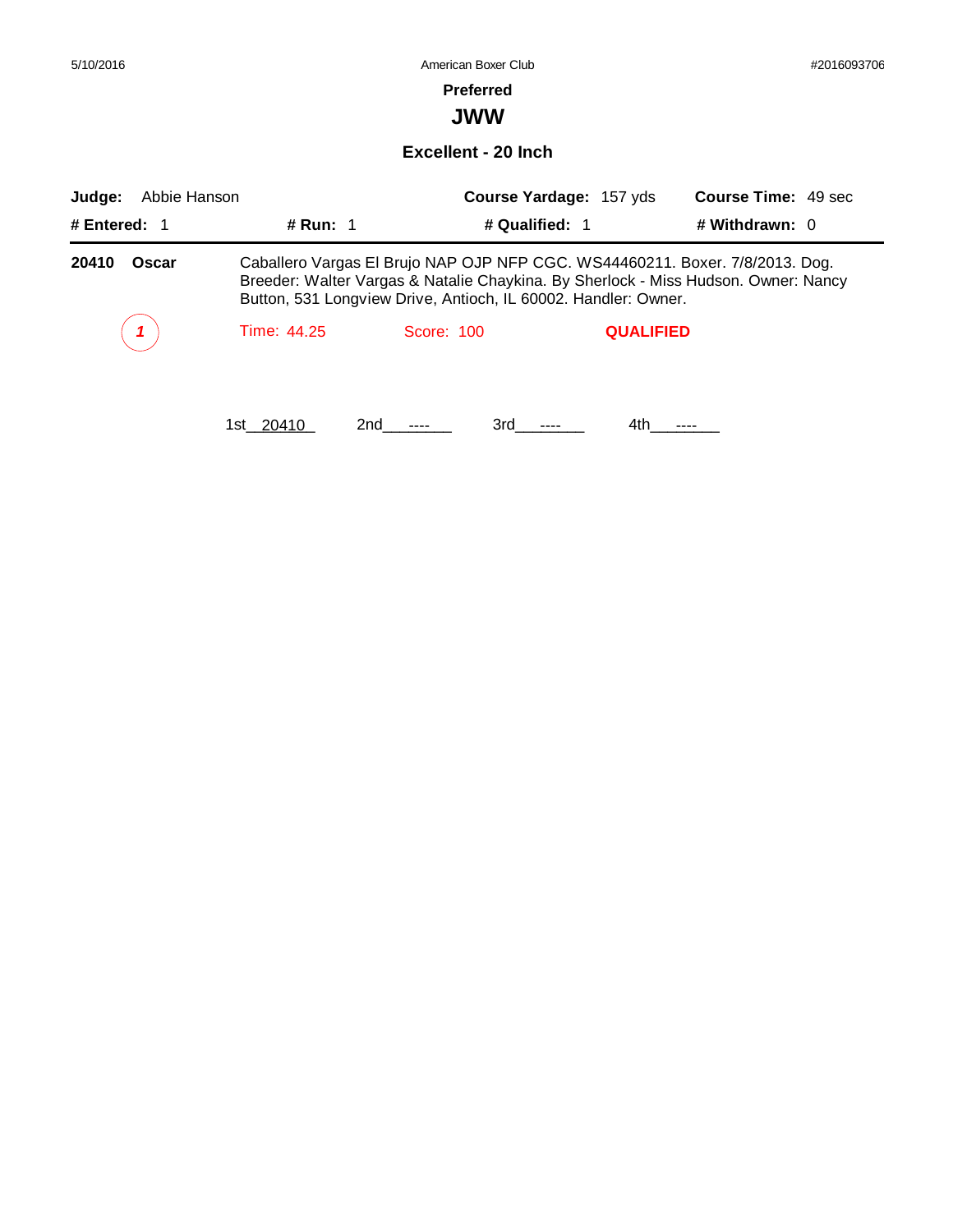**JWW**

#### **Master - 16 Inch**

| Abbie Hanson<br>Judge:  |                                                                                                                                                                                                                               |                                                                                    | Course Yardage: 157 yds | Course Time: 47 sec                                                                                                                                                                                                                                             |
|-------------------------|-------------------------------------------------------------------------------------------------------------------------------------------------------------------------------------------------------------------------------|------------------------------------------------------------------------------------|-------------------------|-----------------------------------------------------------------------------------------------------------------------------------------------------------------------------------------------------------------------------------------------------------------|
| # Entered: 5            | # Run: 5                                                                                                                                                                                                                      |                                                                                    | # Qualified: 4          | # Withdrawn: 0                                                                                                                                                                                                                                                  |
| 16808<br>Kahlua         | IL 60148. Handler: Erin Rezmer.                                                                                                                                                                                               |                                                                                    |                         | Shira's Kahlua She's So Freakin Cute CDX GN RAE MXB MJB MXF. WS23774602. Boxer.<br>11/3/2007. Bitch. Breeder: Kim Northcutt & Rose Northcutt. By Can-Cia's Hard Days Night -<br>Remy Leadoo RN. Owner: Erin Rezmer and Tom Rezmer, 419 S Highland Ave, Lombard, |
|                         | Time: 37.41                                                                                                                                                                                                                   | Score: 100                                                                         | <b>QUALIFIED</b>        |                                                                                                                                                                                                                                                                 |
| 16809<br><b>Daphne</b>  | Handler: Owner.                                                                                                                                                                                                               |                                                                                    |                         | Daphne Mae Lundahl. WS26162404. Boxer. 5/12/2008. Bitch. Breeder: Jeni Alexander. By<br>Ares Ross - Daisy Alexander. Owner: Lisa Lundahl, 2582 N. Swede Rd, Midland, MI 48642.                                                                                  |
|                         | Time:                                                                                                                                                                                                                         | Score: NQ                                                                          |                         |                                                                                                                                                                                                                                                                 |
| <b>Sadie B</b><br>16810 | PACH2 Sable Sirocco BAr Hoppin Baby RA MXP5 MXPS MJP7 MJPS PAX2 MFP T2BP<br>CGC. PAL202745. Boxer. 5/3/2008. Bitch. Breeder: . By - . Owner: Lisa Godfrey, 8807<br>First Branch Lane, Chesterfield, VA 23838. Handler: Owner. |                                                                                    |                         |                                                                                                                                                                                                                                                                 |
| 3                       | Time: 42.38                                                                                                                                                                                                                   | Score: 100                                                                         | <b>QUALIFIED</b>        |                                                                                                                                                                                                                                                                 |
| 16811<br><b>Maddie</b>  | 49120. Handler: Owner.                                                                                                                                                                                                        | Heart Acres Charisma of Cinnrhee. Owner: Ellen M. Gruber, 227 Morris Dr, Niles, MI |                         | Carlyn Oaks Midnight Charm CDX BN RE MXB MXJ NAP NJP. WS28415702. Boxer.<br>10/1/2008. Bitch. Breeder: Carol L. Herman. By CH Heart Acres Stingray of Cinnrhee - CH                                                                                             |
|                         | Time: 46.46                                                                                                                                                                                                                   | Score: 100                                                                         | <b>QUALIFIED</b>        |                                                                                                                                                                                                                                                                 |
| 16812<br>Anja           | IL 61088. Handler: Owner.                                                                                                                                                                                                     | MACH2 Anja Von Waldstadt VCD2 RE MXB2 MJC OF T2B. WS20480303. Boxer.               |                         | 1/4/2007. Bitch. Breeder: Renee Fulcer. By Arames vom Messingsberg - Josephine von<br>Bachbett VCD2 UD RE MX MXJ. Owner: Renee Fulcer, 10170 Dickenson Rd, Winnebago,                                                                                           |
|                         | Time: 29.02                                                                                                                                                                                                                   | Score: 100                                                                         | <b>QUALIFIED</b>        |                                                                                                                                                                                                                                                                 |
|                         |                                                                                                                                                                                                                               |                                                                                    |                         |                                                                                                                                                                                                                                                                 |

1st\_ 16812 2nd\_ 16808 3rd\_ 16810 4th\_ 16811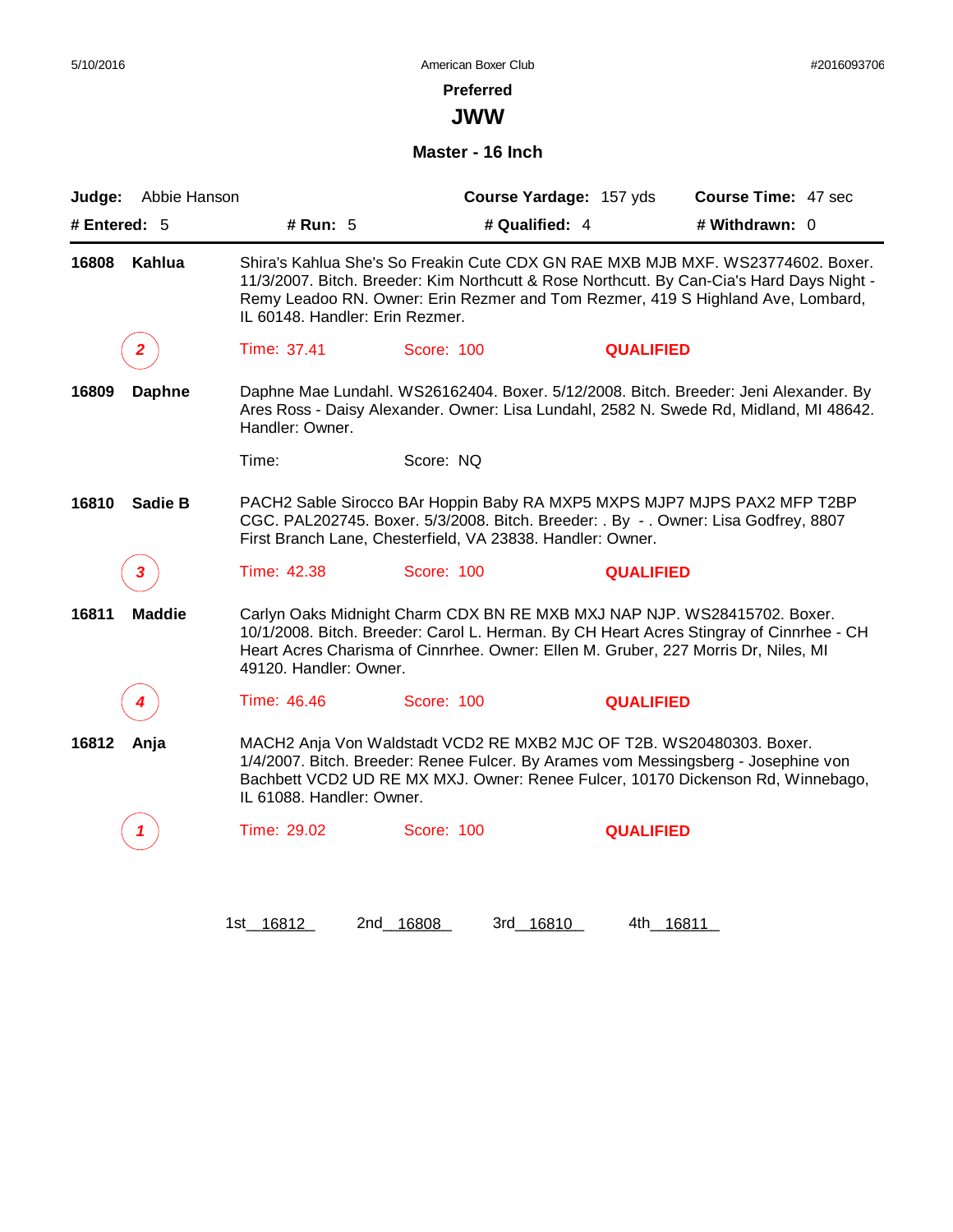**JWW**

#### **Master - 20 Inch**

| Judge:       | Abbie Hanson       |                                         |                                                                                                                           | Course Yardage: 157 yds | <b>Course Time: 49 sec</b>                                                                                                                                                                                                                                   |
|--------------|--------------------|-----------------------------------------|---------------------------------------------------------------------------------------------------------------------------|-------------------------|--------------------------------------------------------------------------------------------------------------------------------------------------------------------------------------------------------------------------------------------------------------|
| # Entered: 3 |                    | # Run: 3                                | # Qualified: 3                                                                                                            |                         | # Withdrawn: $0$                                                                                                                                                                                                                                             |
| 20824        | <b>Tristan</b>     | LA 70458. Handler: Owner.               |                                                                                                                           |                         | MACH5 Sherwood's Tristan Of Camelot UDX VER RE MXF TQX T2B, WS20137201.<br>Boxer. 11/8/2006. Dog. Breeder: Shirley Vos & Terri Galle. By CH Encore's Crimson Tide -<br>Maxlan's Sweet Guenevier of Camelot. Owner: Colleen Fleury, 37589 Gayoso ST, Slidell, |
|              |                    | Time: 45.97                             | Score: 100                                                                                                                | <b>QUALIFIED</b>        |                                                                                                                                                                                                                                                              |
| 20825        | Whiskey            | Kenner, LA 70062. Handler: Susan Kelly. | the Nick of Time. Owner: Susan Kelly and Connie Back, Ike Liotto, 201 Alliance St,                                        |                         | CH Kelly's Time In A Bottle AX MXJ XF T2B RATO. WS35741001. Boxer. 8/19/2010. Dog.<br>Breeder: Susan Kelly, Connie Back, Ike Liotto. By Shalsade's Handyman - CH Kelly's In                                                                                  |
|              |                    | Time: 33.76                             | Score: 100                                                                                                                | <b>QUALIFIED</b>        |                                                                                                                                                                                                                                                              |
| 20827        | <b>Jack Daniel</b> |                                         | Pheasant Hollow's Jack Daniel CD RN MXP3 MJP3 MXPB MJPB XFP T2BP CGC.<br>Starksboro, VT 05487. Handler: Nina A.B. Daniel. |                         | WS38474908. Boxer. 7/20/2011. Dog. Breeder: Kerry Jones, Robert Detoro, Allison<br>Jones, Patricia Detoro. By CH Pheasant Hollow's ASUREBET - CH Pheasant Hollow's Hot<br>Dam Here I Am. Owner: Nina A.B. Daniel and Truman W. Daniel, 1556 Robert Young Rd, |
|              |                    | Time: 38.57                             | Score: 100                                                                                                                | <b>QUALIFIED</b>        |                                                                                                                                                                                                                                                              |
|              |                    |                                         |                                                                                                                           |                         |                                                                                                                                                                                                                                                              |

1st\_20825 2nd\_20827 3rd\_20824 4th\_\_\_---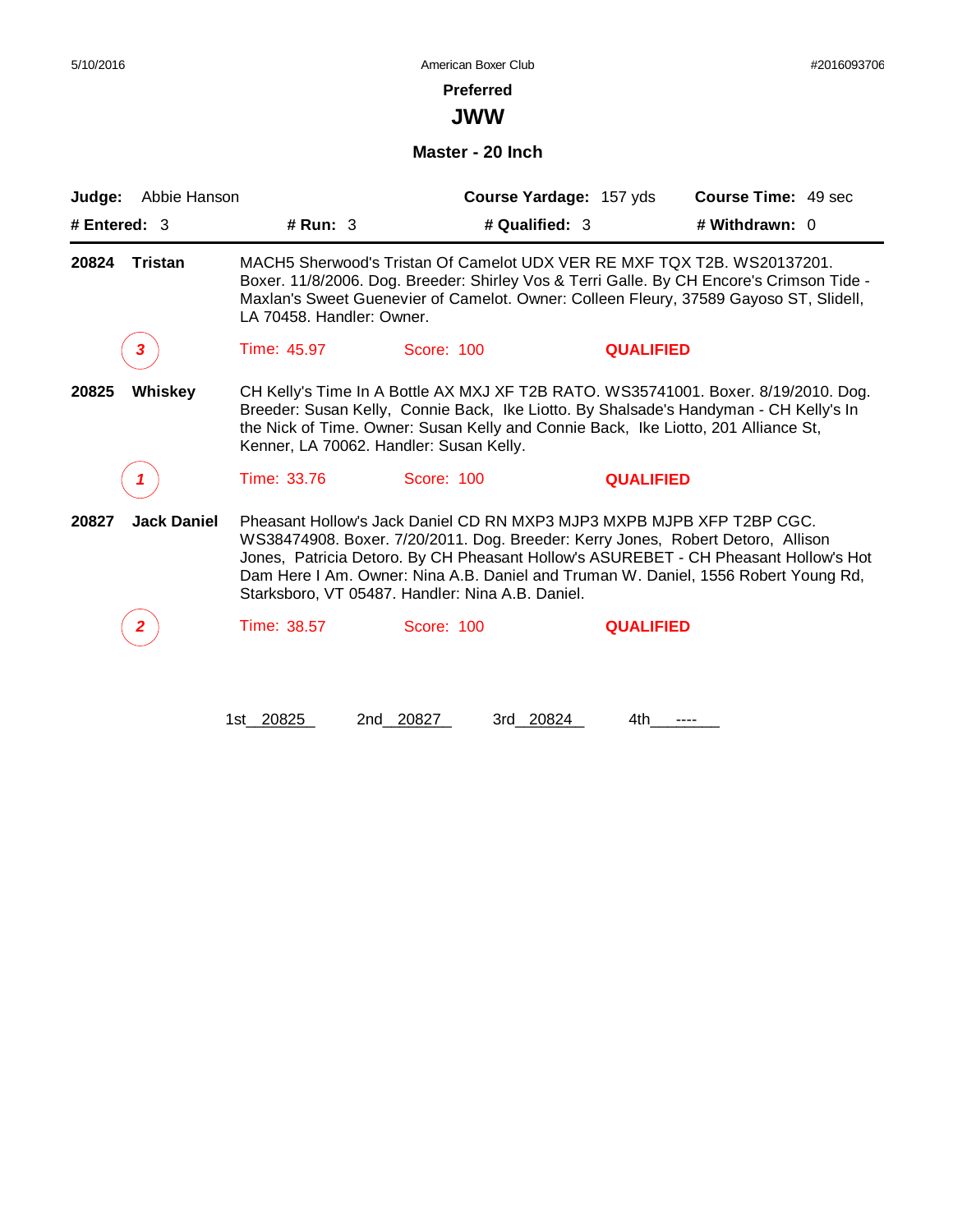**Regular**

# **Time 2 Beat**

**20 Inch**

|                        | Judge: Abbie Hanson |                                                                                                                                                                                                                                                                                                                                    |                                                                                                                                                                                                                                                                                                                      | <b>Course Time: 37.25 sec</b> |  |
|------------------------|---------------------|------------------------------------------------------------------------------------------------------------------------------------------------------------------------------------------------------------------------------------------------------------------------------------------------------------------------------------|----------------------------------------------------------------------------------------------------------------------------------------------------------------------------------------------------------------------------------------------------------------------------------------------------------------------|-------------------------------|--|
|                        | # Entered: 16       | # Run: 14                                                                                                                                                                                                                                                                                                                          | # Qualified: 6                                                                                                                                                                                                                                                                                                       | # Withdrawn: 1                |  |
| 20001                  | Izzy                |                                                                                                                                                                                                                                                                                                                                    | Indigo's Wynning Iz Ez CDX GN RE CA. WS34020401. Boxer. 5/28/2010. Bitch. Breeder:<br>Dinae Monson & Lynn M Cooch. By CH Storybook Page After Page - Indigo's Luck be A<br>Lady VTuro. Owner: Shirley Williams, PO Box 789, Fort Smith, AR 72902. Handler: Owner.                                                    |                               |  |
|                        |                     | Time:                                                                                                                                                                                                                                                                                                                              | Score: NQ                                                                                                                                                                                                                                                                                                            |                               |  |
| 20201<br><b>Sprite</b> |                     | DebLyn's Peprhl Wicked CD BN RA NAJ CGC. WS45881505. Boxer. 12/2/2013. Bitch.<br>Breeder: Deb & Caitlyn Owens and Sue Ann Thompson. By CH Storybook Page After<br>Page - CH Peprhl Life's A Dance with DebLyn VCD2 RE OA OAJ HT PT. Owner: Sue Ann<br>Thompson, 1858 Curtis Bridge Rd NE, North Liberty, IA 52317. Handler: Owner. |                                                                                                                                                                                                                                                                                                                      |                               |  |
|                        |                     | Time:                                                                                                                                                                                                                                                                                                                              | Score: AIS                                                                                                                                                                                                                                                                                                           |                               |  |
| 20203                  | <b>Shelly</b>       |                                                                                                                                                                                                                                                                                                                                    | GCH CinnRhee's One of A Kind. WS38798201. Boxer. 12/16/2010. Bitch. Breeder: Medley<br>Small & James Kilman. By CinnRhee HiRiverRoler Heartacre - Heartacre's CinnRhee of<br>Kadenza. Owner: Denise Snyder and Medley Small & Phillip Koenig, 13467 E State Rd<br>160, Henryville, IN 47128. Handler: Denise Snyder. |                               |  |
|                        |                     | Time:                                                                                                                                                                                                                                                                                                                              | Score: NQ                                                                                                                                                                                                                                                                                                            |                               |  |
| 20205                  | Dora                |                                                                                                                                                                                                                                                                                                                                    | Ellisa's Adorable by Design. WS47771604. Boxer. 8/10/2014. Bitch. Breeder: Lisa Lovasco.<br>By Cab-Cia's You Ain't Seen Nothin Yet - Ellisa's What Goes Around Comes Around.<br>Owner: Lisa Lundahl, 2582 N. Swede Rd, Midland, MI 48642. Handler: Owner.                                                            |                               |  |
|                        |                     | Time:                                                                                                                                                                                                                                                                                                                              | Score: NQ                                                                                                                                                                                                                                                                                                            |                               |  |
| 20207                  | Jazz                |                                                                                                                                                                                                                                                                                                                                    | Ellisa's Pretty in Pink. WS40107505. Boxer. 3/1/2012. Bitch. Breeder: Lisa Lovasco. By<br>Can-Cia's You Ain't Seen Nothin Yet - West Shore's Cubbie Cuddler. Owner: Rachel<br>Lundahl, 6513 W Wackerly ST, Midland, WI 48642. Handler: Owner.                                                                        |                               |  |
|                        |                     | Time:                                                                                                                                                                                                                                                                                                                              | Score: ABS                                                                                                                                                                                                                                                                                                           |                               |  |
| 20402                  | Thor                |                                                                                                                                                                                                                                                                                                                                    | Venician's A & Valley's Fire Storm of Bold Knight. WS43887405. Boxer. 1/16/2013. Dog.<br>Breeder: Janice Solas. By Valley's Bold Knight - Valley N RNB Honor Our Heroes. Owner:<br>Barbara Palmer, 3618 La MAncha Drive, Janesville, WI 53546. Handler: Owner.                                                       |                               |  |
|                        |                     | Time:                                                                                                                                                                                                                                                                                                                              | Score: NQ                                                                                                                                                                                                                                                                                                            |                               |  |
| 20403                  | <b>Maddie</b>       |                                                                                                                                                                                                                                                                                                                                    | CH Ruby Glen's Made of Honor At Kelly NA OAJ CA RATS. WS38006301. Boxer.<br>5/6/2011. Bitch. Breeder: Susan Kelly, Cheryl Matlock DVM, Chris Downs, Lise Chaplin.<br>By Shalsade's Handyman SOM - CH Parasol Moonwind Halleujah DOM. Owner: Susan<br>Kelly, 201 Alliance St, Kenner, LA 70062. Handler: Owner.       |                               |  |
|                        |                     | Time: 48.56                                                                                                                                                                                                                                                                                                                        |                                                                                                                                                                                                                                                                                                                      | <b>QUALIFIED</b>              |  |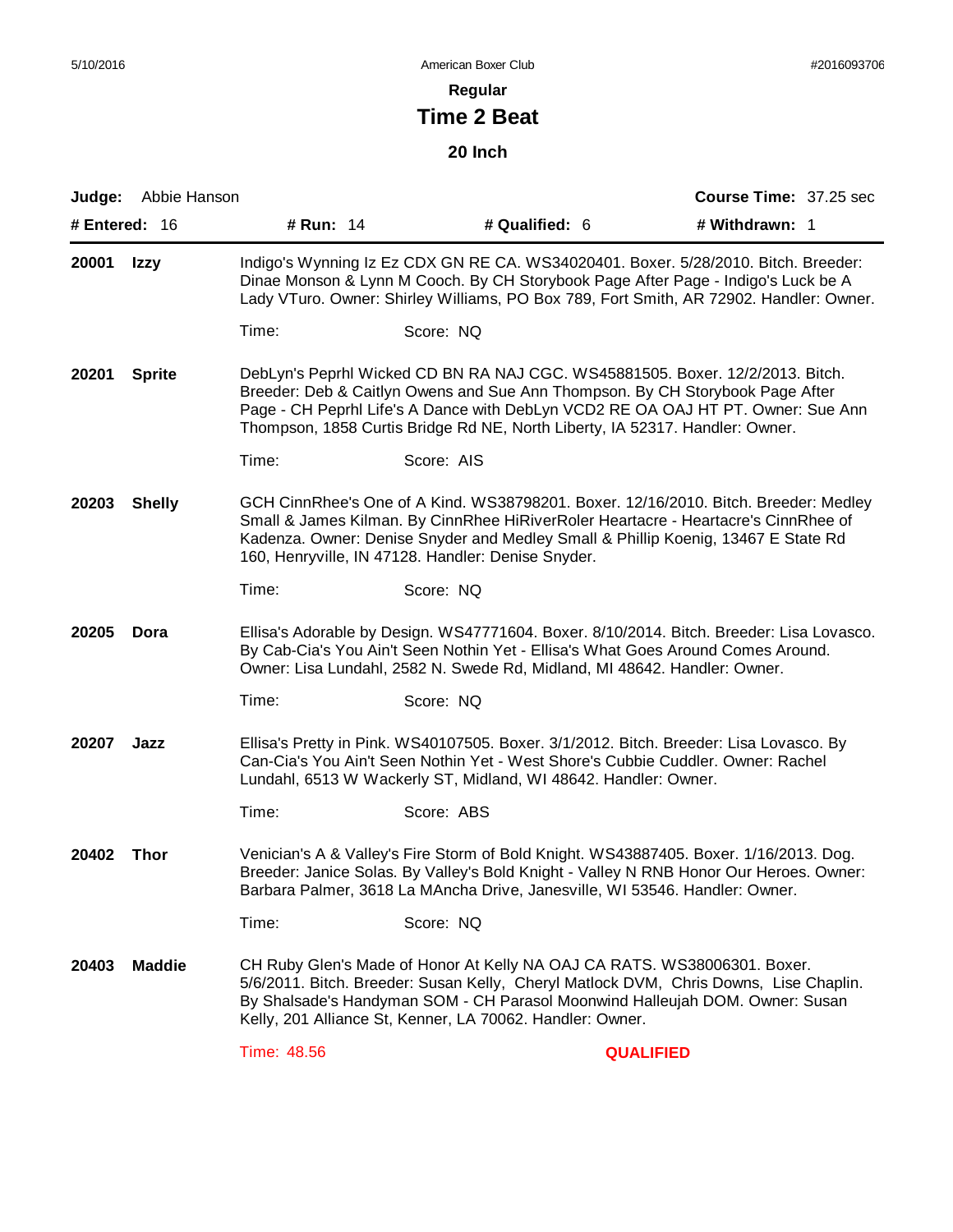**Regular**

#### **Time 2 Beat**

- **20405 Bristol** Westpaw's Rebel Without A Cause Bristol of Bon Air NA OAJ. WS23594105. Boxer. 10/6/2007. Bitch. Breeder: Jennifer West & Barry Hendley. By CH Jubar's Rebel Tank of West Paw - Jubar Southpaw's Gonna Fly Now. Owner: Jennifer L. Thomas, 8212 Jahnke Rd, N. Chesterfield, VA 23235. Handler: Chuck Thomas.
	- Time: Score: NQ
- **20406 KizzE** Sunchase's Smack Me Black CDX RE BN GN NA NAJ CAA DN. WS35563702. Boxer. 10/14/2010. Bitch. Breeder: Tracy Hendrickson, Rhoda Goselin-Brouillette. By CH Breezewoods Lord of Wystmont CDX RE - Sunchases Little Black Dress UDX OM1 RA AX AXJ. Owner: Robin Vaughan and Tracy Hendrickson & Rhoda Goselin-Brouillette, 24 Riverwood Ave, West Fork, AR 72774. Handler: Robin Vaughan.
	- Time: Score: NQ
- **20602 Karma** Ellisa's What Goes Around Comes Around. WS40107508. Boxer. 3/1/2012. Bitch. Breeder: Lisa Lovasco, Karen Mott, Gladys Kanwischer. By GCH Can-Cia's You Ain't Seen Nothin' Yet AX AXJ PAX MXP3 MJP3 MXPB MJPB NF XFP - West Shore's Cobbie Cuddler. Owner: Lisa Lovasco, 1071 S Mackinaw Rd, Kawkawlin, MI 48631. Handler: Lisa Lundahl.
	- Time: 46.10 **QUALIFIED**
- **20603 Emmie** GCH Regal's Midnight Madness OA NAJ CA. WS35958303. Boxer. 11/19/2010. Bitch. Breeder: Korinne Vanderpool. By CH Pearlisle Standing-O for Bix-L SOM - CH Regal's Rot Ten Miss Van Pelt. Owner: Korinne Vanderpool, 9160 Fishtrap Rd, Cross Roads, TX 76227. Handler: Owner.

Time: Score: NQ

**20605 Lexi** Dancin' I'm A Total Knockout Too BN RE OA AXJ OF CAA HI CGC. WS33950001. Boxer. 5/7/2010. Bitch. Breeder: Vicki Sinner. By RazMaz Total Knockout - Dancin' Do You Think I'm Sexy RE NA NAJ CGC. Owner: Vicki Sinner, 820 East 5th St, Hastings, NE 68901. Handler: Owner.

#### Time: 45.61 **QUALIFIED**

**20803 Violet** Violet Sophies Karmen. WS35351503. Boxer. 9/19/2010. Bitch. Breeder: Rachel Lundahl. By Schmidts Moose A Moose - Sophie Karmen Electra. Owner: Lisa Lundahl, 2582 N. Swede Rd, Midland, MI 48642. Handler: Owner.

#### Time: 42.39 **QUALIFIED**

**20814 Carly** CopperMyst Bring Back the Magic AX MXJ OF CAX CGC. WS34770904. Boxer. 7/26/2010. Bitch. Breeder: Margaret Magoffin & Donna Schaefer. By CH Belco's Coppertone RN - DC's Little Miss Magic OA AXJ OF CA. Owner: Margaret Magoffin, 15 Hillrise Dr, Penfield, NY 14526. Handler: Owner.

Time: 39.27 **QUALIFIED**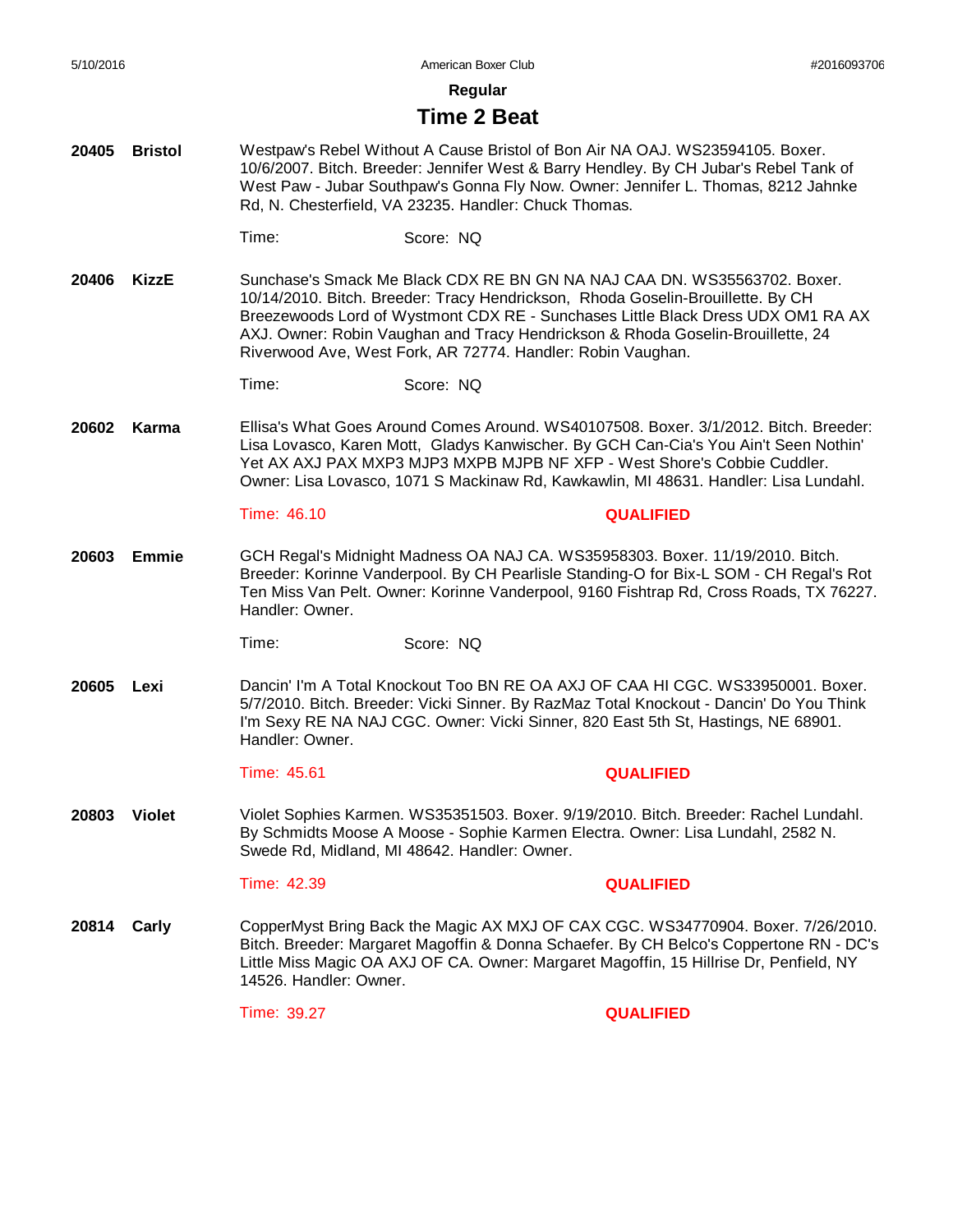**Regular**

#### **Time 2 Beat**

**20815 AJ** MACH Ava Josephine von Waldstadt RN MXG MJG XF T2B2. WS20480305. Boxer. 1/4/2007. Bitch. Breeder: Renee Williams. By Arames vom Messingsberg - Josephine von Bachbett VCD2 UD RE MX MXJ. Owner: Elisabeth Lonergan, 1465 Y Avenue, Ames, IA 50014. Handler: Owner.

Time: Score: ABS

**20816 Sparkles** Venecian's A Valley's Knight of Fire OA OAJ. WS43887403. Boxer. 1/16/2013. Bitch. Breeder: Janice Solas. By Valley's Bold Knight RE MX MXJ OF - RnB and Valley's Honor Our Heroes. Owner: Robyn Ginther and Rose Right, 4764 Steven Lane, Walnutport, PA 18088. Handler: Robyn Ginther.

- *1* Time: 37.25 **QUALIFIED**
- **20819 Lilly** Lilly Sophie's Karmen. WS5351506. Boxer. 9/19/2010. Bitch. Breeder: Rachel Lundahl. By Schmidt's Moose A Moose - Sophie Karmen Electra. Owner: Lisa Lundahl, 2582 N. Swede Rd, Midland, MI 48642. Handler: Owner.

Time: Score: NQ

1st\_\_\_\_\_\_\_\_ 20816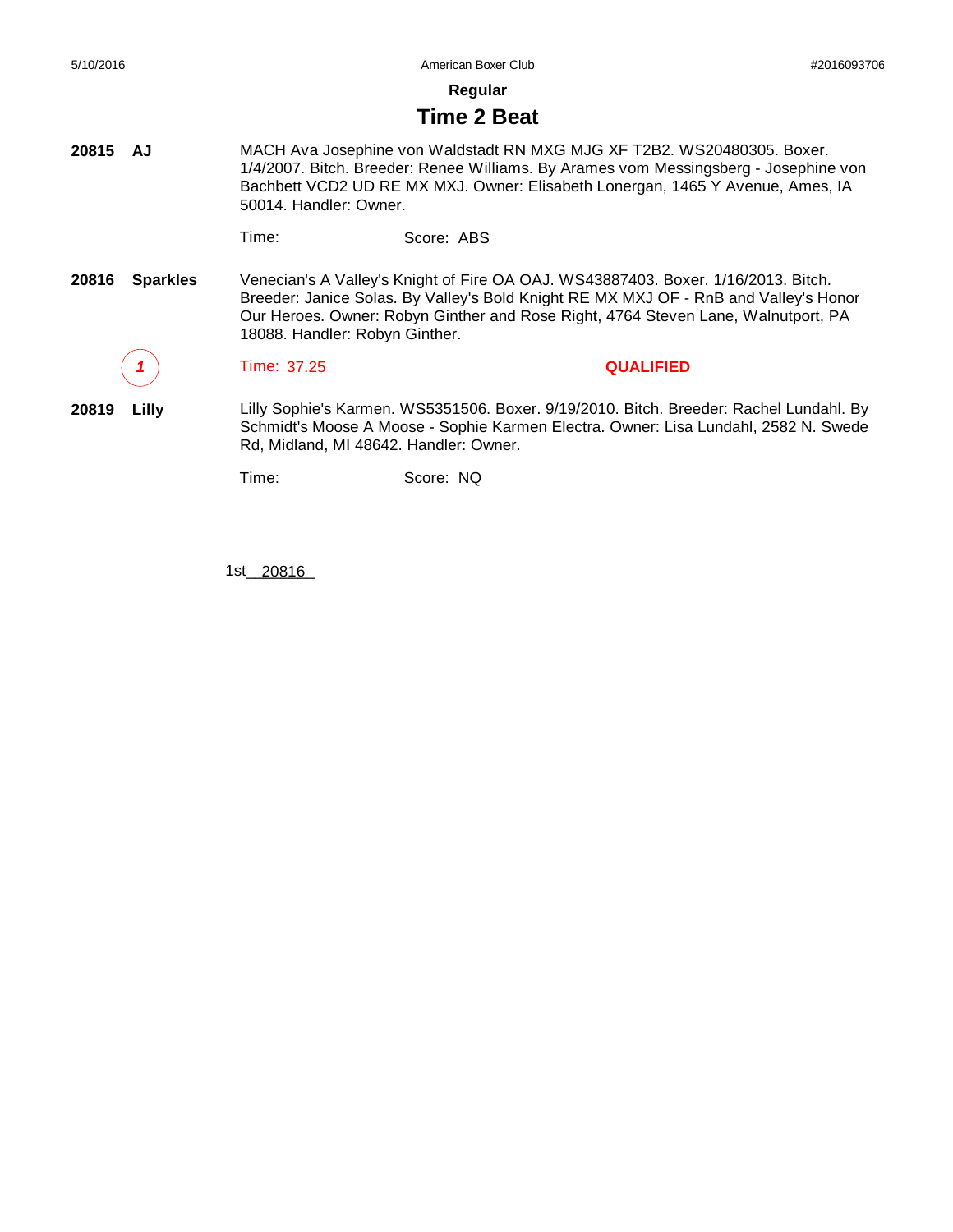**Regular**

# **Time 2 Beat**

**24 Inch**

|              |                  |                            | <b>Course Time: 31.43 sec</b>                                                                                                                                                                                                                                                                                                                                                                                                                                                                                                                                                                                                                                                                                                                                                                                                                                                                                                                                                                                                                                                                                                                                                                                                                                                                                                                                                                                                                                                                                                                                                                                                                                                                                                                                                                                                                                          |
|--------------|------------------|----------------------------|------------------------------------------------------------------------------------------------------------------------------------------------------------------------------------------------------------------------------------------------------------------------------------------------------------------------------------------------------------------------------------------------------------------------------------------------------------------------------------------------------------------------------------------------------------------------------------------------------------------------------------------------------------------------------------------------------------------------------------------------------------------------------------------------------------------------------------------------------------------------------------------------------------------------------------------------------------------------------------------------------------------------------------------------------------------------------------------------------------------------------------------------------------------------------------------------------------------------------------------------------------------------------------------------------------------------------------------------------------------------------------------------------------------------------------------------------------------------------------------------------------------------------------------------------------------------------------------------------------------------------------------------------------------------------------------------------------------------------------------------------------------------------------------------------------------------------------------------------------------------|
|              | <b># Run: 16</b> | # Qualified: 5             | # Withdrawn: 0                                                                                                                                                                                                                                                                                                                                                                                                                                                                                                                                                                                                                                                                                                                                                                                                                                                                                                                                                                                                                                                                                                                                                                                                                                                                                                                                                                                                                                                                                                                                                                                                                                                                                                                                                                                                                                                         |
| Sam          |                  |                            |                                                                                                                                                                                                                                                                                                                                                                                                                                                                                                                                                                                                                                                                                                                                                                                                                                                                                                                                                                                                                                                                                                                                                                                                                                                                                                                                                                                                                                                                                                                                                                                                                                                                                                                                                                                                                                                                        |
|              | Time:            | Score: NQ                  |                                                                                                                                                                                                                                                                                                                                                                                                                                                                                                                                                                                                                                                                                                                                                                                                                                                                                                                                                                                                                                                                                                                                                                                                                                                                                                                                                                                                                                                                                                                                                                                                                                                                                                                                                                                                                                                                        |
| Ted          |                  |                            |                                                                                                                                                                                                                                                                                                                                                                                                                                                                                                                                                                                                                                                                                                                                                                                                                                                                                                                                                                                                                                                                                                                                                                                                                                                                                                                                                                                                                                                                                                                                                                                                                                                                                                                                                                                                                                                                        |
|              | Time:            | Score: NQ                  |                                                                                                                                                                                                                                                                                                                                                                                                                                                                                                                                                                                                                                                                                                                                                                                                                                                                                                                                                                                                                                                                                                                                                                                                                                                                                                                                                                                                                                                                                                                                                                                                                                                                                                                                                                                                                                                                        |
| Jeannie      |                  |                            |                                                                                                                                                                                                                                                                                                                                                                                                                                                                                                                                                                                                                                                                                                                                                                                                                                                                                                                                                                                                                                                                                                                                                                                                                                                                                                                                                                                                                                                                                                                                                                                                                                                                                                                                                                                                                                                                        |
|              | Time:            | Score: NQ                  |                                                                                                                                                                                                                                                                                                                                                                                                                                                                                                                                                                                                                                                                                                                                                                                                                                                                                                                                                                                                                                                                                                                                                                                                                                                                                                                                                                                                                                                                                                                                                                                                                                                                                                                                                                                                                                                                        |
| Jag          |                  |                            |                                                                                                                                                                                                                                                                                                                                                                                                                                                                                                                                                                                                                                                                                                                                                                                                                                                                                                                                                                                                                                                                                                                                                                                                                                                                                                                                                                                                                                                                                                                                                                                                                                                                                                                                                                                                                                                                        |
|              | Time: 44.18      |                            | <b>QUALIFIED</b>                                                                                                                                                                                                                                                                                                                                                                                                                                                                                                                                                                                                                                                                                                                                                                                                                                                                                                                                                                                                                                                                                                                                                                                                                                                                                                                                                                                                                                                                                                                                                                                                                                                                                                                                                                                                                                                       |
| <b>Tommy</b> |                  |                            |                                                                                                                                                                                                                                                                                                                                                                                                                                                                                                                                                                                                                                                                                                                                                                                                                                                                                                                                                                                                                                                                                                                                                                                                                                                                                                                                                                                                                                                                                                                                                                                                                                                                                                                                                                                                                                                                        |
|              | Time:            | Score: NQ                  |                                                                                                                                                                                                                                                                                                                                                                                                                                                                                                                                                                                                                                                                                                                                                                                                                                                                                                                                                                                                                                                                                                                                                                                                                                                                                                                                                                                                                                                                                                                                                                                                                                                                                                                                                                                                                                                                        |
| Rebel        |                  |                            |                                                                                                                                                                                                                                                                                                                                                                                                                                                                                                                                                                                                                                                                                                                                                                                                                                                                                                                                                                                                                                                                                                                                                                                                                                                                                                                                                                                                                                                                                                                                                                                                                                                                                                                                                                                                                                                                        |
|              | Time:            | Score: NQ                  |                                                                                                                                                                                                                                                                                                                                                                                                                                                                                                                                                                                                                                                                                                                                                                                                                                                                                                                                                                                                                                                                                                                                                                                                                                                                                                                                                                                                                                                                                                                                                                                                                                                                                                                                                                                                                                                                        |
| <b>Rock</b>  |                  |                            |                                                                                                                                                                                                                                                                                                                                                                                                                                                                                                                                                                                                                                                                                                                                                                                                                                                                                                                                                                                                                                                                                                                                                                                                                                                                                                                                                                                                                                                                                                                                                                                                                                                                                                                                                                                                                                                                        |
|              | Time:            | Score: NQ                  |                                                                                                                                                                                                                                                                                                                                                                                                                                                                                                                                                                                                                                                                                                                                                                                                                                                                                                                                                                                                                                                                                                                                                                                                                                                                                                                                                                                                                                                                                                                                                                                                                                                                                                                                                                                                                                                                        |
|              | # Entered: 16    | <b>Judge:</b> Abbie Hanson | Sunchase's Man in Black CDX BN GN RE CA DN. WS35563704. Boxer. 10/14/2010. Dog.<br>Breeder: Tracy Hendrickson & Rhoda Goselin Brouillette. By Breezewoods Lord of<br>Wystmont - Sunchase's Little Black Dress. Owner: Shirley Williams, PO Box 789, Fort<br>Smith, AR 72902. Handler: Owner.<br>Xcellent Adventure von Bachbett NAJ CGC. WS41461301. Boxer. 5/24/2012. Dog.<br>Breeder: Cathy & George Markos. By Adonis vom Grand Kevin - Eicke vom Silvertbach.<br>Owner: Elisabeth Lonergan, 1465 Y Avenue, Ames, IA 50014. Handler: Owner.<br>CinnRhee's Run for the Roses. WS43801901. Boxer. 8/13/2012. Bitch. Breeder: Medley<br>Small. By CinnRhee's Shoot EM UP - Heartacre's CinnRhee of Kadenza. Owner: Denise<br>Snyder and Medley Small & Brenda Vrooman, 13467 E State Rd 160, Henryville, IN 47128.<br>Handler: Denise Snyder.<br>Django Unchained Von Morda Ardor NAP NJP OFP CAX. WS50265501. Boxer. 1/21/2014.<br>Dog. Breeder: Eva Jankovic. By WW CH Twinkle Star v. Eurozone IPO1 ZTP BH - Blue<br>Moon Von Morda Ardor ZTP. Owner: Chris Frodsham, 189 Massie Lane, Canton, NC<br>28716. Handler: Owner.<br>Boxnen's Overdrive. WS48715207. Boxer. 10/24/2014. Dog. Breeder: Minna Nousiainen-<br>Becher. By B-Tanoni Vipera Box - Boxnen's Jwoww. Owner: Renee Fulcer, 10170<br>Dickenson Rd, Winnebago, IL 61088. Handler: Owner.<br>Lemko N' Salgray's River City Rebel Yell BN. WS45874802. Boxer. 10/21/2013. Dog.<br>Breeder: Jessica Kozel & Jane Hamilburg-Guy. By Shadow's Nairobi - Lemko's Euro Star.<br>Owner: Jennifer L. Thomas, 8212 Jahnke Rd, N. Chesterfield, VA 23235. Handler: Owner.<br>GC-Schmidt's One Foundation at Lemac NA NAJ. WS45750302. Boxer. 11/22/2013. Dog.<br>Breeder: . By - . Owner: Leta McCulla and Julie Schmidt, Glen & Cindy Yaeger, 110 N<br>Heck Hill Rd, St Paris, OH 43072. Handler: Leta McCulla. |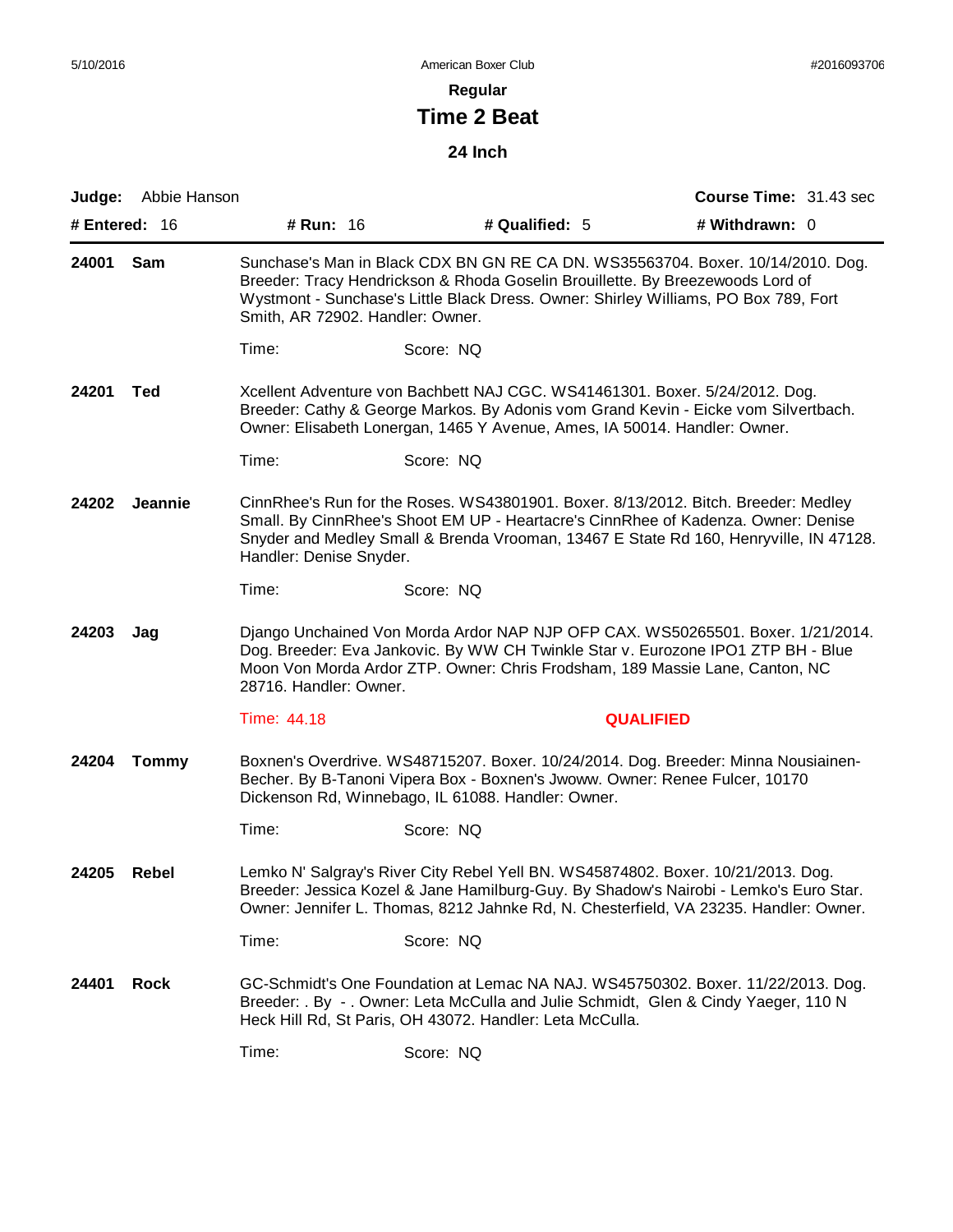**Regular**

#### **Time 2 Beat**

**24403 Blizzard** Kaitlin's White Gold of Summer at First Branch. WS47418702. Boxer. 5/16/2014. Dog. Breeder: Kathy Veglahn & Linda Johnson. By CH Naja's Enterprise of Summer - CH Backbeat Bix-L's Double Trouble. Owner: Lisa Godfrey, 8807 First Branch Lane, Chesterfield, VA 23838. Handler: Owner.

| Time: | Score: NQ |  |
|-------|-----------|--|
|       |           |  |

**24605 Ziva** CH Peprhl's Life's a Dance with DebLyn VCD2 CDX BN GN RE TDX OA OAJ HT PT. WS30844201. Boxer. 6/29/2009. Bitch. Breeder: Sue Ann Thompsn. By CH OTCH Regal's Heeeere's Johnny - CH Peprhl's Will You Dance Marbo CDX RE AX AXJ NAP NJP. Owner: Debra L Owens and Caitlyn Owens, 508 2nd Ave, Luther, IA 50152-0357. Handler: Debra L Owens.

**24803 Jim** TealCrest's Bucnuts on Fire. WS32322502. Boxer. 10/27/2009. Dog. Breeder: Jill Hootman & Robin Kennedy. By CH TealCrest's Luck of the Irish - Miro-TealCrest's Whats Ur Name. Owner: Sandra Kistler, 214 Ranchview Dr, Vandalia, OH 45377. Handler: Owner.

```
Time: Score: NQ
```
**24804 Zeus** CH MACH2 Schmidt's GC Catch A Falling Star at LeMac CD OF. WS25892105. Boxer. 4/12/2008. Dog. Breeder: Julia Schmidt & Cindy Yaeger. By Twinkle Star v. Eurozone - Schmidt's Mystic Run at Heart Acre. Owner: Leta McCulla and Julia Schmidt, Cindy Yaeger, 110 N Heck Hill Rd, St Paris, OH 43072. Handler: Leta McCulla.

Time: 42.36 **QUALIFIED**

**24805 Shane** CH Sherwood Shananigans RN AX MXJ XF. WS38244301. Boxer. 6/16/2011. Dog. Breeder: Colleen Fleury. By CH Rockett's Red Glare - GCH MACH Windwood's Daring Soul of Sherwood CD RE MX MXJ XF. Owner: Colleen Fleury, 37589 Gayoso ST, Slidell, LA 70458. Handler: Owner.

#### Time: 33.28 **QUALIFIED**

**24807 Jet** Boxnen's Jet von Waldstat CDX BN RE MX MXB MXJ MJB AXP OJP. WS38247401. Boxer. 7/22/2011. Dog. Breeder: Minna Nousianinen-Becher & Ann Flegel. By Boxmann Star Trek - Caelon Du Champ'Des Legendes. Owner: Renee Fulcer, 10170 Dickenson Rd, Winnebago, IL 61088. Handler: Owner.

*1* Time: 31.43 **QUALIFIED**

**24808 Duke** Grandbois' Duke MX MXJ MXJ MJB OF T2B. WS35351509. Boxer. 9/19/2010. Dog. Breeder: Rachel Lundahl & Andrew Lundahl. By GCH Schmidts-GC Moose A Moose - Spohie Karmen Electra. Owner: Lisa Lovasco, 1071 S Mackinaw Rd, Kawkawlin, MI 48631. Handler: Owner.

Time: Score: NQ

Time: Score: NQ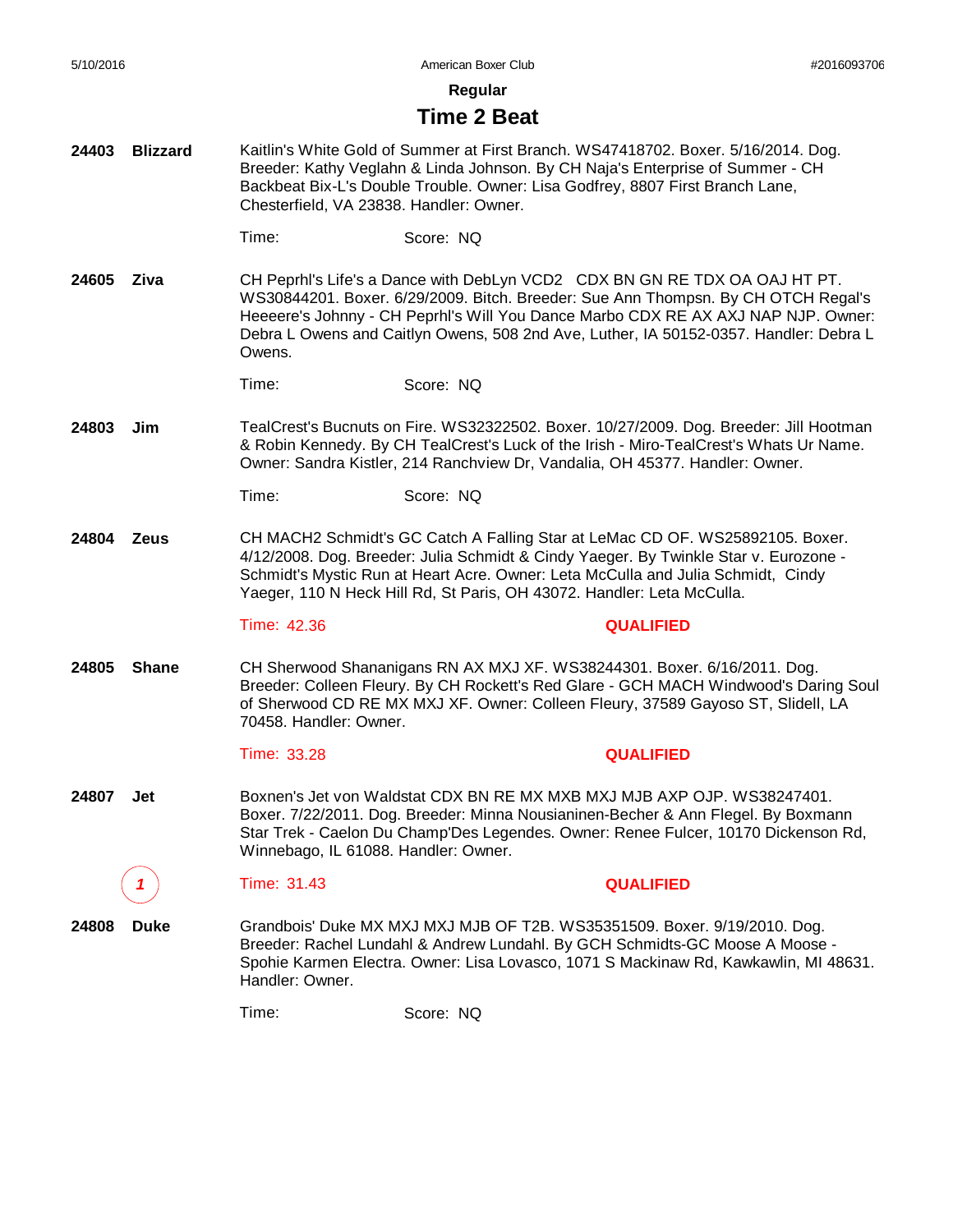### **Time 2 Beat**

**24810 Penny** Fox's Perdie Penny. WS23478906. Boxer. 9/10/2007. Bitch. Breeder: Montana and Debbie Gross. By Backwood's Augustus McCrae - Montana's So Raven Boxer. Owner: Carmel Fox, 15279 5th St NE, Foley, MN 56329. Handler: Owner.

Time: 38.75 **QUALIFIED**

**24812 Brie** Brie. PAL261556. Boxer. 6/25/2011. Dog. Breeder: Carie L. Basler. By Brodie - Hopper. Owner: Patrick LaFond and Marine LaFond, 1319 Snapdragon Ct, Saint Louis, MO 63146. Handler: Patrick LaFond.

Time: Score: NQ

1st\_\_\_\_\_\_\_\_ 24807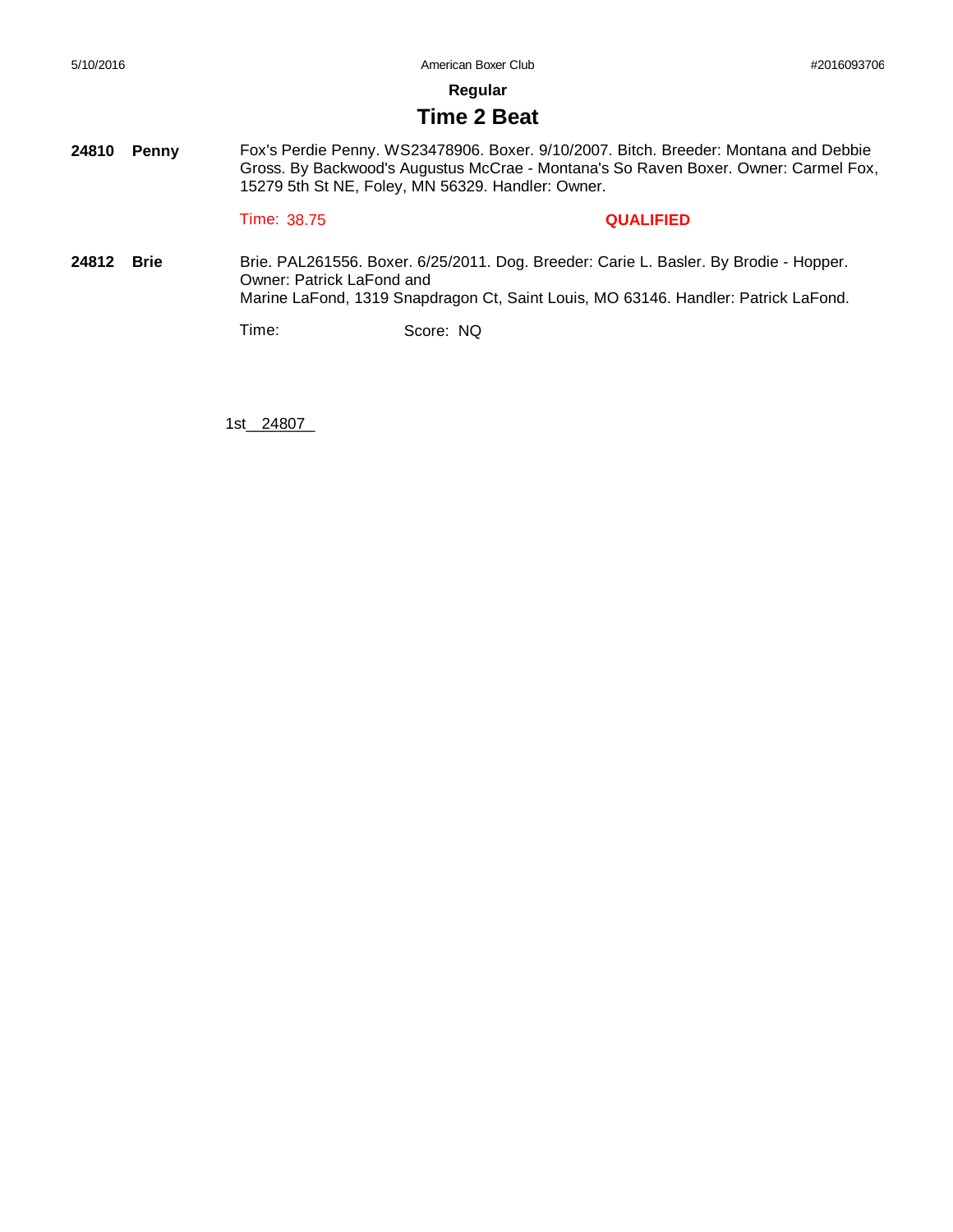| 5/10/2016 |  |
|-----------|--|
|           |  |

American Boxer Club #2016093706

**Preferred**

## **Time 2 Beat**

**16 Inch**

| Abbie Hanson<br>Judge:            | <b>Course Time: 43.58 sec</b> |                |                                                                                                                                                                                |
|-----------------------------------|-------------------------------|----------------|--------------------------------------------------------------------------------------------------------------------------------------------------------------------------------|
| # Entered: 1                      | <b># Run: 1</b>               | # Qualified: 1 | # Withdrawn: 0                                                                                                                                                                 |
| 16809<br>Daphne                   | Handler: Owner.               |                | Daphne Mae Lundahl. WS26162404. Boxer. 5/12/2008. Bitch. Breeder: Jeni Alexander. By<br>Ares Ross - Daisy Alexander. Owner: Lisa Lundahl, 2582 N. Swede Rd, Midland, MI 48642. |
| $\begin{pmatrix} 1 \end{pmatrix}$ | Time: 43.58                   |                | <b>QUALIFIED</b>                                                                                                                                                               |
|                                   |                               |                |                                                                                                                                                                                |

1st\_\_16809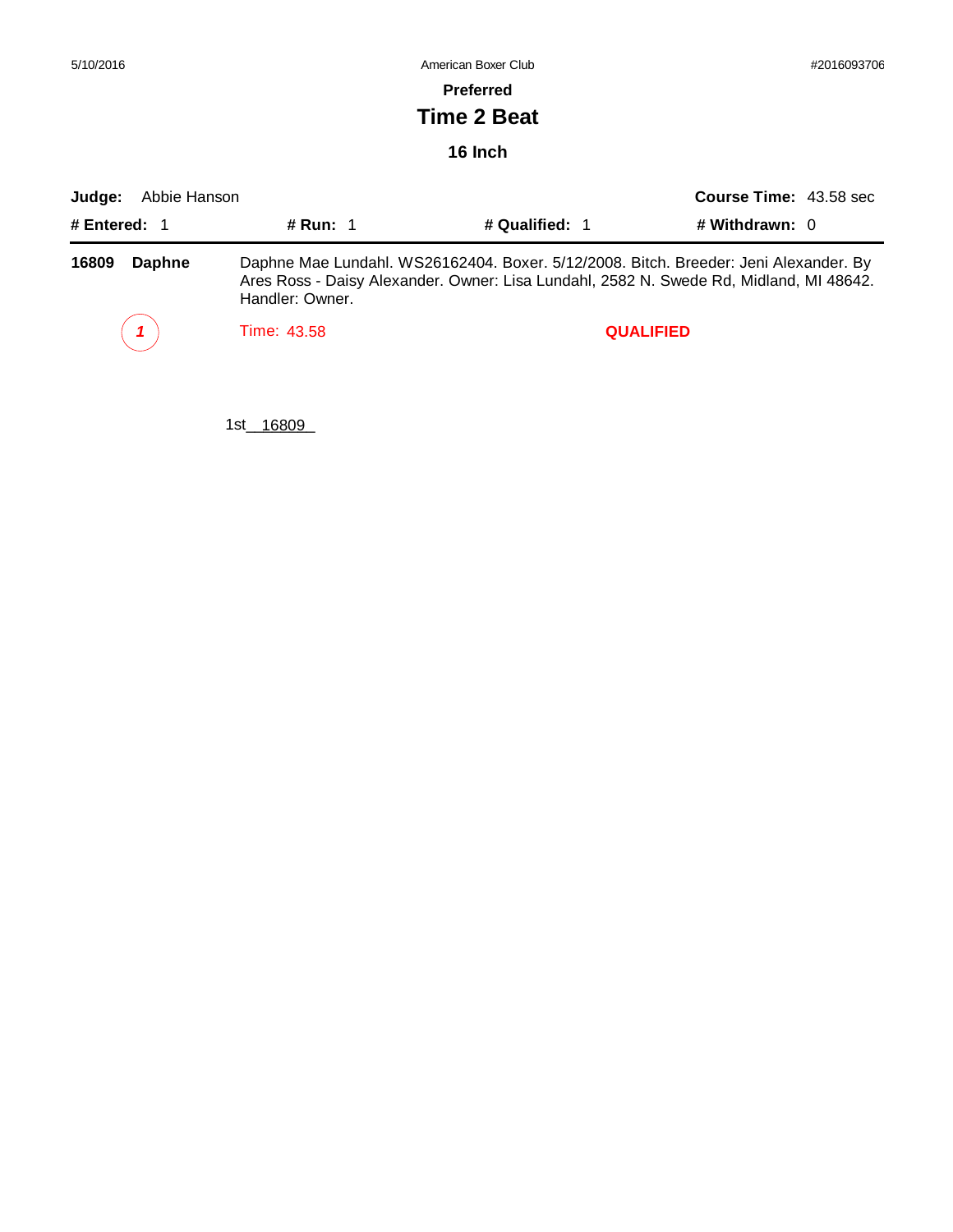**Preferred**

## **Time 2 Beat**

**20 Inch**

| Judge:                                                                                                                                                                                                                                                                                                                           | Abbie Hanson       |                                                                                                                                                                                                                                                                                                                                                                                           | <b>Course Time: 40.60 sec</b> |
|----------------------------------------------------------------------------------------------------------------------------------------------------------------------------------------------------------------------------------------------------------------------------------------------------------------------------------|--------------------|-------------------------------------------------------------------------------------------------------------------------------------------------------------------------------------------------------------------------------------------------------------------------------------------------------------------------------------------------------------------------------------------|-------------------------------|
| # Entered: $3$                                                                                                                                                                                                                                                                                                                   | # $Run: 3$         | # Qualified: 2                                                                                                                                                                                                                                                                                                                                                                            | # Withdrawn: 0                |
| 20410<br>Oscar                                                                                                                                                                                                                                                                                                                   |                    | Caballero Vargas El Brujo NAP OJP NFP CGC. WS44460211. Boxer. 7/8/2013. Dog.<br>Breeder: Walter Vargas & Natalie Chaykina. By Sherlock - Miss Hudson. Owner: Nancy<br>Button, 531 Longview Drive, Antioch, IL 60002. Handler: Owner.                                                                                                                                                      |                               |
|                                                                                                                                                                                                                                                                                                                                  | Time: 47.76        |                                                                                                                                                                                                                                                                                                                                                                                           | <b>QUALIFIED</b>              |
| CH Kelly's Time In A Bottle AX MXJ XF T2B RATO. WS35741001. Boxer. 8/19/2010. Dog.<br>20825<br>Whiskey<br>Breeder: Susan Kelly, Connie Back, Ike Liotto. By Shalsade's Handyman - CH Kelly's In<br>the Nick of Time. Owner: Susan Kelly and Connie Back, Ike Liotto, 201 Alliance St,<br>Kenner, LA 70062. Handler: Susan Kelly. |                    |                                                                                                                                                                                                                                                                                                                                                                                           |                               |
|                                                                                                                                                                                                                                                                                                                                  | Time: 40.60        |                                                                                                                                                                                                                                                                                                                                                                                           | <b>QUALIFIED</b>              |
| 20827                                                                                                                                                                                                                                                                                                                            | <b>Jack Daniel</b> | Pheasant Hollow's Jack Daniel CD RN MXP3 MJP3 MXPB MJPB XFP T2BP CGC.<br>WS38474908. Boxer. 7/20/2011. Dog. Breeder: Kerry Jones, Robert Detoro, Allison<br>Jones, Patricia Detoro. By CH Pheasant Hollow's ASUREBET - CH Pheasant Hollow's Hot<br>Dam Here I Am. Owner: Nina A.B. Daniel and Truman W. Daniel, 1556 Robert Young Rd,<br>Starksboro, VT 05487. Handler: Nina A.B. Daniel. |                               |
|                                                                                                                                                                                                                                                                                                                                  | Time:              | Score: NQ                                                                                                                                                                                                                                                                                                                                                                                 |                               |

1st\_20825\_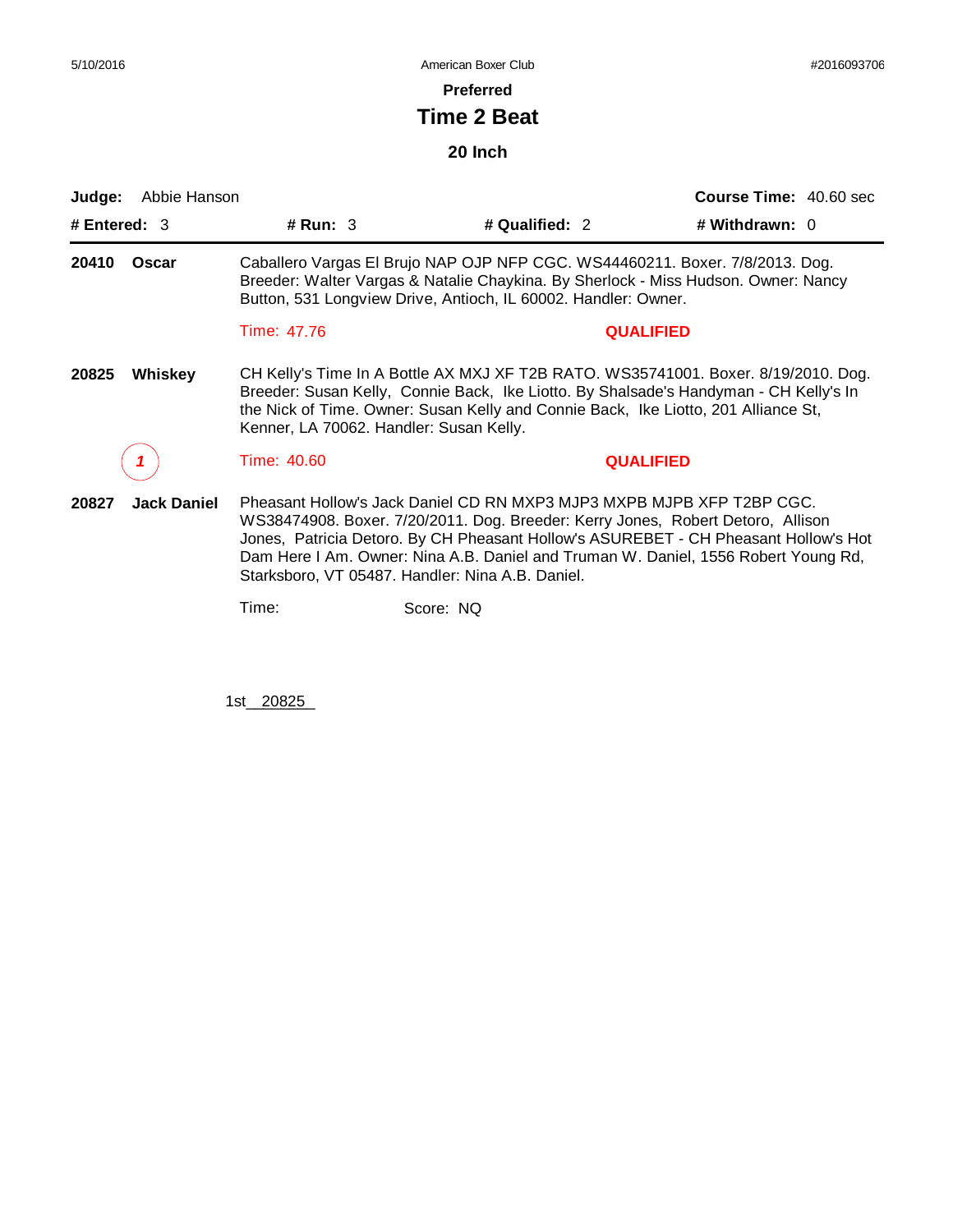**FAST**

### **Novice B - 20 Inch**

| Abbie Hanson<br>Judge:<br># Entered: $4$ | # Run: $4$             | # Qualified: 1                                                                                                                                                                                                                                 | # Withdrawn: 1                                                                                                                                                                  |
|------------------------------------------|------------------------|------------------------------------------------------------------------------------------------------------------------------------------------------------------------------------------------------------------------------------------------|---------------------------------------------------------------------------------------------------------------------------------------------------------------------------------|
| <b>Sprite</b><br>20201                   |                        | Breeder: Deb & Caitlyn Owens and Sue Ann Thompson. By CH Storybook Page After<br>Thompson, 1858 Curtis Bridge Rd NE, North Liberty, IA 52317. Handler: Owner.                                                                                  | DebLyn's Peprhl Wicked CD BN RA NAJ CGC. WS45881505. Boxer. 12/2/2013. Bitch.<br>Page - CH Peprhl Life's A Dance with DebLyn VCD2 RE OA OAJ HT PT. Owner: Sue Ann               |
|                                          | Time:                  | Score: AIS                                                                                                                                                                                                                                     |                                                                                                                                                                                 |
| 20202<br><b>Brandee</b>                  | 37040. Handler: Owner. | Kacee's Crime of Passion @ Tealcrest BN. WS45403604. Boxer. 10/26/2013. Bitch.<br>Breeder: Karen Suarez. By Dizara's Wicked Game CDX BN RA IPO1 - Bella Vom<br>Shattenboxen BN RN RATS. Owner: Jill Hootman, 171 Tylertown Rd, Clarksville, TN |                                                                                                                                                                                 |
|                                          | Time:                  | Score: NQ                                                                                                                                                                                                                                      |                                                                                                                                                                                 |
| 20208<br>Laila<br>Debora Hall.           |                        | Hall's Angel of Mine CD BN RE. PAL256182. Boxer. 1/3/2010. Bitch. Breeder: . By -.<br>Owner: Debora Hall and Randall Hall, 1414 Girard Dr, Louisville, KY 40222. Handler:                                                                      |                                                                                                                                                                                 |
|                                          | Time:                  | Score: NQ                                                                                                                                                                                                                                      |                                                                                                                                                                                 |
| <b>Thor</b><br>20402                     |                        | Barbara Palmer, 3618 La MAncha Drive, Janesville, WI 53546. Handler: Owner.                                                                                                                                                                    | Venician's A & Valley's Fire Storm of Bold Knight. WS43887405. Boxer. 1/16/2013. Dog.<br>Breeder: Janice Solas. By Valley's Bold Knight - Valley N RNB Honor Our Heroes. Owner: |
| 1                                        | Time: 22.55            | Score: 72                                                                                                                                                                                                                                      | <b>QUALIFIED</b>                                                                                                                                                                |
| <b>Bristol</b><br>20405                  |                        | Westpaw's Rebel Without A Cause Bristol of Bon Air NA OAJ. WS23594105. Boxer.<br>Rd, N. Chesterfield, VA 23235. Handler: Chuck Thomas.                                                                                                         | 10/6/2007. Bitch. Breeder: Jennifer West & Barry Hendley. By CH Jubar's Rebel Tank of<br>West Paw - Jubar Southpaw's Gonna Fly Now. Owner: Jennifer L. Thomas, 8212 Jahnke      |
|                                          | Time:                  | Score: NQ                                                                                                                                                                                                                                      |                                                                                                                                                                                 |
|                                          |                        |                                                                                                                                                                                                                                                |                                                                                                                                                                                 |
|                                          | 1st 20402<br>2nd       | 3rd                                                                                                                                                                                                                                            | 4th<br>----                                                                                                                                                                     |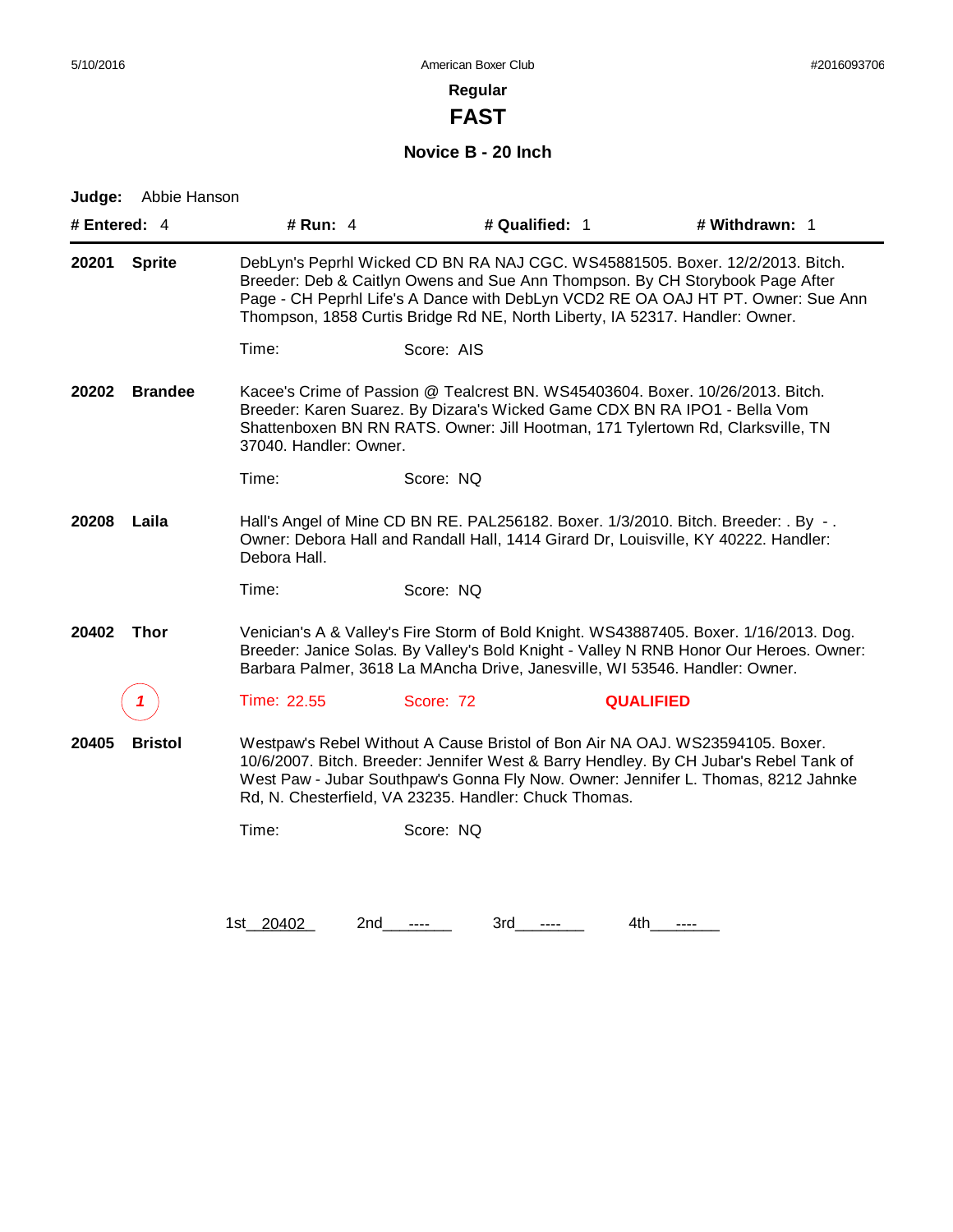**FAST**

**Novice B - 24 Inch**

| Judge:       | Abbie Hanson    |                                         |                                                                               |                                                                                                                                                                                                                                                                    |
|--------------|-----------------|-----------------------------------------|-------------------------------------------------------------------------------|--------------------------------------------------------------------------------------------------------------------------------------------------------------------------------------------------------------------------------------------------------------------|
| # Entered: 8 |                 | # Run: $8$                              | # Qualified: 4                                                                | # Withdrawn: 0                                                                                                                                                                                                                                                     |
| 24201        | Ted             |                                         | Owner: Elisabeth Lonergan, 1465 Y Avenue, Ames, IA 50014. Handler: Owner.     | Xcellent Adventure von Bachbett NAJ CGC. WS41461301. Boxer. 5/24/2012. Dog.<br>Breeder: Cathy & George Markos. By Adonis vom Grand Kevin - Eicke vom Silvertbach.                                                                                                  |
|              |                 | Time:                                   | Score: NQ                                                                     |                                                                                                                                                                                                                                                                    |
| 24203        | Jag             | 28716. Handler: Owner.                  |                                                                               | Django Unchained Von Morda Ardor NAP NJP OFP CAX. WS50265501. Boxer. 1/21/2014.<br>Dog. Breeder: Eva Jankovic. By WW CH Twinkle Star v. Eurozone IPO1 ZTP BH - Blue<br>Moon Von Morda Ardor ZTP. Owner: Chris Frodsham, 189 Massie Lane, Canton, NC                |
|              |                 | Time:                                   | Score: NQ                                                                     |                                                                                                                                                                                                                                                                    |
| 24204        | <b>Tommy</b>    |                                         | Dickenson Rd, Winnebago, IL 61088. Handler: Owner.                            | Boxnen's Overdrive. WS48715207. Boxer. 10/24/2014. Dog. Breeder: Minna Nousiainen-<br>Becher. By B-Tanoni Vipera Box - Boxnen's Jwoww. Owner: Renee Fulcer, 10170                                                                                                  |
|              |                 | Time: 28.37                             | Score: 65                                                                     | <b>QUALIFIED</b>                                                                                                                                                                                                                                                   |
| 24205        | <b>Rebel</b>    |                                         |                                                                               | Lemko N' Salgray's River City Rebel Yell BN. WS45874802. Boxer. 10/21/2013. Dog.<br>Breeder: Jessica Kozel & Jane Hamilburg-Guy. By Shadow's Nairobi - Lemko's Euro Star.<br>Owner: Jennifer L. Thomas, 8212 Jahnke Rd, N. Chesterfield, VA 23235. Handler: Owner. |
|              | 3               | Time: 38.81                             | Score: 55                                                                     | <b>QUALIFIED</b>                                                                                                                                                                                                                                                   |
| 24401        | <b>Rock</b>     |                                         | Heck Hill Rd, St Paris, OH 43072. Handler: Leta McCulla.                      | GC-Schmidt's One Foundation at Lemac NA NAJ. WS45750302. Boxer. 11/22/2013. Dog.<br>Breeder: . By - . Owner: Leta McCulla and Julie Schmidt, Glen & Cindy Yaeger, 110 N                                                                                            |
|              |                 | Time:                                   | Score: NQ                                                                     |                                                                                                                                                                                                                                                                    |
| 24403        | <b>Blizzard</b> | Chesterfield, VA 23838. Handler: Owner. | Backbeat Bix-L's Double Trouble. Owner: Lisa Godfrey, 8807 First Branch Lane, | Kaitlin's White Gold of Summer at First Branch. WS47418702. Boxer. 5/16/2014. Dog.<br>Breeder: Kathy Veglahn & Linda Johnson. By CH Naja's Enterprise of Summer - CH                                                                                               |
|              |                 | Time:                                   | Score: NQ                                                                     |                                                                                                                                                                                                                                                                    |
| 24601        | <b>Stratton</b> | Ellen M. Gruber.                        |                                                                               | Cinnarhee's By A Nose BN RN NAJ NAP NJP. WS43801902. Boxer. 6/13/2012. Dog.<br>Breeder: H Medley Small. By Cinnrhee's Shoot Em Up - Heartacres Cinnrhee of Kadenza.<br>Owner: Ellen M. Gruber and H Medley Small, 227 Morris Dr, Niles, MI 49120. Handler:         |
|              |                 | Time: 35.38                             | Score: 60                                                                     | <b>QUALIFIED</b>                                                                                                                                                                                                                                                   |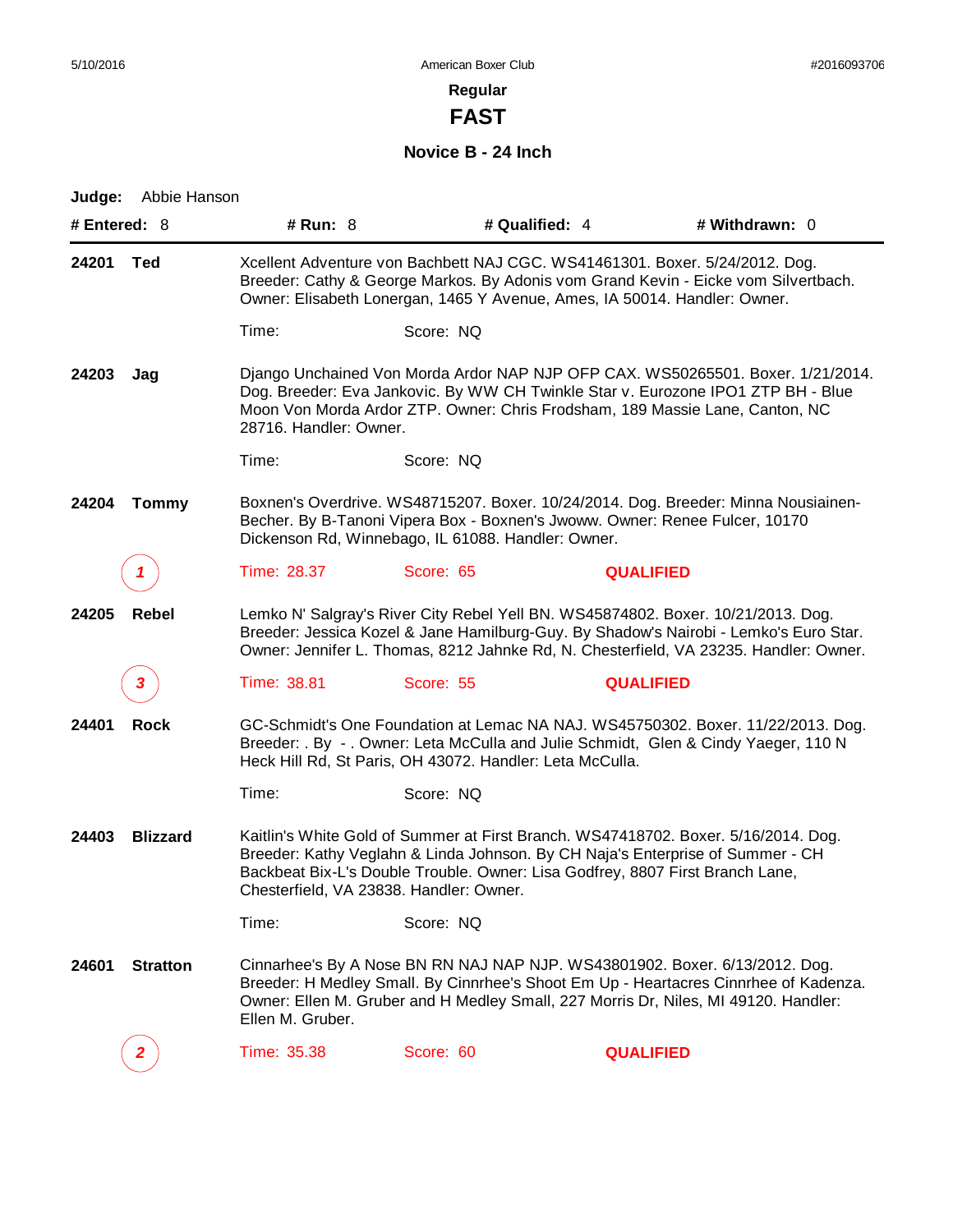### **FAST**

**24604 Blayke** Sunchase's Spin the Bottle PCD BN PN RN OA OAJ CGC CGCA. WS45539505. Boxer. 10/23/2013. Dog. Breeder: Rhoda Brouillette. By CH Sunchase's Zero to Hero UDX RA MX MXJ - Sunchase's Smoke and Mirrors. Owner: Tracy Hendrickson and Rhoda Brouillette, 4412 W Kent Circle, Broken Arrow, OK 74012. Handler: Tracy Hendrickson.

| 4 | Time: 37.82 | Score: 51 | <b>QUALIFIED</b> |
|---|-------------|-----------|------------------|
|---|-------------|-----------|------------------|

1st\_24204 2nd\_24601 3rd\_24205 4th\_24604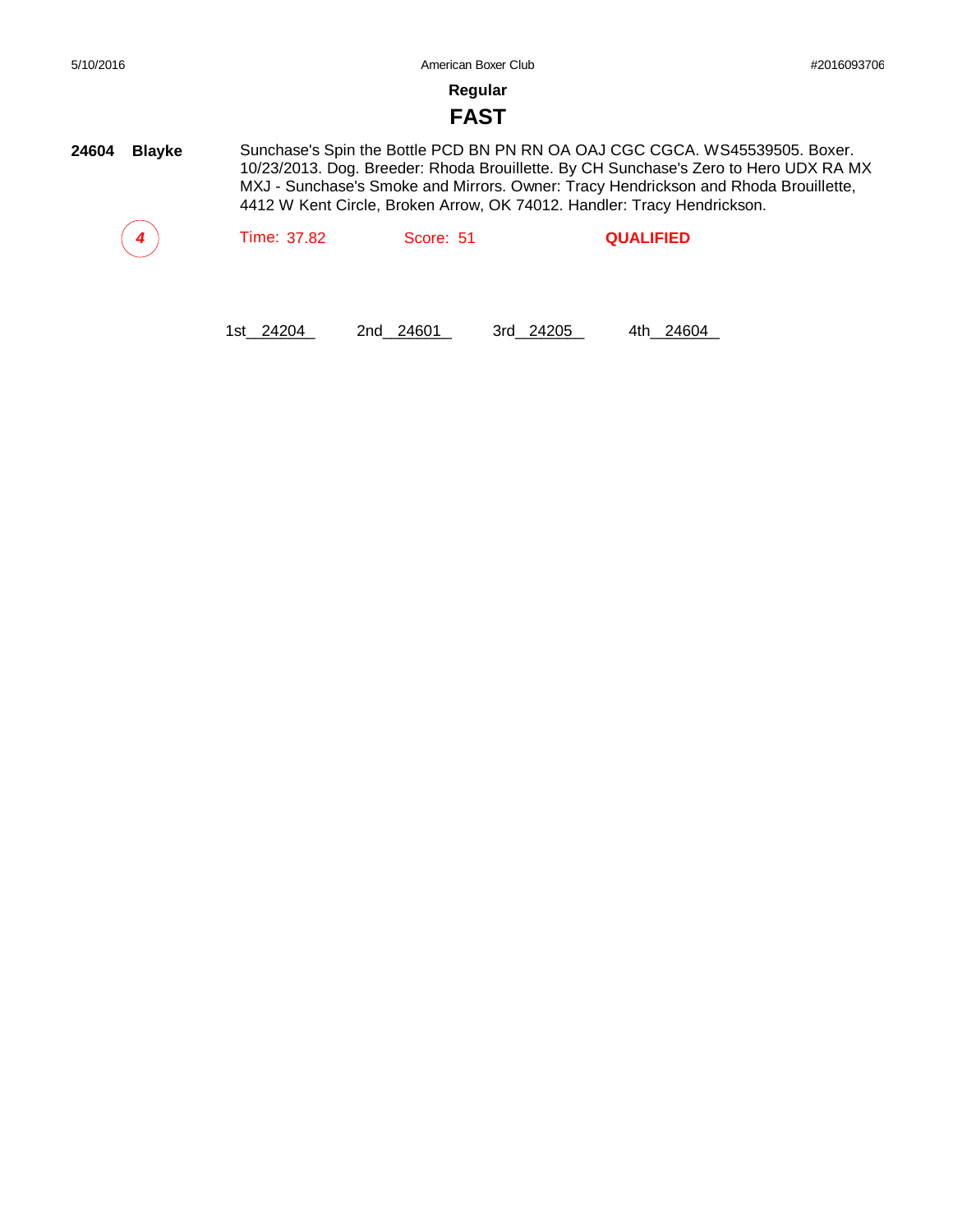| 5/10/2016              |                                                                                                                                                                                                                                                                                                                | #2016093706    |                  |                |  |  |
|------------------------|----------------------------------------------------------------------------------------------------------------------------------------------------------------------------------------------------------------------------------------------------------------------------------------------------------------|----------------|------------------|----------------|--|--|
|                        |                                                                                                                                                                                                                                                                                                                |                |                  |                |  |  |
|                        |                                                                                                                                                                                                                                                                                                                | <b>FAST</b>    |                  |                |  |  |
|                        |                                                                                                                                                                                                                                                                                                                | Open - 20 Inch |                  |                |  |  |
| Abbie Hanson<br>Judge: |                                                                                                                                                                                                                                                                                                                |                |                  |                |  |  |
| # Entered: $1$         | # Run: 1                                                                                                                                                                                                                                                                                                       |                | # Qualified: 1   | # Withdrawn: 0 |  |  |
| <b>Maddie</b><br>20403 | CH Ruby Glen's Made of Honor At Kelly NA OAJ CA RATS. WS38006301. Boxer.<br>5/6/2011. Bitch. Breeder: Susan Kelly, Cheryl Matlock DVM, Chris Downs, Lise Chaplin.<br>By Shalsade's Handyman SOM - CH Parasol Moonwind Halleujah DOM. Owner: Susan<br>Kelly, 201 Alliance St, Kenner, LA 70062. Handler: Owner. |                |                  |                |  |  |
|                        | Time: 24.52                                                                                                                                                                                                                                                                                                    | Score: 65      | <b>QUALIFIED</b> |                |  |  |
|                        | 1st 20403                                                                                                                                                                                                                                                                                                      | 2nd<br>3rd     | 4th              |                |  |  |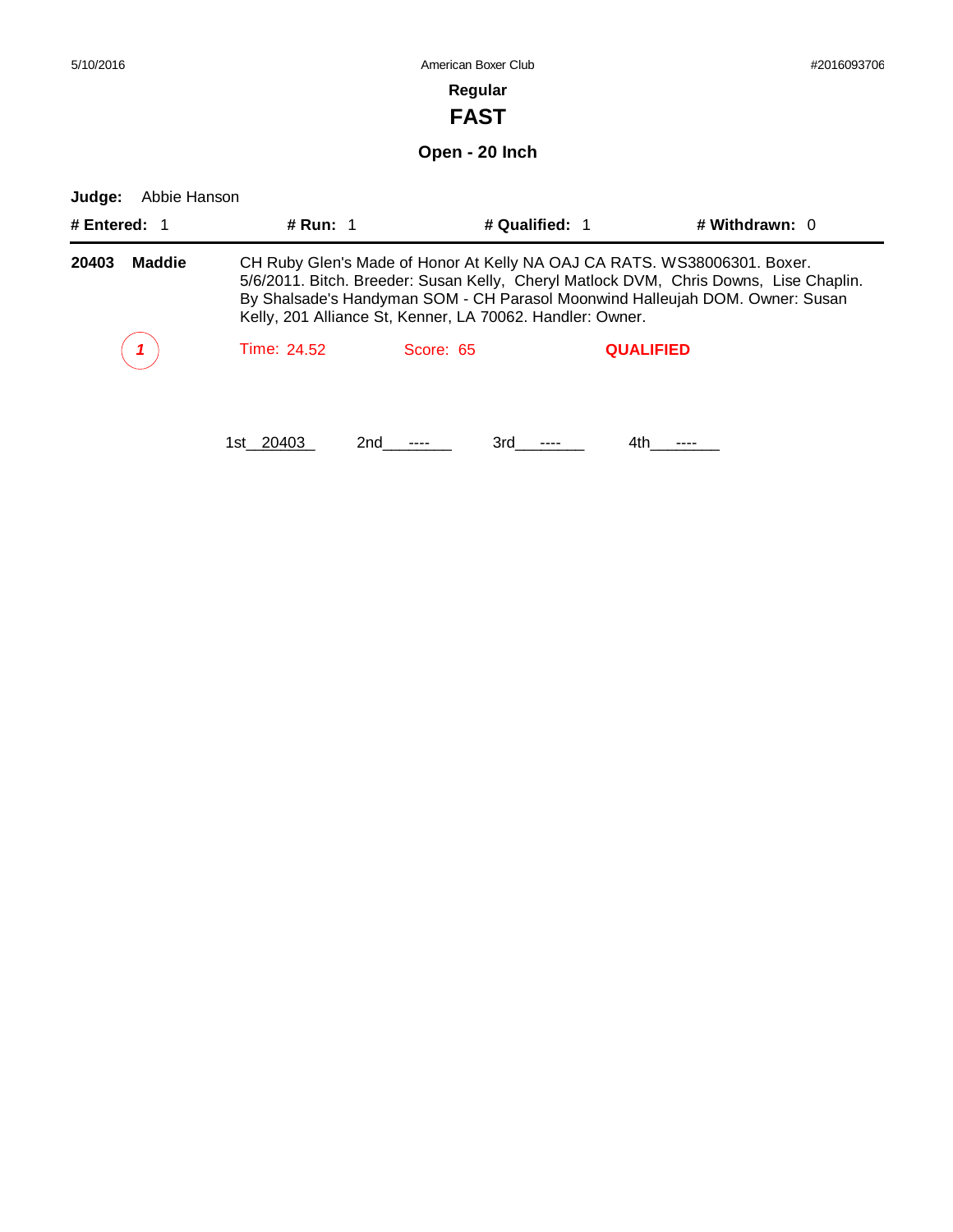#### **FAST**

**Open - 24 Inch**

**Judge:** Abbie Hanson **# Entered:** 1 **# Run:** 1 **# Qualified:** 0 **# Withdrawn:** 0 **24807 Jet** Time: Score: NQ Boxnen's Jet von Waldstat CDX BN RE MX MXB MXJ MJB AXP OJP. WS38247401. Boxer. 7/22/2011. Dog. Breeder: Minna Nousianinen-Becher & Ann Flegel. By Boxmann Star Trek - Caelon Du Champ'Des Legendes. Owner: Renee Fulcer, 10170 Dickenson Rd, Winnebago, IL 61088. Handler: Owner. 1st ---- 2nd ---- 3rd ---- 4th ----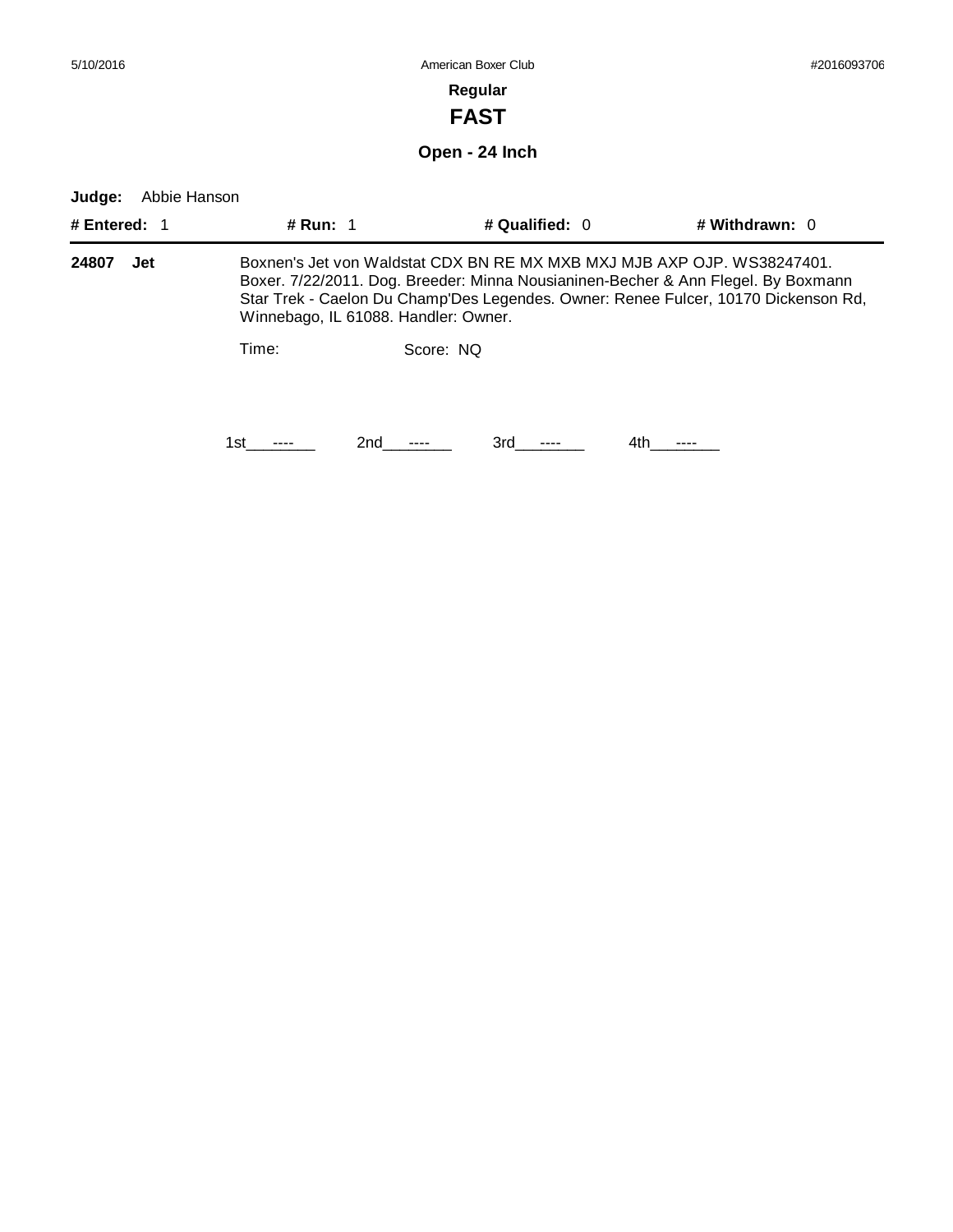**FAST**

### **Excellent - 20 Inch**

| # Entered: $2$ |                        | # Run: 2        |           | # Qualified: $0$                                                                                                                                                                                                                                                     | # Withdrawn: 0                                                                                                                                                                                                                                                  |  |
|----------------|------------------------|-----------------|-----------|----------------------------------------------------------------------------------------------------------------------------------------------------------------------------------------------------------------------------------------------------------------------|-----------------------------------------------------------------------------------------------------------------------------------------------------------------------------------------------------------------------------------------------------------------|--|
| 20605          | Lexi                   | Handler: Owner. |           |                                                                                                                                                                                                                                                                      | Dancin' I'm A Total Knockout Too BN RE OA AXJ OF CAA HI CGC, WS33950001, Boxer,<br>5/7/2010. Bitch. Breeder: Vicki Sinner. By RazMaz Total Knockout - Dancin' Do You Think<br>I'm Sexy RE NA NAJ CGC. Owner: Vicki Sinner, 820 East 5th St, Hastings, NE 68901. |  |
|                |                        | Time:           | Score: NO |                                                                                                                                                                                                                                                                      |                                                                                                                                                                                                                                                                 |  |
| 20814<br>Carly | 14526. Handler: Owner. |                 |           | CopperMyst Bring Back the Magic AX MXJ OF CAX CGC. WS34770904. Boxer. 7/26/2010.<br>Bitch. Breeder: Margaret Magoffin & Donna Schaefer. By CH Belco's Coppertone RN - DC's<br>Little Miss Magic OA AXJ OF CA. Owner: Margaret Magoffin, 15 Hillrise Dr, Penfield, NY |                                                                                                                                                                                                                                                                 |  |
|                |                        | Time:           | Score: NQ |                                                                                                                                                                                                                                                                      |                                                                                                                                                                                                                                                                 |  |
|                |                        |                 |           |                                                                                                                                                                                                                                                                      |                                                                                                                                                                                                                                                                 |  |
|                |                        | 1st             | 2nd       | 3rd                                                                                                                                                                                                                                                                  | 4th                                                                                                                                                                                                                                                             |  |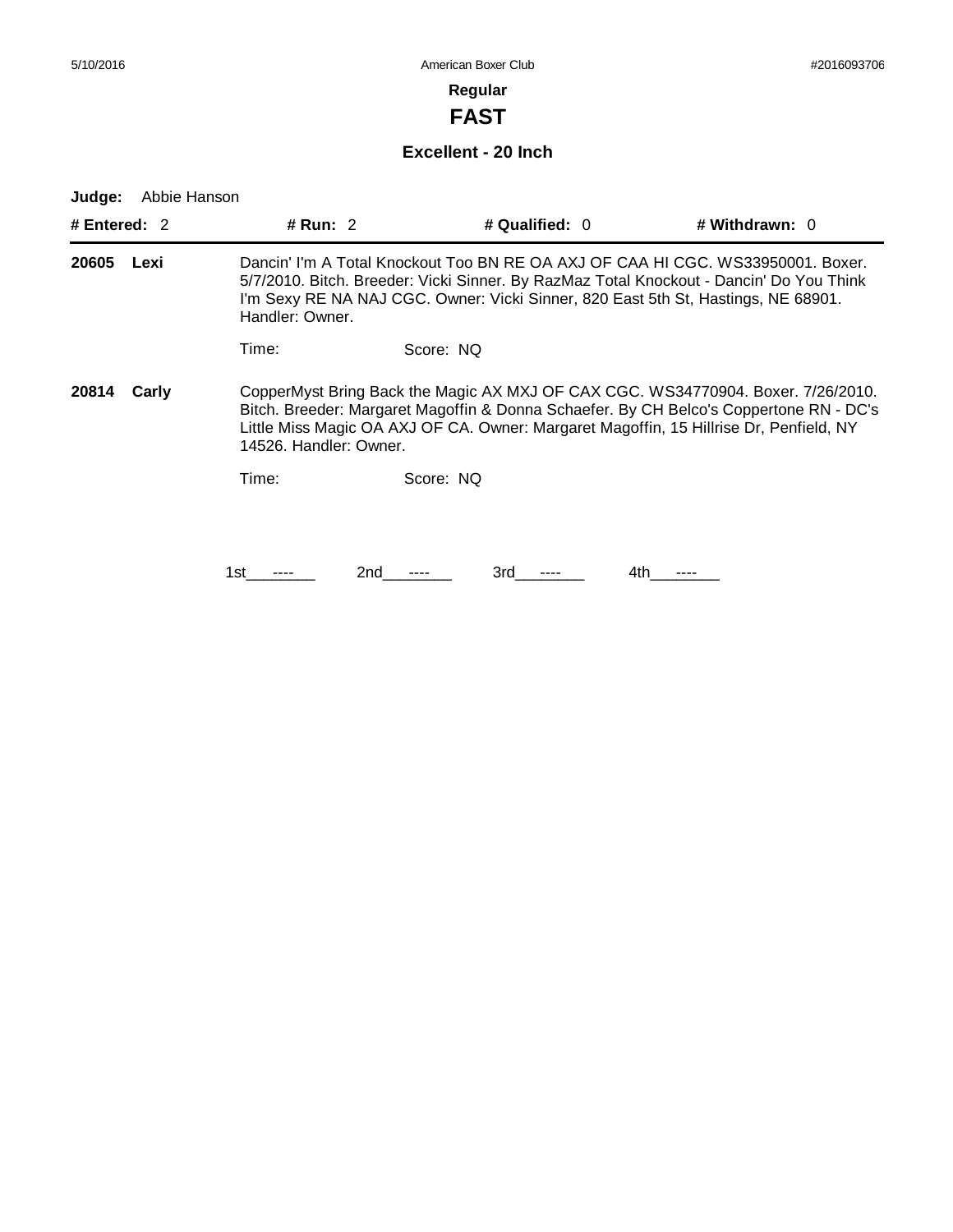**FAST**

#### **Excellent - 24 Inch**

| # Entered: $2$       | # Run: $2$                |                                                                           | # Qualified: 1   | # Withdrawn: 0                                                                                                                                                              |
|----------------------|---------------------------|---------------------------------------------------------------------------|------------------|-----------------------------------------------------------------------------------------------------------------------------------------------------------------------------|
| 24808<br><b>Duke</b> | Handler: Owner.           | Grandbois' Duke MX MXJ MXJ MJB OF T2B. WS35351509. Boxer. 9/19/2010. Dog. |                  | Breeder: Rachel Lundahl & Andrew Lundahl. By GCH Schmidts-GC Moose A Moose -<br>Spohie Karmen Electra. Owner: Lisa Lovasco, 1071 S Mackinaw Rd, Kawkawlin, MI 48631.        |
|                      | Time: 36.34               | Score: 64                                                                 | <b>QUALIFIED</b> |                                                                                                                                                                             |
| 24812<br><b>Brie</b> | Owner: Patrick LaFond and |                                                                           |                  | Brie. PAL261556. Boxer. 6/25/2011. Dog. Breeder: Carie L. Basler. By Brodie - Hopper.<br>Marine LaFond, 1319 Snapdragon Ct, Saint Louis, MO 63146. Handler: Patrick LaFond. |
|                      | Time:                     | Score: NQ                                                                 |                  |                                                                                                                                                                             |
|                      | 1st 24808                 | 2nd<br>3rd                                                                | 4th              |                                                                                                                                                                             |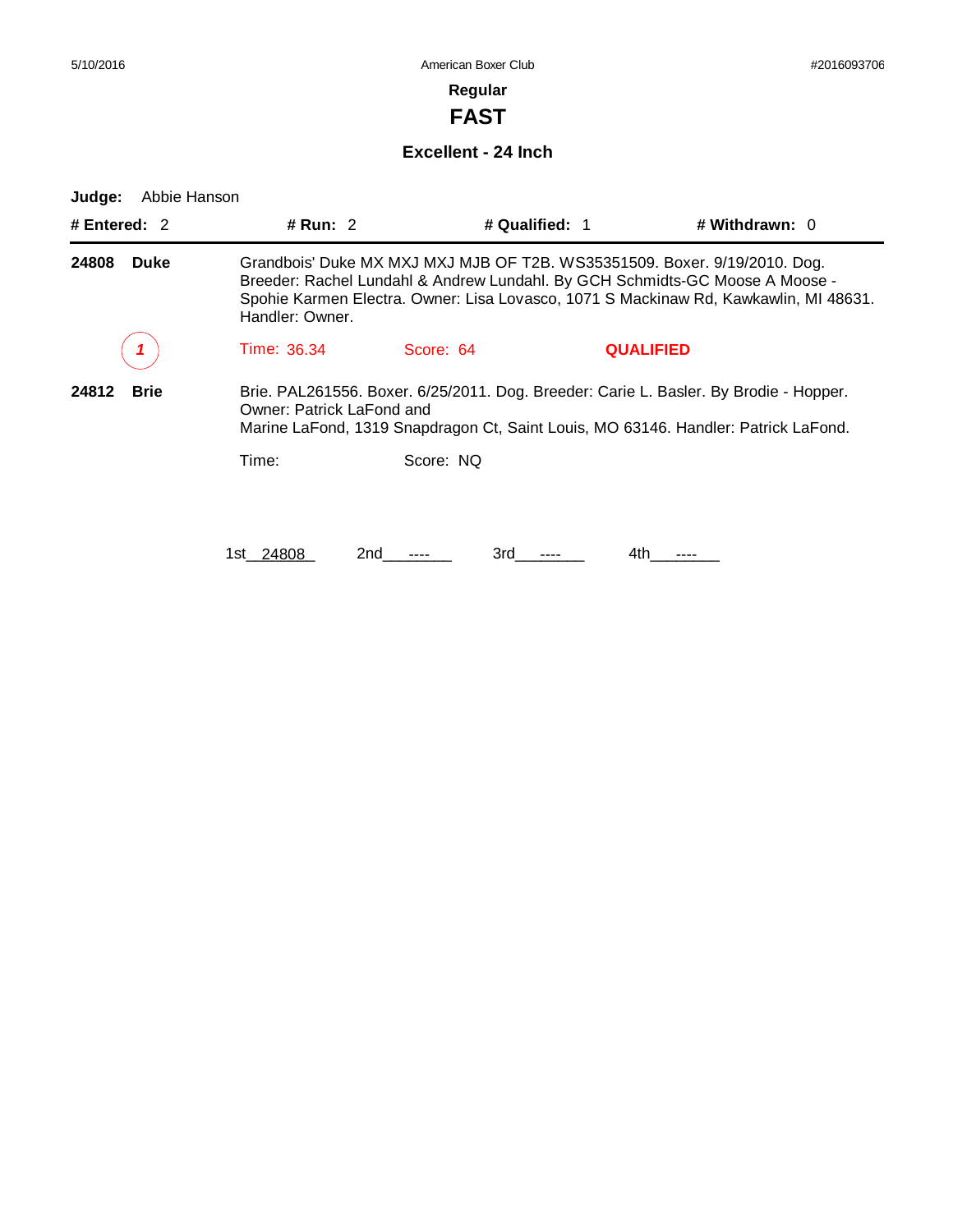**FAST**

**Master - 20 Inch**

| # Entered: 3             | # Run: 3                       |                                              | # Qualified: 2   | # Withdrawn: 0                                                                                                                                                                                                                                                 |
|--------------------------|--------------------------------|----------------------------------------------|------------------|----------------------------------------------------------------------------------------------------------------------------------------------------------------------------------------------------------------------------------------------------------------|
| <b>Violet</b><br>20803   |                                | Swede Rd, Midland, MI 48642. Handler: Owner. |                  | Violet Sophies Karmen. WS35351503. Boxer. 9/19/2010. Bitch. Breeder: Rachel Lundahl.<br>By Schmidts Moose A Moose - Sophie Karmen Electra. Owner: Lisa Lundahl, 2582 N.                                                                                        |
| 2                        | Time: 30.58                    | Score: 66                                    | <b>QUALIFIED</b> |                                                                                                                                                                                                                                                                |
| 20816<br><b>Sparkles</b> | 18088. Handler: Robyn Ginther. |                                              |                  | Venecian's A Valley's Knight of Fire OA OAJ. WS43887403. Boxer. 1/16/2013. Bitch.<br>Breeder: Janice Solas. By Valley's Bold Knight RE MX MXJ OF - RnB and Valley's Honor<br>Our Heroes. Owner: Robyn Ginther and Rose Right, 4764 Steven Lane, Walnutport, PA |
|                          | Time:                          | Score: NQ                                    |                  |                                                                                                                                                                                                                                                                |
| Lilly<br>20819           |                                | Rd, Midland, MI 48642. Handler: Owner.       |                  | Lilly Sophie's Karmen. WS5351506. Boxer. 9/19/2010. Bitch. Breeder: Rachel Lundahl. By<br>Schmidt's Moose A Moose - Sophie Karmen Electra. Owner: Lisa Lundahl, 2582 N. Swede                                                                                  |
|                          | Time: 27.71                    | Score: 66                                    | <b>QUALIFIED</b> |                                                                                                                                                                                                                                                                |
|                          | 1st 20819                      | 2nd 20803<br>3rd                             | 4th              |                                                                                                                                                                                                                                                                |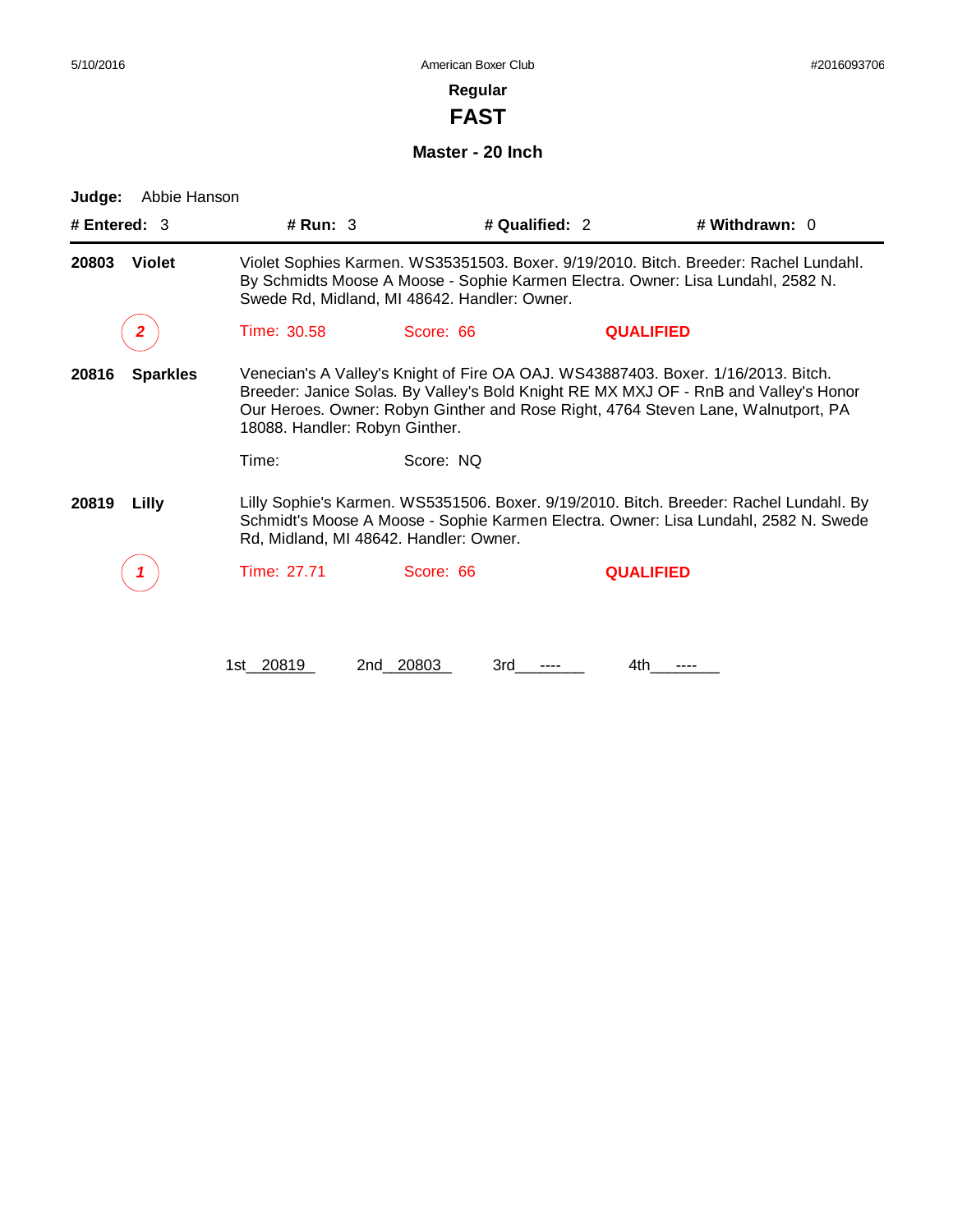**FAST**

**Master - 24 Inch**

| # Entered: 2          | # Run: $2$             |           | # Qualified: 2                                                         | # Withdrawn: 0                                                                                                                                                                                                                                            |  |
|-----------------------|------------------------|-----------|------------------------------------------------------------------------|-----------------------------------------------------------------------------------------------------------------------------------------------------------------------------------------------------------------------------------------------------------|--|
| 24804<br><b>Zeus</b>  |                        |           | Yaeger, 110 N Heck Hill Rd, St Paris, OH 43072. Handler: Leta McCulla. | CH MACH2 Schmidt's GC Catch A Falling Star at LeMac CD OF. WS25892105. Boxer.<br>4/12/2008. Dog. Breeder: Julia Schmidt & Cindy Yaeger. By Twinkle Star v. Eurozone -<br>Schmidt's Mystic Run at Heart Acre. Owner: Leta McCulla and Julia Schmidt, Cindy |  |
|                       | Time: 30.41            | Score: 64 |                                                                        | <b>QUALIFIED</b>                                                                                                                                                                                                                                          |  |
| 24805<br><b>Shane</b> | 70458. Handler: Owner. |           |                                                                        | CH Sherwood Shananigans RN AX MXJ XF. WS38244301. Boxer. 6/16/2011. Dog.<br>Breeder: Colleen Fleury. By CH Rockett's Red Glare - GCH MACH Windwood's Daring Soul<br>of Sherwood CD RE MX MXJ XF. Owner: Colleen Fleury, 37589 Gayoso ST, Slidell, LA      |  |
|                       | Time: 25.55            | Score: 66 |                                                                        | <b>QUALIFIED</b>                                                                                                                                                                                                                                          |  |
|                       | 1st 24805              | 2nd 24804 | 3rd<br>4th                                                             |                                                                                                                                                                                                                                                           |  |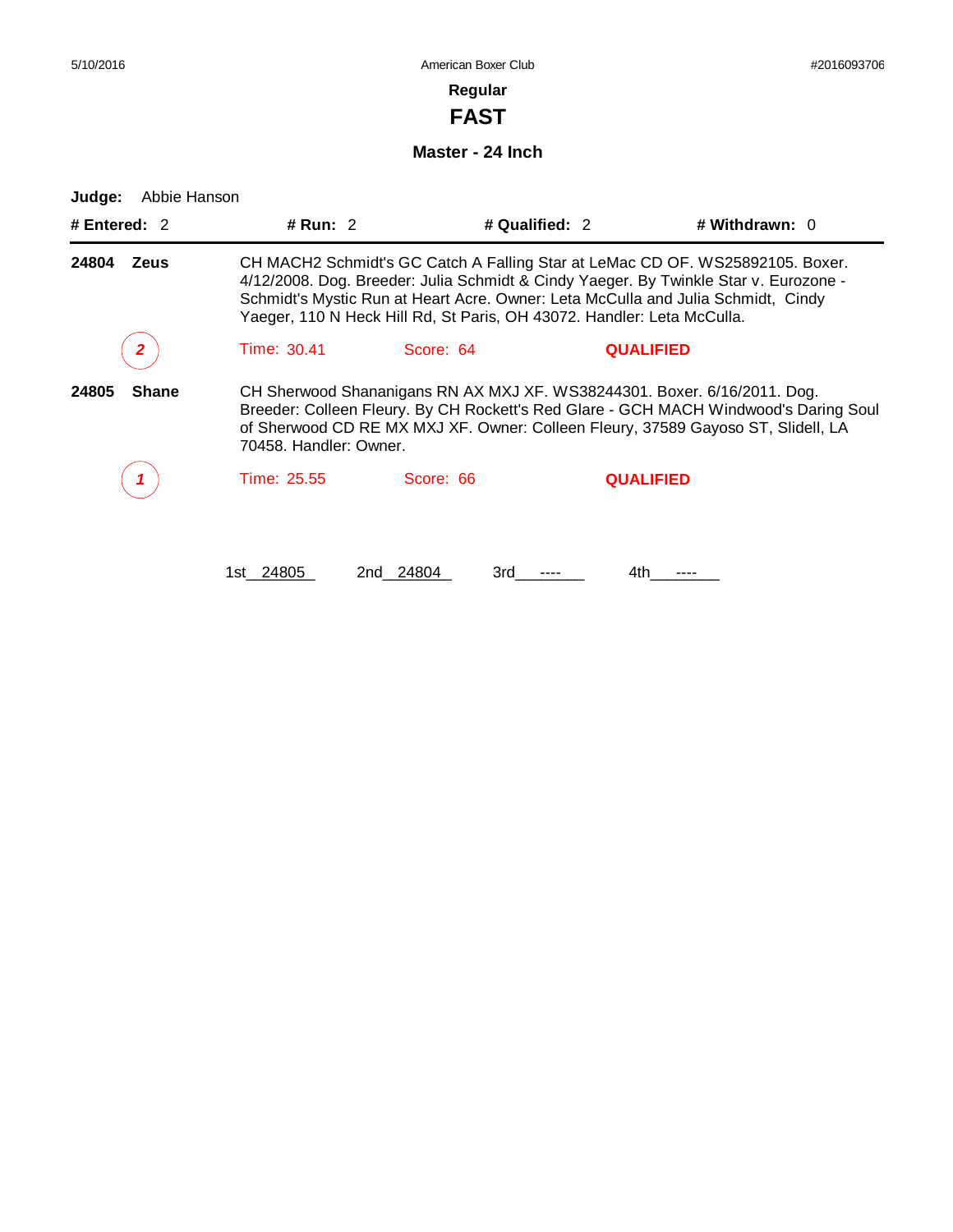**FAST**

**Novice - 20 Inch**

| # Entered: $2$         |        | <b># Run: 1</b> |            | # Qualified: $0$                                            | # Withdrawn: 0                                                                                                                                                                                                                                                        |
|------------------------|--------|-----------------|------------|-------------------------------------------------------------|-----------------------------------------------------------------------------------------------------------------------------------------------------------------------------------------------------------------------------------------------------------------------|
| 20212                  | Lizzie | Owner.          |            |                                                             | Lando's Silhouette Set N' Jett. WS48936404. Boxer. 12/23/2014. Bitch. Breeder: Trish<br>Olinghouse & Donna Doane. By CH Tadd's Forever in Rhinestones - Lando's Onyx to<br>Goodness of Tadd. Owner: Marcella Smith, 113 Price Dr, Bridgewater, VA 22812. Handler:     |
|                        |        | Time:           | Score: ABS |                                                             |                                                                                                                                                                                                                                                                       |
| 20216<br><b>Brando</b> |        |                 |            | 1556 Robert Young Rd, Starksboro, VT 05487. Handler: Owner. | Pheasant Hollow's Offer You Can't Refuse. WS49355804. Boxer. 7/5/2014. Dog. Breeder:<br>Kerry Jones, Allison Jones, Barbara Grizlo, Michael Hidlebrand. By GCH Irondale's Look<br>At Me Now - CH Pheasant Hollow's Keys to My Car-Ma NA NAJ. Owner: Nina A.B. Daniel, |
|                        |        | Time:           | Score: NQ  |                                                             |                                                                                                                                                                                                                                                                       |
|                        |        |                 |            |                                                             |                                                                                                                                                                                                                                                                       |
|                        |        | 1st             | 2nd        | 3rd                                                         | 4th                                                                                                                                                                                                                                                                   |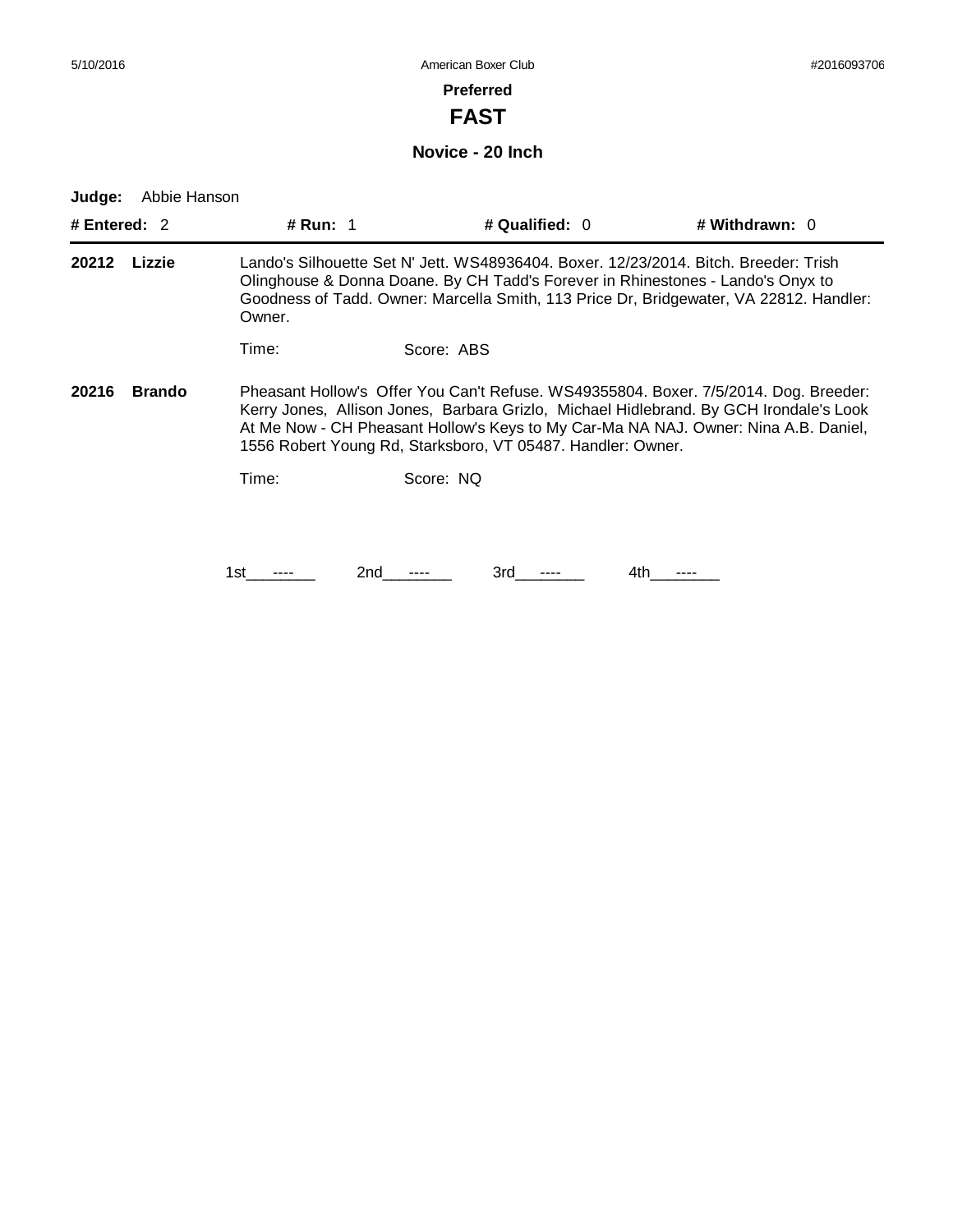| 5/10/2016              |                        |                                                                                                                                                                                                                                                           | #2016093706      |                |  |
|------------------------|------------------------|-----------------------------------------------------------------------------------------------------------------------------------------------------------------------------------------------------------------------------------------------------------|------------------|----------------|--|
|                        |                        |                                                                                                                                                                                                                                                           |                  |                |  |
|                        |                        | <b>FAST</b>                                                                                                                                                                                                                                               |                  |                |  |
|                        |                        | Open - 16 Inch                                                                                                                                                                                                                                            |                  |                |  |
| Abbie Hanson<br>Judge: |                        |                                                                                                                                                                                                                                                           |                  |                |  |
| # Entered: $1$         | <b># Run: 1</b>        |                                                                                                                                                                                                                                                           | # Qualified: 1   | # Withdrawn: 0 |  |
| <b>Maddie</b><br>16811 | 49120. Handler: Owner. | Carlyn Oaks Midnight Charm CDX BN RE MXB MXJ NAP NJP. WS28415702. Boxer.<br>10/1/2008. Bitch. Breeder: Carol L. Herman. By CH Heart Acres Stingray of Cinnrhee - CH<br>Heart Acres Charisma of Cinnrhee. Owner: Ellen M. Gruber, 227 Morris Dr, Niles, MI |                  |                |  |
|                        | Time: 27.80            | Score: 67                                                                                                                                                                                                                                                 | <b>QUALIFIED</b> |                |  |
|                        | 1st 16811              | 2nd<br>3rd                                                                                                                                                                                                                                                | 4th              |                |  |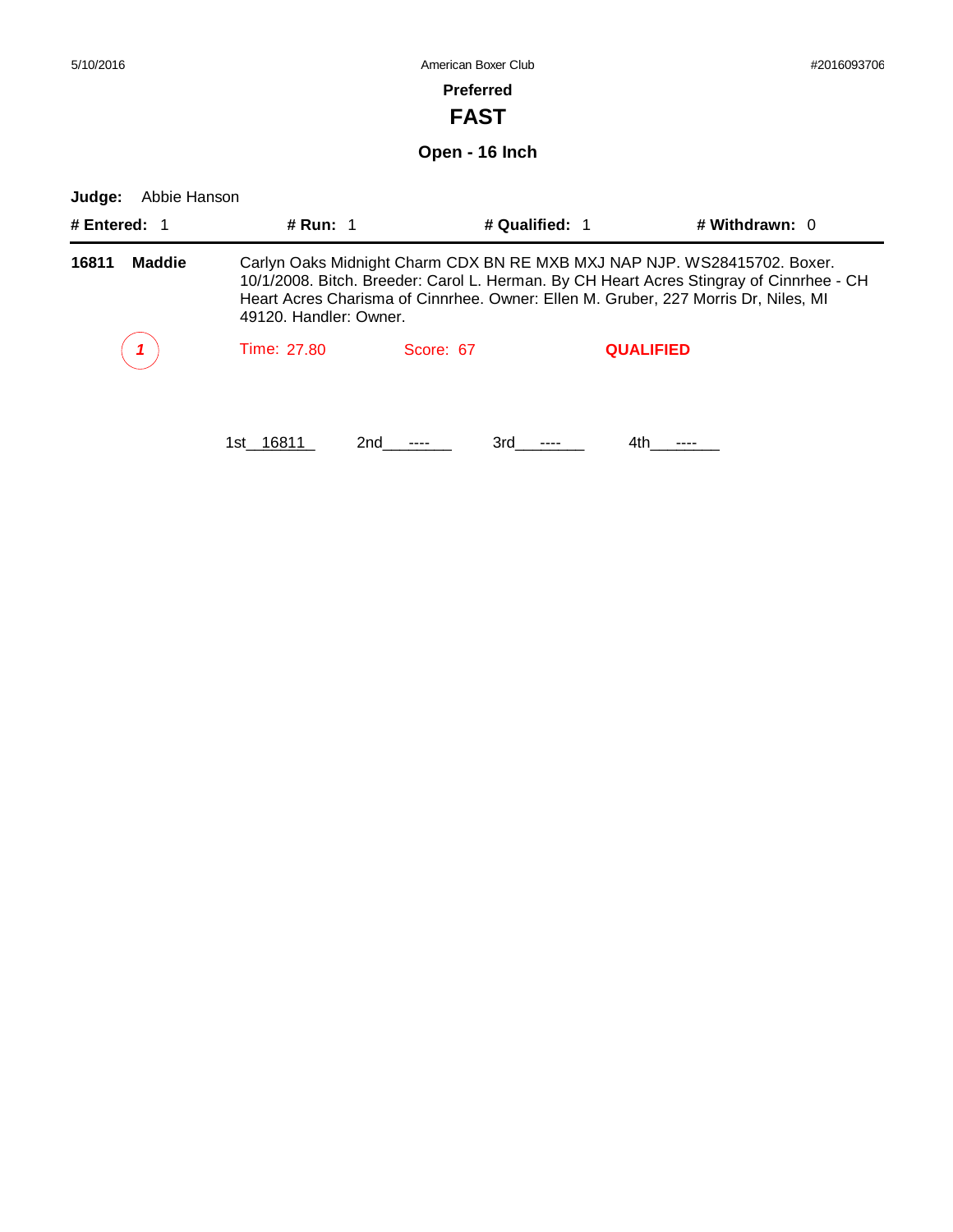**FAST**

### **Open - 20 Inch**

| # Entered: $2$ | # Run: $1$                                                                                                                                                                                                                                                                                              | # Qualified: 1                                                                                                                                 |                  | # Withdrawn: 0                                                                     |  |
|----------------|---------------------------------------------------------------------------------------------------------------------------------------------------------------------------------------------------------------------------------------------------------------------------------------------------------|------------------------------------------------------------------------------------------------------------------------------------------------|------------------|------------------------------------------------------------------------------------|--|
| 20408<br>Deni  | GCH DC's Something To Talk About at CinnRhee CGC. WS31176203. Boxer. 8/5/2009.<br>Dog. Breeder: Donna & Carl Schafer. By CH Heart Acres Sting Ray of CinnRhee - CH DC's<br>Precious Gem of Shadigee. Owner: Donna Schafer and Jennifer Say, 1137 Sliker Rd,<br>Corfu, NY 14036. Handler: Donna Schafer. |                                                                                                                                                |                  |                                                                                    |  |
|                | Time:                                                                                                                                                                                                                                                                                                   | Score: ABS                                                                                                                                     |                  |                                                                                    |  |
| 20410<br>Oscar |                                                                                                                                                                                                                                                                                                         | Caballero Vargas El Brujo NAP OJP NFP CGC. WS44460211. Boxer. 7/8/2013. Dog.<br>Button, 531 Longview Drive, Antioch, IL 60002. Handler: Owner. |                  | Breeder: Walter Vargas & Natalie Chaykina. By Sherlock - Miss Hudson. Owner: Nancy |  |
|                | <b>Time: 13.31</b>                                                                                                                                                                                                                                                                                      | Score: 55                                                                                                                                      | <b>QUALIFIED</b> |                                                                                    |  |
|                |                                                                                                                                                                                                                                                                                                         |                                                                                                                                                |                  |                                                                                    |  |
|                | 1st 20410                                                                                                                                                                                                                                                                                               | 2nd<br>3rd                                                                                                                                     | 4th              |                                                                                    |  |